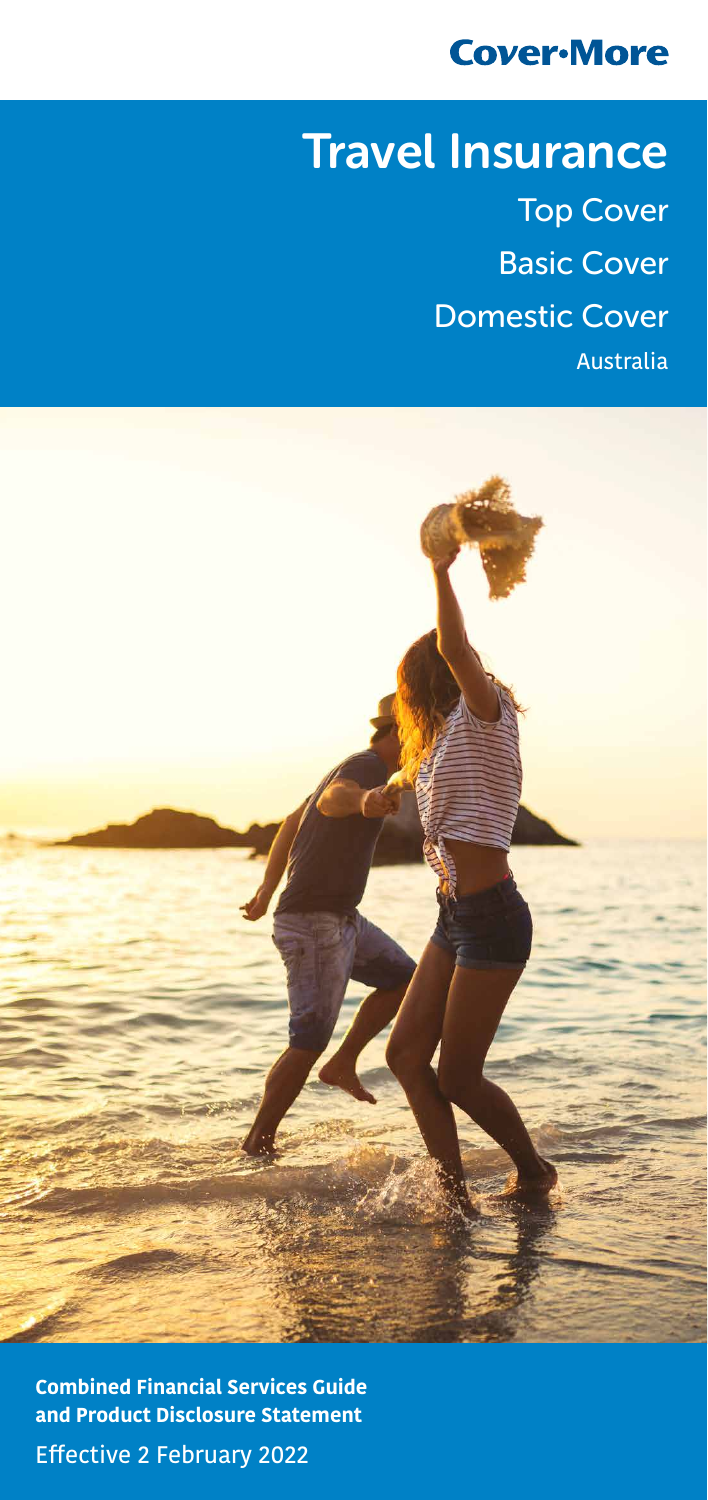## Table of contents

| Product Disclosure Statement (PDS)3-75                         |  |
|----------------------------------------------------------------|--|
|                                                                |  |
|                                                                |  |
|                                                                |  |
|                                                                |  |
|                                                                |  |
| The purpose of the Product Disclosure Statement (PDS)8         |  |
|                                                                |  |
|                                                                |  |
|                                                                |  |
|                                                                |  |
|                                                                |  |
|                                                                |  |
|                                                                |  |
|                                                                |  |
|                                                                |  |
|                                                                |  |
|                                                                |  |
|                                                                |  |
|                                                                |  |
|                                                                |  |
| Health of other people impacting Your travel                   |  |
|                                                                |  |
|                                                                |  |
|                                                                |  |
|                                                                |  |
|                                                                |  |
|                                                                |  |
|                                                                |  |
| Duty to take reasonable care not to make a misrepresentation24 |  |
|                                                                |  |
|                                                                |  |
|                                                                |  |
|                                                                |  |
|                                                                |  |
|                                                                |  |
|                                                                |  |
|                                                                |  |
|                                                                |  |
|                                                                |  |
|                                                                |  |
|                                                                |  |
|                                                                |  |
|                                                                |  |
|                                                                |  |
|                                                                |  |

### Financial Services Guide ........................................[76](#page-38-0)[-77](#page-38-1)

## <span id="page-1-0"></span>Welcome

We know travel and we know it's about having an amazing experience, enjoying yourself even when you are hundreds of kilometres away from home. We are as enthusiastic about travel as you, but we know things don't always go to plan.

If the unexpected happens, you can relax and take comfort in knowing that should something go wrong, we have an experienced team available to help you, no matter what time of the day.

### <span id="page-1-1"></span>About this cover

This policy is available to:

- residents of Australia.
- residents of Fiji, Vanuatu or Samoa travelling to and within Australia only on the Top Cover Single Trip Plan. Please refer to the heading "Residents Fiji, Vanuatu or Samoa" in the Policy Conditions section of this document as additional terms will apply to Your policy.

For full details of the terms and conditions of the cover ofered, make sure You read all sections of this document which will help You understand the policy and provide You with information to make an informed decision about whether this insurance is suitable for You.

## <span id="page-1-2"></span>Contact us

Customer Service and Claims Call: 1300 135 769

The insurer of this product is Zurich Australian Insurance Limited ZAIL, ABN 13 000 296 640, AFS Licence Number 232507.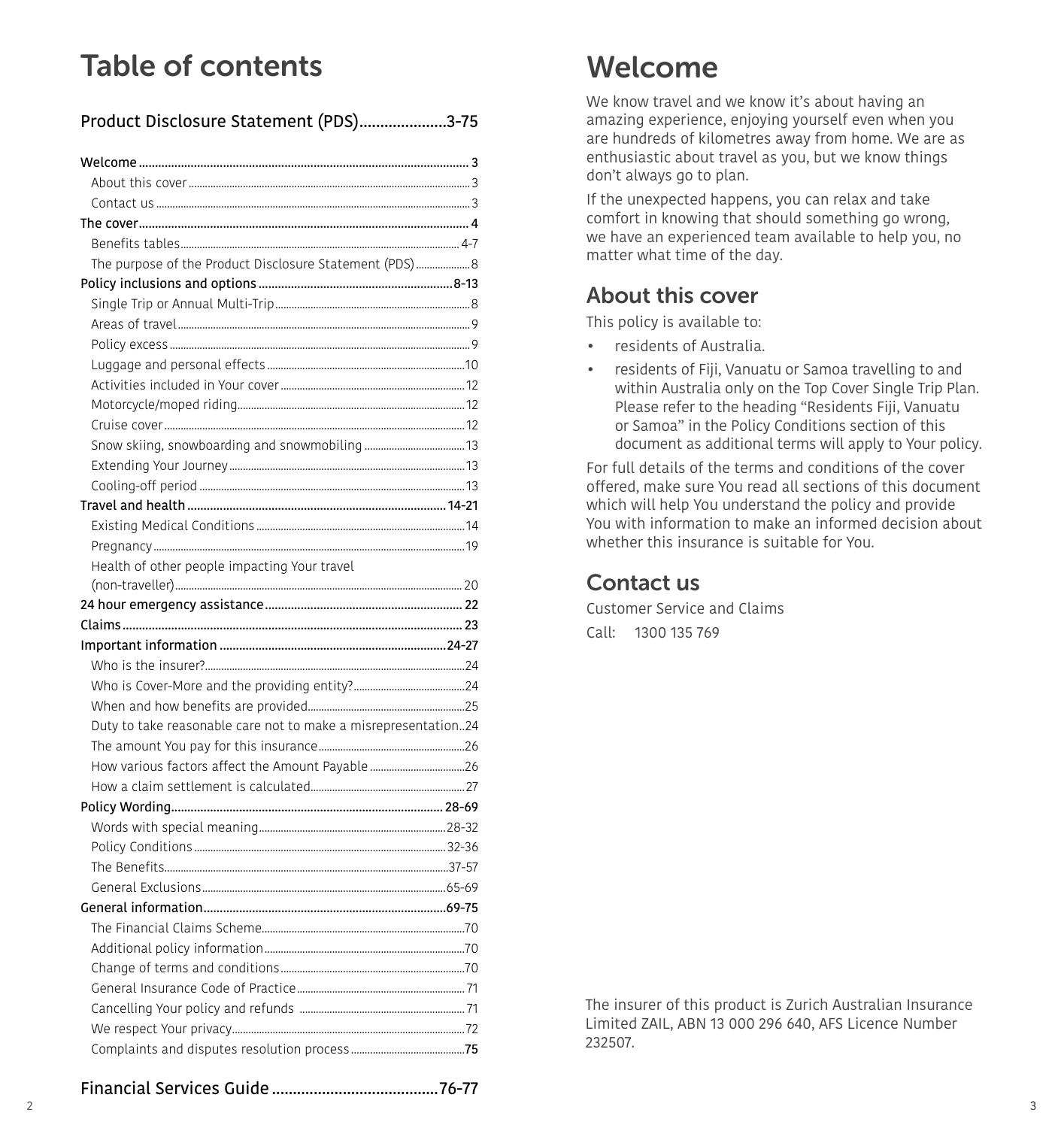<span id="page-2-1"></span><span id="page-2-0"></span>

| The cover                |                                                                                                                    |                            |                                     |                                                                       |
|--------------------------|--------------------------------------------------------------------------------------------------------------------|----------------------------|-------------------------------------|-----------------------------------------------------------------------|
|                          | <b>Benefits table - International</b><br>Below is a summary of the benefits We provide and their                   | International Top<br>Cover | <b>International Basic</b><br>Cover |                                                                       |
|                          | maximum limits. Please refer to the Policy wording for<br>full details on the cover provided.                      |                            | Single Trip or<br>Annual Multi-Trip | Single Trip                                                           |
|                          | Policy benefits                                                                                                    | <b>Excess</b><br>applies?  | Limit per adult                     | Limit per adult                                                       |
| $1*$                     | <b>Overseas Medical and Dental Expenses</b>                                                                        |                            |                                     |                                                                       |
|                          | Overseas Medical Expenses                                                                                          | Yes                        | \$Unlimited~                        | \$Unlimited~                                                          |
|                          | Overseas Dental Expenses                                                                                           | Yes                        | \$2,000                             | \$2,000                                                               |
|                          | Health related emergency accommodation and transport                                                               | Yes                        | \$Unlimited~                        | \$Unlimited~                                                          |
| $2*$                     | Emergency Accommodation and Transport                                                                              | Yes                        | \$50,000                            | \$50,000                                                              |
| $3*$                     | Amendment or Cancellation Costs                                                                                    | Yes                        | <b>SUnlimited</b>                   | <b>SUnlimited</b>                                                     |
| $4*$                     | Luggage and Personal Effects<br>Phone or smart watch - limit per item.                                             |                            | \$15,000<br>\$1,500                 | \$5,000<br>\$1,000                                                    |
|                          | Camera or video camera - limit per item•<br>Laptop computer - limit per item.<br>Tablet computer - limit per item. | Yes                        | \$4,000<br>\$4,000<br>\$3,000       | \$3,500<br>\$3,000<br>\$3,000                                         |
|                          | Jewellery, watch or any other item - limit per item.                                                               |                            | \$1,200                             | \$1,000                                                               |
| 5                        | <b>Travel Documents</b>                                                                                            | Yes                        | \$5,000                             |                                                                       |
| $6*$                     | Delayed Luggage Allowance                                                                                          | <b>No</b>                  | \$250                               | \$250                                                                 |
| $\overline{\phantom{a}}$ | Money                                                                                                              | <b>No</b>                  | \$500                               | $\qquad \qquad -$                                                     |
| 8                        | Rental Car Insurance Excess                                                                                        | <b>No</b>                  | \$6,000                             | \$1,500                                                               |
| $9*$                     | <b>Travel Delay</b>                                                                                                | <b>No</b>                  | \$2,000                             | \$1,000                                                               |
| 10                       | Resumption of Journey                                                                                              | Yes                        | \$3,000                             |                                                                       |
| 11                       | Special Events                                                                                                     | Yes                        | \$5,000                             |                                                                       |
| $12*$                    | Hospital Incidentals                                                                                               | <b>No</b>                  | \$8,000                             |                                                                       |
| $13*$                    | Loss of Income                                                                                                     | <b>No</b>                  | \$10,400^                           |                                                                       |
| $14*$                    | Disability                                                                                                         | <b>No</b>                  | \$25,000^                           |                                                                       |
| $15*$                    | Accidental Death                                                                                                   | <b>No</b>                  | \$25,000^                           |                                                                       |
| 16                       | Personal Liability                                                                                                 | <b>No</b>                  | \$5,000,000                         | \$5,000,000                                                           |
| $17*$                    | <b>COVID 19 Benefits</b>                                                                                           | $Yes -$<br>As applicable   |                                     | See pages 58 64 for the full details<br>of what is and isn t covered. |
|                          | <b>Cruise Cover</b>                                                                                                |                            | Yes**                               | <b>No</b>                                                             |
|                          | <b>Motorcycle/Moped riding</b>                                                                                     |                            |                                     | <b>No</b>                                                             |
|                          | Snow skiing, snowboarding and snowmobiling                                                                         |                            |                                     | <b>No</b>                                                             |

~Cover and related expenses will not exceed 12 months from the onset of the illness, condition or injury.

^Maximum liability collectively for Sections 13, 14 and 15 is \$25,000 on the International Comprehensive Plan.

\*Sub-limits apply. Refer to the Policy Wording.

•Item limit applies for any one item, set or pair of items including attached and unattached accessories. See SECTION 4: Luggage and Personal Effects.

\*\*See page [12](#page-6-2) for details.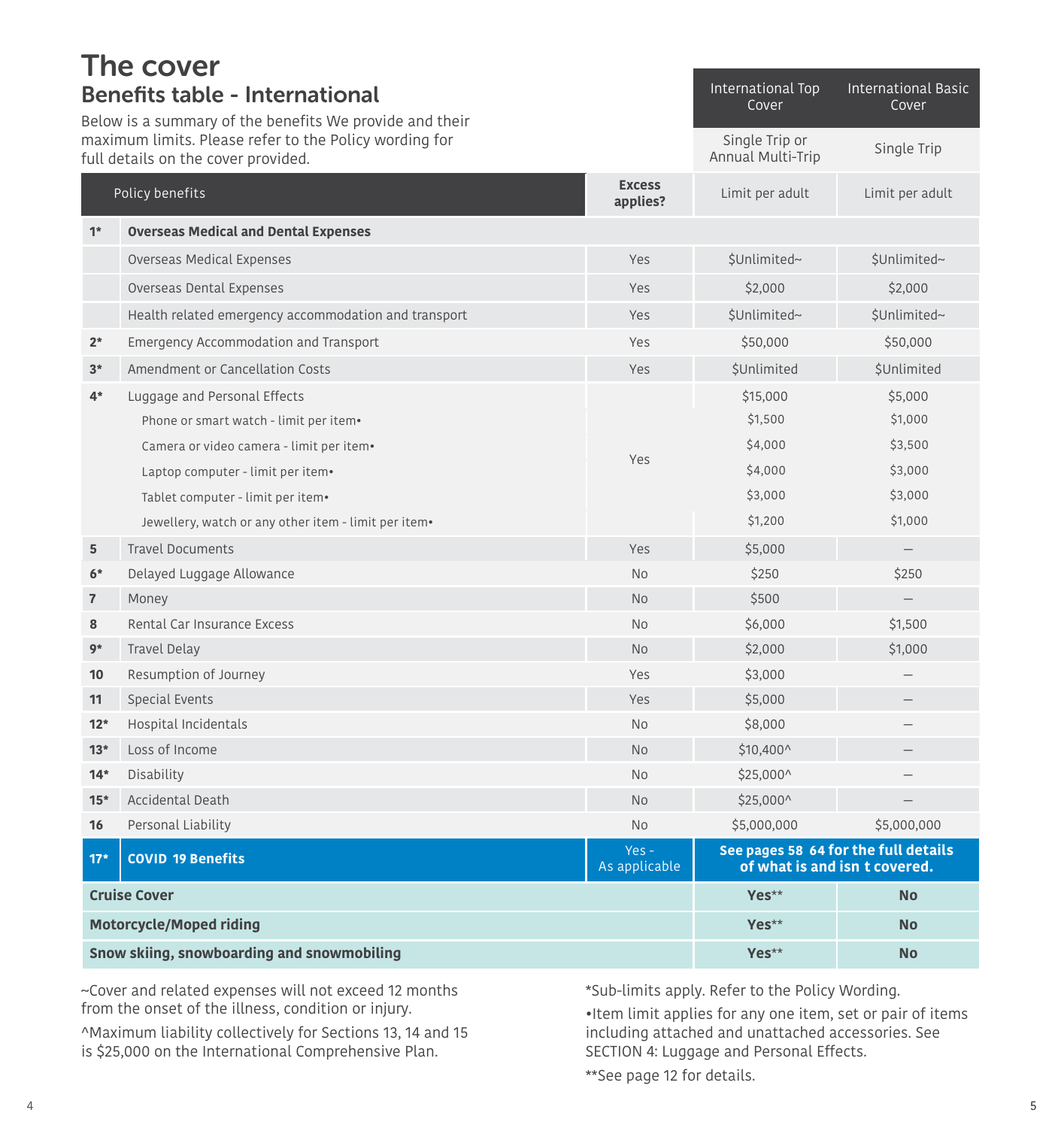## The cover Benefits table - Domestic

Below is a summary of the benefits We provide and their maximum limits. Please refer to the Policy wording for full details on the cover provided.

|                                            | all actails on the cover provided.                               |                           |                                                                       |
|--------------------------------------------|------------------------------------------------------------------|---------------------------|-----------------------------------------------------------------------|
|                                            | Policy benefits                                                  | <b>Excess</b><br>applies? | Single Trip<br>Limit per adult                                        |
| 1.3                                        | Health related emergency accommodation and<br>transport          | Yes                       |                                                                       |
| $2*$                                       | <b>Emergency Accommodation and Transport</b>                     | Yes                       | \$50,000                                                              |
| $3*$                                       | Amendment or Cancellation Costs                                  | Yes                       | <b>\$Unlimited</b>                                                    |
| $4*$                                       | Luggage and Personal Effects                                     |                           | \$5,000                                                               |
|                                            | Phone or smart watch - limit per item.                           |                           | \$1,000                                                               |
|                                            | Camera or video camera - limit per item•                         |                           | \$3,500                                                               |
|                                            | Laptop computer - limit per item.                                | Yes                       | \$3,000                                                               |
|                                            | Tablet computer - limit per item•                                |                           | \$3,000                                                               |
|                                            | Jewellery, watch or any other item - limit per item.             |                           | \$1,000                                                               |
| 8                                          | Rental Car Insurance Excess                                      | <b>No</b>                 | \$3,000                                                               |
|                                            | Bonus cover for the insurance excess on Your personal<br>vehicle | <b>No</b>                 | \$2,500                                                               |
| 10                                         | Resumption of Journey                                            | Yes                       | \$3,000                                                               |
| $15*$                                      | <b>Accidental Death</b>                                          | <b>No</b>                 | \$25,000                                                              |
| 16                                         | Personal Liability                                               | <b>No</b>                 | \$5,000,000                                                           |
| $17*$                                      | <b>COVID 19 Benefits</b>                                         | $Yes -$<br>As applicable  | See pages 58 64 for the full details<br>of what is and isn t covered. |
|                                            | <b>Motorcycle/Moped riding</b>                                   |                           | <b>No</b>                                                             |
| Snow skiing, snowboarding and snowmobiling |                                                                  |                           | No                                                                    |

\*Sub-limits apply. Refer to the Policy Wording.

•Item limit applies for any one item, set or pair of items including attached and unattached accessories. See SECTION 4: Luggage and Personal Efects.

Domestic Cover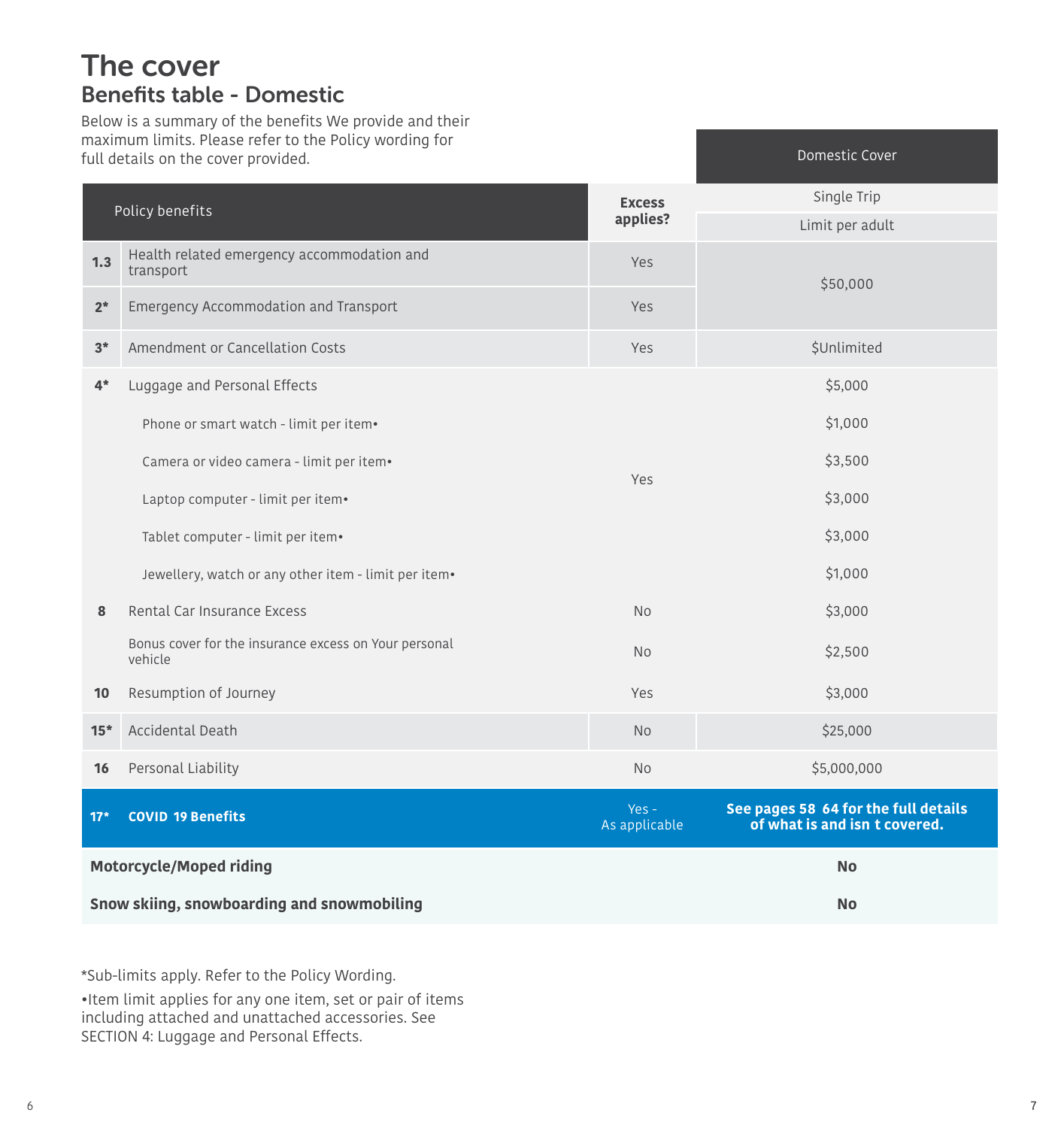## <span id="page-4-0"></span>The purpose of the Product Disclosure Statement (PDS)

The PDS provides information to help You understand this travel insurance policy, compare cover and make an informed decision about whether to buy a policy.

Please read the PDS carefully to ensure it provides the cover You need. If You have any questions please contact Us.

The PDS details:

- the benefits read these together with the options to vary cover;
- requirements if You have an Existing Medical Condition or are pregnant;
- $\bullet$ if You are booking a multi-night cruise, the Cruise cover required;
- $\bullet$ • obligations in relation to Your duty to take reasonable care not to make a misrepresentation;
- $\bullet$ definitions of 'Words with special meaning' where they are used in the policy; and
- what is and isn't covered.

When You purchase a policy, keep a copy of this PDS and the Certifcate of Insurance we'll give You in a safe place for future reference.

## <span id="page-4-1"></span>Policy inclusions and options

## <span id="page-4-2"></span>Single Trip or Annual Multi-Trip

You can choose a policy to cover one Single Trip or, if You are a frequent traveller, rather than buying a Single Trip policy each time You travel, You may want to buy an Annual Multi-Trip policy.

With Our Annual Multi-Trip policy You can select from the available choices, a Journey duration to suit Your needs and be covered for an unlimited number of Journeys up to the maximum Journey duration chosen.

For Your Journey to be covered by the Annual Multi-Trip policy, Your destination must be more than 250 kilometres from Home or, if less than that, Your trip must include at least one night paid accommodation booked with an accommodation supplier or provider (including a hotel, Bed & Breakfast (B&B), serviced apartment or peer to peer service such as Airbnb).

Inbound travellers can purchase a Single Trip policy only.

## <span id="page-4-3"></span>Areas of travel

Where You travel will infuence Your premium.

**Single Trip:** You will need to choose the main destination based on where You will spend the most time on Your Journey.

**Annual Multi-Trip:** You will need to choose the area which will cover all of Your trips for the year. If You select an international area, this also includes cover for travel in Australia.

**Note:** If 20% or more of any Journey will be spent in the Americas or Africa You must nominate the area including these countries as the main destination.

#### **What about a cruise?**

- • In Australia (e.g. on the Murray River) or in Australian Coastal Waters (e.g. a Kimberley Cruise) – Please choose or enter "Australia"
- • From a port in Australia to another port or ports in Australia without any stopover at a port outside of Australia (e.g. a 'Sampler Cruise', a cruise from Sydney to Brisbane) – these cruises go outside of Australian Coastal Waters - Please choose or enter "Domestic Cruising"
- Overseas (e.g. a European river cruise, Caribbean cruise or a cruise from Hong Kong to Sydney) or from a port in Australia to another port or ports outside Australia (e.g. Sydney/Singapore) - Please choose or enter the main area or destination/country based on where You will spend the most time on Your trip.

See Cruise Cover on page [12](#page-6-3) for more information.

## Inbound

 The Inbound area of travel is for residents of Fiji, Vanuatu or Samoa travelling to and within Australia only on the Top Cover Single Trip Plan.

Cover is available up to 69 years of age.

There is no cover for any Existing Medical Conditions or pregnancy other than those conditions We automatically include. See pages [Travel and health on page 14](#page-7-0)[-20.](#page-10-1)

### <span id="page-4-4"></span>Policy excess

You can choose Your excess. The higher the excess chosen, the lower the premium. The excess will be shown on Your Certifcate of Insurance and only applies in the event of a claim.

When You make a claim arising from the one event, an excess (if applicable) will only be applied once.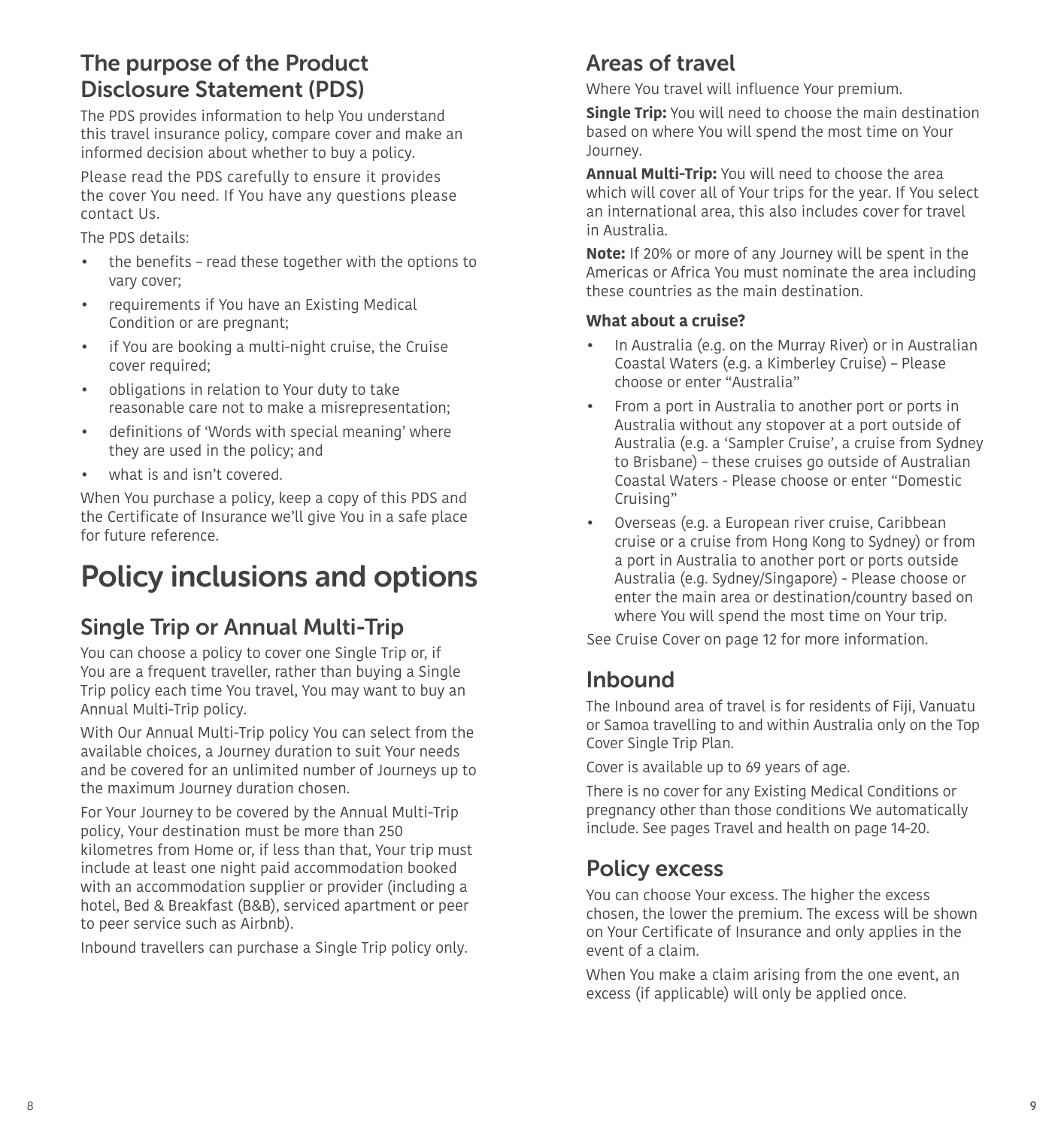## <span id="page-5-0"></span>Luggage and personal effects

It is Your responsibility to provide Us with evidence to support Your claim for an item. This is 'proof of ownership'.

- We will accept the original or a copy of a purchase receipt, invoice and/or bank statement showing the purchase, the date of the purchase and the amount paid.
- We may consider valuation certificates (issued prior to the Relevant Time), ATM receipts and warranty cards with accompanying bank statement of purchases.
- We will not accept photographs, packaging or instruction manuals as proof of ownership.

#### **Safety of Your belongings and limits to the cover**

- Don't check in Your Valuables keep them with You as they're not covered by Us when checked-in with the Transport Provider (unless security regulations meant You were forced to check them in).
- Items left Unattended in any motor vehicle (for example, a car, campervan or motorhome) or towed land vehicle during daylight hours are not covered, unless they are stored in the Concealed Storage Compartment of the locked motor vehicle or towed land vehicle and forced entry was gained. A limit of \$500 per item and a maximum of \$2,000 in total applies.
- Don't leave items Unattended in ANY motor vehicle or towed land vehicle overnight, as they're not covered.
- $\bullet$ • Don't walk away from or leave Your belongings Unattended in a Public Place. They're not covered by Us.
- $\bullet$ • Report any loss or theft to the police within 7 days of when You frst become aware of the incident, as a police report is required so We can validate that the incident occurred. Also, Your belongings may have been handed in and may be recovered or the police may have a chance to follow up an alleged crime.
- Additionally, We require the relevant report from the related party. For example, an Airline Property Irregularity Report (PIR) is also required if Your items were lost or stolen when travelling with an airline.
- If You are unable to provide Us with a copy of the relevant report, You must provide Us with a reasonable explanation and details of the time and place You made the report, including their contact details.

#### **Luggage item limits automatically included in Your cover**

Depending on the plan You choose, We provide cover for any one item, set or pair of items (including attached and unattached accessories), up to the following limits, after taking into account reasonable depreciation.

See SECTION 4: Luggage and Personal Effects for depreciation rates and an example of how a claim is worked out.

| Item                              | International | International<br><b>Basic</b> |
|-----------------------------------|---------------|-------------------------------|
|                                   | Top           | Domestic                      |
| Phone                             | \$1,500       | \$1,000                       |
| Smart watch                       | \$1,500       | \$1,000                       |
| Camera                            | \$4,000       | \$3,500                       |
| Video camera                      | \$4,000       | \$3,500                       |
| Drone (with or<br>without camera) | \$1,500       | \$1,000                       |
| Laptop<br>computer                | \$4,000       | \$3,000                       |
| Tablet computer                   | \$3,000       | \$3,000                       |
| Artificial limb                   | \$1,200       | \$1,000                       |
| Dentures (full or<br>partial)     | \$1,200       | \$1,000                       |
| Removable<br>dental appliance     | \$1,200       | \$1,000                       |
| Medical device                    | \$1,200       | \$1,000                       |
| Jewellery                         | \$1,200       | \$1,000                       |
| Watch                             | \$1,200       | \$1,000                       |
| Any other item                    | \$1,200       | \$1,000                       |

The following are examples of items considered as one item for the purpose of this insurance (an item limit will apply):

- Camera, lenses, tripods and camera accessories (attached or not)
- Smart phone and cover/case
- Matched or unmatched set of golf clubs, golf bag and buggy
- Necklace and pendant
- Charm bracelet and charms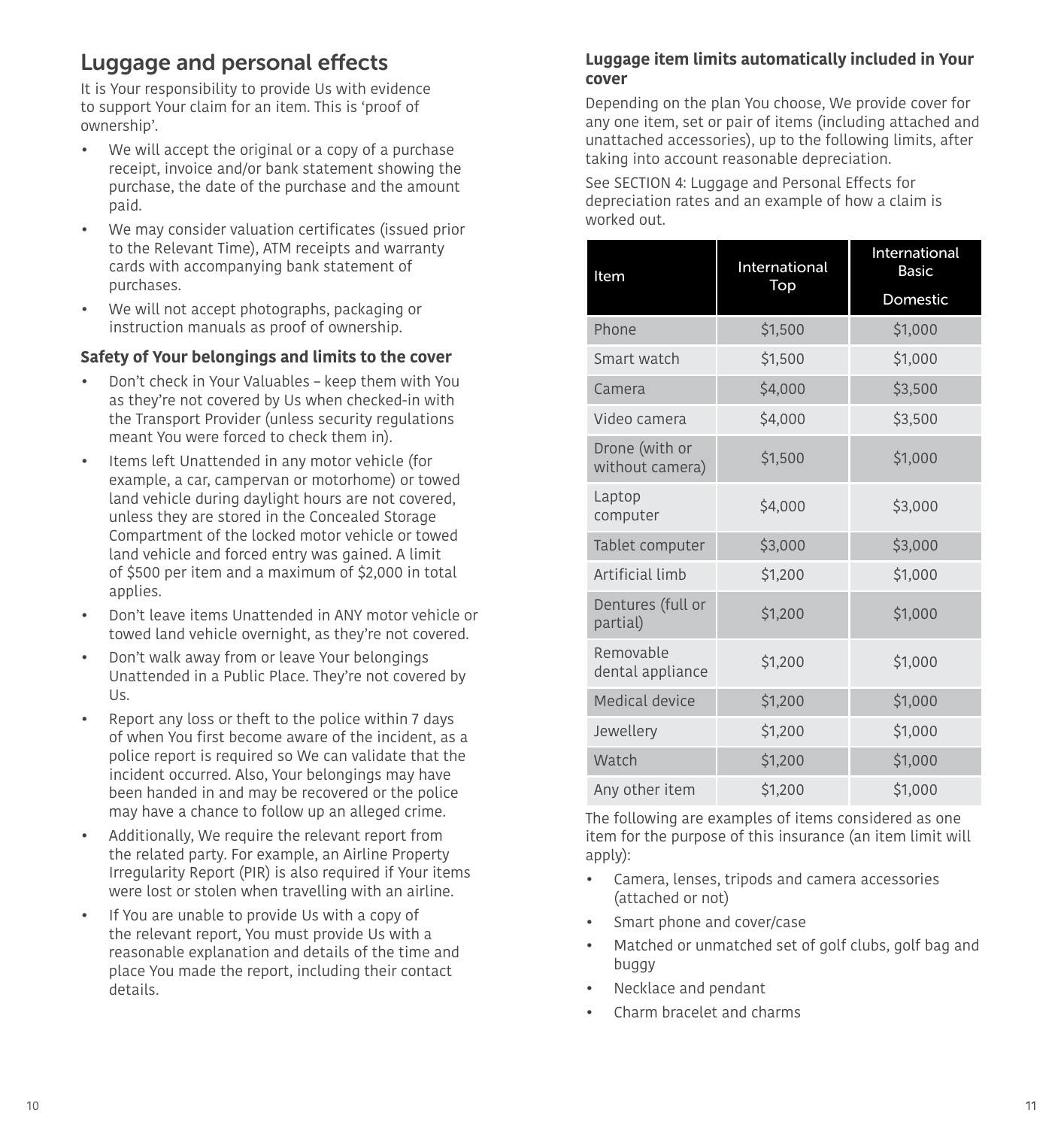## <span id="page-6-1"></span>Activities included in Your cover

Your policy includes cover for participation in any of the following activities whilst on Your Journey:

- $\bullet$ • abseiling • kayaking
- 
- **ballooning** parasailing<br>bungy jumping snorkelling
- bungy jumping snorkelling
- flying fox surfing
- • horse riding trekking
	- iet boating
- jet skiing
- white water rafting

paragliding

• jet skiing • working holidays

Participation in all activities is subject to the ordinary terms of cover and in particular General Exclusions 22-24, 29 and 30 on pages [67-](#page-33-0)[69](#page-34-0) and [SECTION 16: Personal](#page-28-1)  [Liability exclusion 3 and 4 on page 57](#page-28-1).

# <span id="page-6-2"></span>Motorcycle/moped riding

## Available with Top Cover Plan only

Riding a motorcycle (including a moped) as the driver or pillion passenger during Your Journey is included in Your policy however, You will only be covered if:

- the engine capacity is 250cc or less:
- while in control of a motorcycle or moped You hold a valid Australian motorcycle rider's licence or Australian motor vehicle driver's licence;
- while You are a passenger the driver holds a valid licence for riding that vehicle;
- You are wearing a helmet;
- You are not participating in a Professional capacity; and
- You are not racing.

**Note:** No cover will apply under [SECTION 16: Personal](#page-28-1)  [Liability.](#page-28-1) This means You are responsible to pay costs associated with damage to the motorcycle, moped or property or injury to another person.

## <span id="page-6-3"></span>Cruise cover

## Available with Top Cover Plan only

Claims directly or indirectly for or related to Your cruise, and cruise travel or that arise whilst on a cruise are specifcally excluded from this policy unless You have purchased the Top Cover Plan.

## <span id="page-6-4"></span>Snow skiing, snowboarding and snowmobiling

## Available with Top Cover Plan only

Participation in these activities is included in Your policy during Your Journey however, You will only be covered if:

- You are skiing or snowboarding On-Piste;
- You are not racing; and
- You are not participating in a Professional capacity.

**Note:** No cover will apply under [SECTION 16: Personal](#page-28-1)  [Liability](#page-28-1) for snowmobiling. This means You are responsible to pay costs associated with damage to the vehicle or property or injury to another person.

## <span id="page-6-5"></span>Extending Your Journey

If You are travelling and wish to be insured for longer than the original period shown on Your original Certifcate of Insurance, You need to purchase a new policy by calling or emailing Cover-More prior to the expiry date. It is not an extension of the previous policy. Your Certifcate of Insurance will be adjusted with the new dates.

#### **Please note:**

• Should a medical condition present itself before the new policy is issued, it may be considered an Existing Medical Condition under a new policy. Therefore it may not be covered by the new policy. Purchasing a longer duration up front may avoid this risk. Restrictions on duration apply.

For example, the maximum overall period for Worldwide cover is 12 months in total.

 • If You can't return Home on Your original date due to an unforeseeable circumstance outside Your control, the policy will automatically extend—See policy condition [9. Free extension of insurance on page](#page-17-0)  [35](#page-17-0) for details.

## <span id="page-6-0"></span>Cooling-off period

You can cancel or change Your policy at any time before You leave Home. If You cancel this policy for any reason within the cooling-off period which is within 21 days of the date of purchase, We will give You Your money back.

Our cooling-off period ensures a refund of the entire premium unless You have already made a claim under the policy or departed on Your Journey.

If You wish to cancel Your policy and receive a full refund, please call Cover-More on 1300 135 769 within the cooling-off period.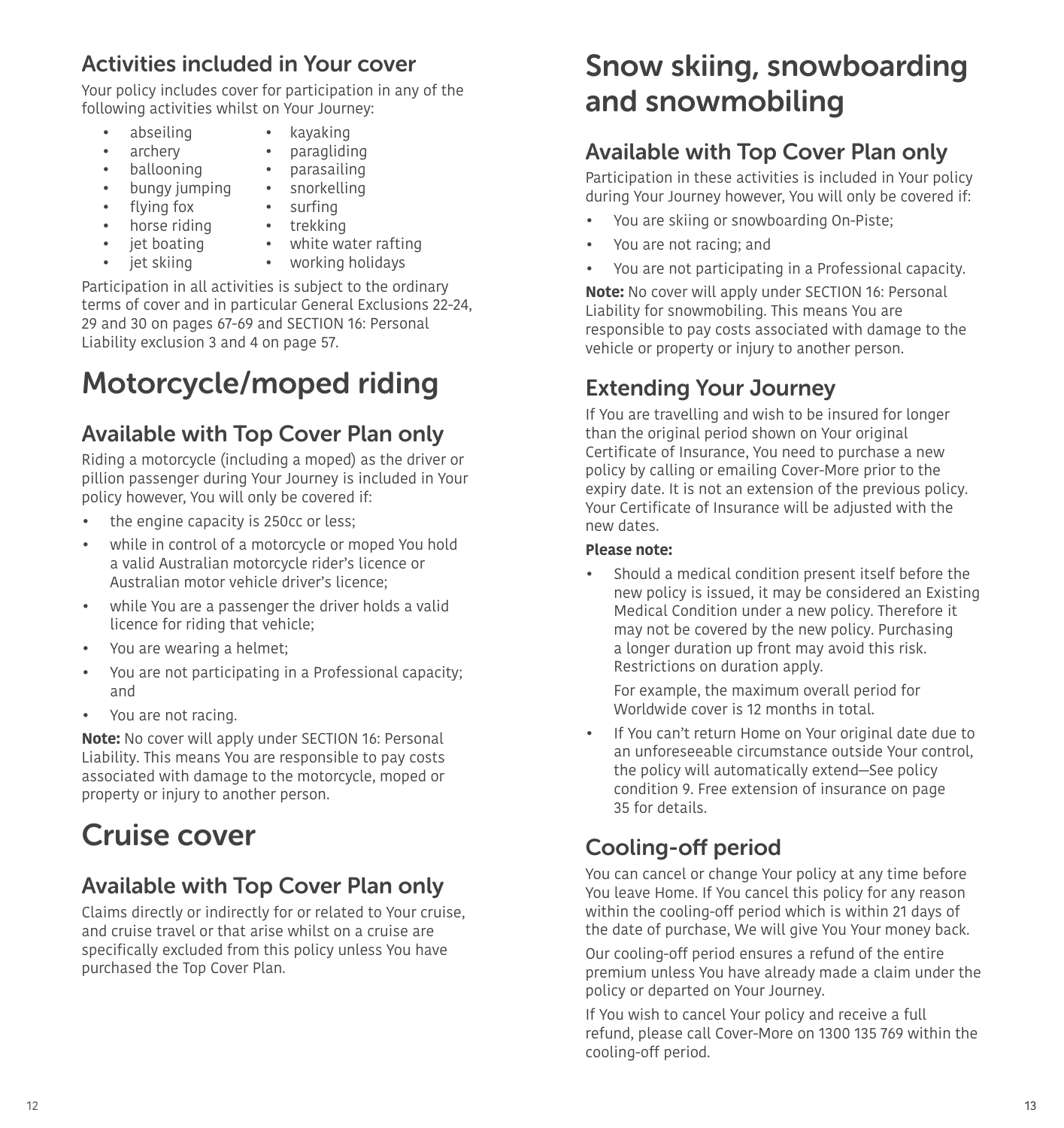## <span id="page-7-0"></span>Travel and health

## <span id="page-7-1"></span>Existing Medical Conditions

#### **(Of You or Your travelling companion)**

This policy does not automatically cover claims which in any way relate to, or are exacerbated by, an Existing Medical Conditions.

If You are unsure whether You have an Existing Medical Condition please contact Us.

#### **What is an Existing Medical Condition?**

**"Existing Medical Condition"** means a disease, illness, medical or dental condition or physical defect that at the Relevant Time meets any one of the following:

- a) Has required an emergency department visit, hospitalisation or day surgery procedure within the last 12 months.
- b) Requires:
	- (i) prescription medication from a qualifed medical practitioner;
	- (ii) regular review or check-ups;
	- (iii) ongoing medication for treatment or risk factor control; or
	- (iv) consultation with a specialist.
- c) Has:
	- (i) been medically documented involving the brain, circulatory system, heart, kidneys, liver, respiratory system or cancer; or
	- (ii) required surgery involving the abdomen, back, brain, joints or spine that required at least an overnight stay in hospital.
- d) Is:
	- (i) chronic or ongoing (whether chronic or otherwise) and medically documented;
	- (ii) under investigation;
	- (iii) pending diagnosis; or
	- (iv) pending test results.

#### **Relevant Time"** in respect of:

- a) Single Trip policies means the time of issue of the policy.
- b) Annual Multi-Trip policies means the first time at which any part of the relevant trip is paid for or the time at which the policy is issued, whichever occurs last.

If You are unsure whether You have an Existing Medical Condition, please call Cover-More on 1300 135 769 for assistance.

#### **Existing Medical Conditions We automatically include**

We automatically include the Existing Medical Conditions listed in the tables following provided:

- **all Your Existing Medical Conditions are on this list**;
- • You have not been hospitalised or required treatment by a medical practitioner in the last 12 months for any of the listed conditions;
- • You are not under investigation for any of the listed conditions;
- • You are not awaiting investigation, surgery, treatment or procedures for any of the listed conditions; and
- Your condition satisfies the criteria in the table following.

All time frames are measured in relation to the Relevant Time, unless specifed otherwise.

| <b>Condition</b>                                                              | Criteria                                                                                                                                                                                                                                                                                                                                                            |
|-------------------------------------------------------------------------------|---------------------------------------------------------------------------------------------------------------------------------------------------------------------------------------------------------------------------------------------------------------------------------------------------------------------------------------------------------------------|
| Acne                                                                          | No additional criteria.                                                                                                                                                                                                                                                                                                                                             |
| <b>ADHD</b> (Attention<br><b>Deficit</b><br><b>Hyperactivity</b><br>Disorder) | No additional criteria.                                                                                                                                                                                                                                                                                                                                             |
| <b>Allergy</b>                                                                | In the last 6 months, You haven't required<br>treatment by a medical practitioner for<br>this condition.<br>You have no known respiratory conditions<br>(e.g. Asthma).                                                                                                                                                                                              |
| <b>Anxiety</b>                                                                | You have not been diagnosed with<br>Depression in the last 3 years.<br>In the last 12 months, Your prescribed<br>medication hasn't changed.<br>You are not currently waiting to see a<br>mental health clinician (e.g. psychologist<br>or psychiatrist).<br>You have not previously been required to<br>cancel or curtail Your travel plans due to<br>Your Anxiety. |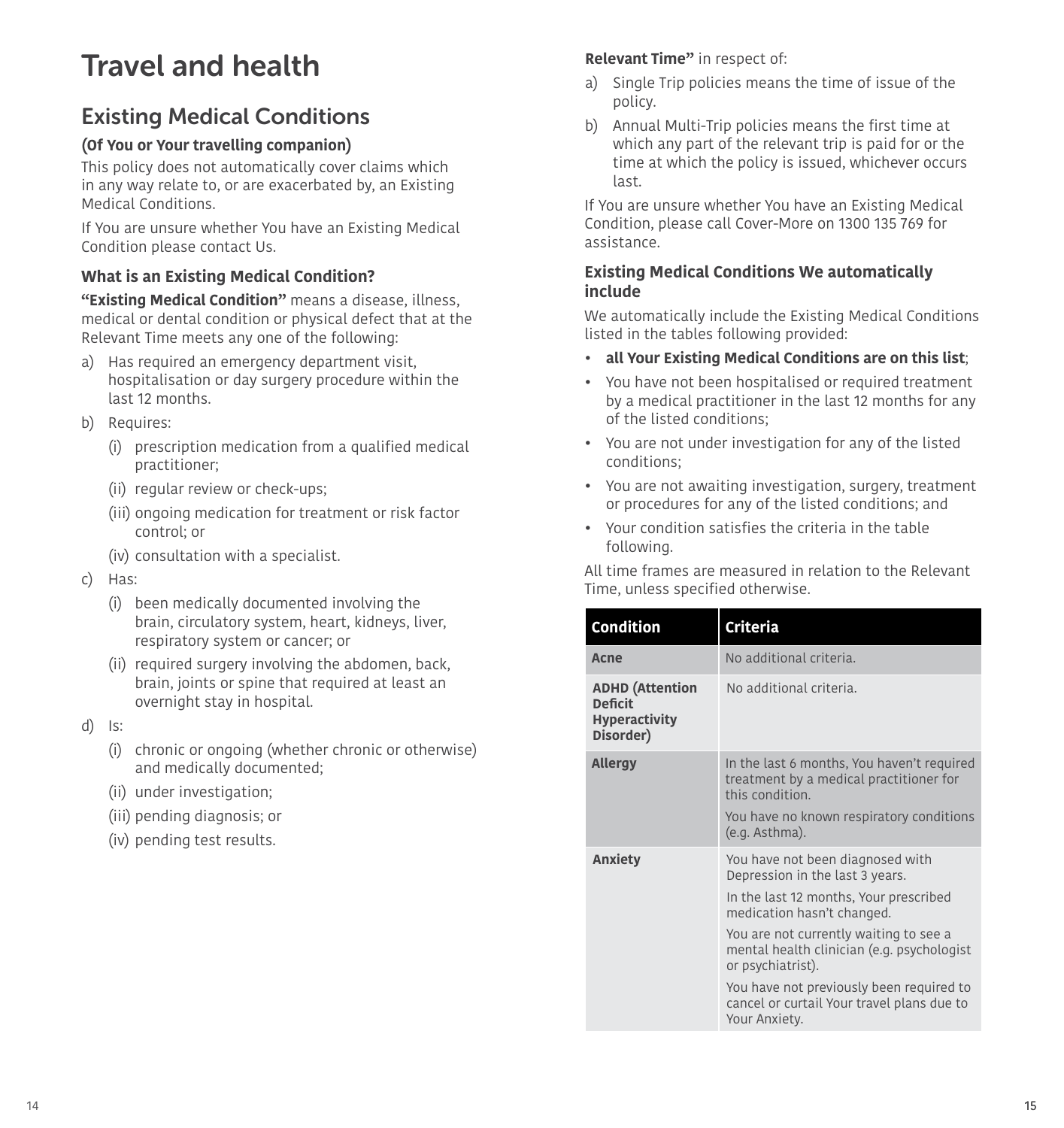| Condition                               | Criteria                                                                                                                                                                                                                                                                                                                                                                                                                                                                                                                               |
|-----------------------------------------|----------------------------------------------------------------------------------------------------------------------------------------------------------------------------------------------------------------------------------------------------------------------------------------------------------------------------------------------------------------------------------------------------------------------------------------------------------------------------------------------------------------------------------------|
| Asthma                                  | You are less than 60 years of age when<br>You purchase the policy.<br>In the last 12 months, You haven't had an<br>Asthma exacerbation requiring treatment<br>by a medical practitioner.<br>You have been a non-smoker for at least<br>the last 18 months.<br>You don't need prescribed oxygen outside<br>of a hospital.<br>You don't have a chronic lung condition<br>or disease (whether chronic or otherwise)<br>including Chronic Bronchitis, Chronic<br>Obstructive Pulmonary Disease (COPD),<br>Emphysema or Pulmonary Fibrosis. |
| <b>Bell's Palsy</b>                     | No additional criteria.                                                                                                                                                                                                                                                                                                                                                                                                                                                                                                                |
| <b>Bunions</b>                          | No additional criteria.                                                                                                                                                                                                                                                                                                                                                                                                                                                                                                                |
| <b>Carpal Tunnel</b><br><b>Syndrome</b> | No additional criteria.                                                                                                                                                                                                                                                                                                                                                                                                                                                                                                                |
| <b>Cataracts</b><br>Glaucoma            | In the last 90 days, You haven't had an<br>operation for this condition.<br>You have no ongoing complications of<br>this condition.                                                                                                                                                                                                                                                                                                                                                                                                    |
| <b>Coeliac Disease</b>                  | No additional criteria.                                                                                                                                                                                                                                                                                                                                                                                                                                                                                                                |
| Congenital<br><b>Blindness</b>          | No additional criteria.                                                                                                                                                                                                                                                                                                                                                                                                                                                                                                                |
| Congenital<br><b>Deafness</b>           | No additional criteria.                                                                                                                                                                                                                                                                                                                                                                                                                                                                                                                |
| Depression                              | You have not been hospitalised for this<br>condition in the last 2 years.<br>In the last 12 months, Your prescribed<br>medication hasn't changed.<br>You are not currently waiting to see a<br>mental health clinician (e.g. psychologist<br>or psychiatrist).<br>You have not previously been required to<br>cancel or curtail Your travel plans due to<br>Your Depression.                                                                                                                                                           |
| <b>Ear Grommets</b>                     | You don't have an ear infection.                                                                                                                                                                                                                                                                                                                                                                                                                                                                                                       |
| <b>Epilepsy</b>                         | You don't have an underlying medical<br>condition (e.g. previous head trauma,<br>Brain Tumour or Stroke).                                                                                                                                                                                                                                                                                                                                                                                                                              |
| <b>Gastric Reflux</b>                   | Your Gastric Reflux doesn't relate to an<br>underlying diagnosis (e.g. Hernia/Gastric<br>Ulcer).                                                                                                                                                                                                                                                                                                                                                                                                                                       |

| <b>Condition</b>                                                                                                                            | <b>Criteria</b>                                                                                                                                                                                                                                                                                                                                                                                                          |
|---------------------------------------------------------------------------------------------------------------------------------------------|--------------------------------------------------------------------------------------------------------------------------------------------------------------------------------------------------------------------------------------------------------------------------------------------------------------------------------------------------------------------------------------------------------------------------|
| Goitre                                                                                                                                      | No additional criteria.                                                                                                                                                                                                                                                                                                                                                                                                  |
| <b>Graves' Disease</b>                                                                                                                      | No additional criteria.                                                                                                                                                                                                                                                                                                                                                                                                  |
| Gout                                                                                                                                        | No additional criteria.                                                                                                                                                                                                                                                                                                                                                                                                  |
| <b>Hiatus Hernia</b>                                                                                                                        | No additional criteria.                                                                                                                                                                                                                                                                                                                                                                                                  |
| <b>Hip Replacement</b><br><b>Knee Replacement</b><br>Shoulder<br><b>Replacement</b><br><b>Hip Resurfacing</b><br>Hypercholes-<br>terolaemia | The procedure was performed more than<br>12 months ago and less than 10 years<br>ago.<br>You haven't had any post-operative<br>complications related to that surgery.<br>Post-operative complications include<br>joint dislocation and infection.<br>You don't have a known heart or<br>cardiovascular condition.                                                                                                        |
| (High<br>Cholesterol)                                                                                                                       |                                                                                                                                                                                                                                                                                                                                                                                                                          |
| <b>Hypertension</b><br>(High Blood<br>Pressure)                                                                                             | You don't have a known heart or<br>cardiovascular condition.<br>You don't have Diabetes (Type I or Type<br>$\vert \vert$ ).<br>Your Hypertension is stable and managed<br>by Your medical practitioner.<br>In the last 12 months, Your prescribed<br>blood pressure medication hasn't<br>changed.<br>You aren't suffering symptoms of<br>Hypertension.<br>You aren't having investigations related<br>to blood pressure. |
| <b>Migraine</b>                                                                                                                             | No additional criteria.                                                                                                                                                                                                                                                                                                                                                                                                  |
| <b>Peptic Ulcer</b><br><b>Gastric Ulcer</b>                                                                                                 | In the last 12 months, the Peptic/Gastric<br>Ulcer has been stable.                                                                                                                                                                                                                                                                                                                                                      |
| <b>Plantar Fasciitis</b>                                                                                                                    | No additional criteria.                                                                                                                                                                                                                                                                                                                                                                                                  |
| Raynaud's<br>Disease                                                                                                                        | No additional criteria.                                                                                                                                                                                                                                                                                                                                                                                                  |
| <b>Skin Cancer</b>                                                                                                                          | Your Skin Cancer isn't a Melanoma.<br>You haven't had chemotherapy or<br>radiotherapy for this condition.<br>Your Skin Cancer does not require any<br>follow up treatment e.g. chemotherapy,<br>radiotherapy or further excision.                                                                                                                                                                                        |
| <b>Stenosing</b><br><b>Tenosynovitis</b><br>(Trigger Finger)                                                                                | No additional criteria.                                                                                                                                                                                                                                                                                                                                                                                                  |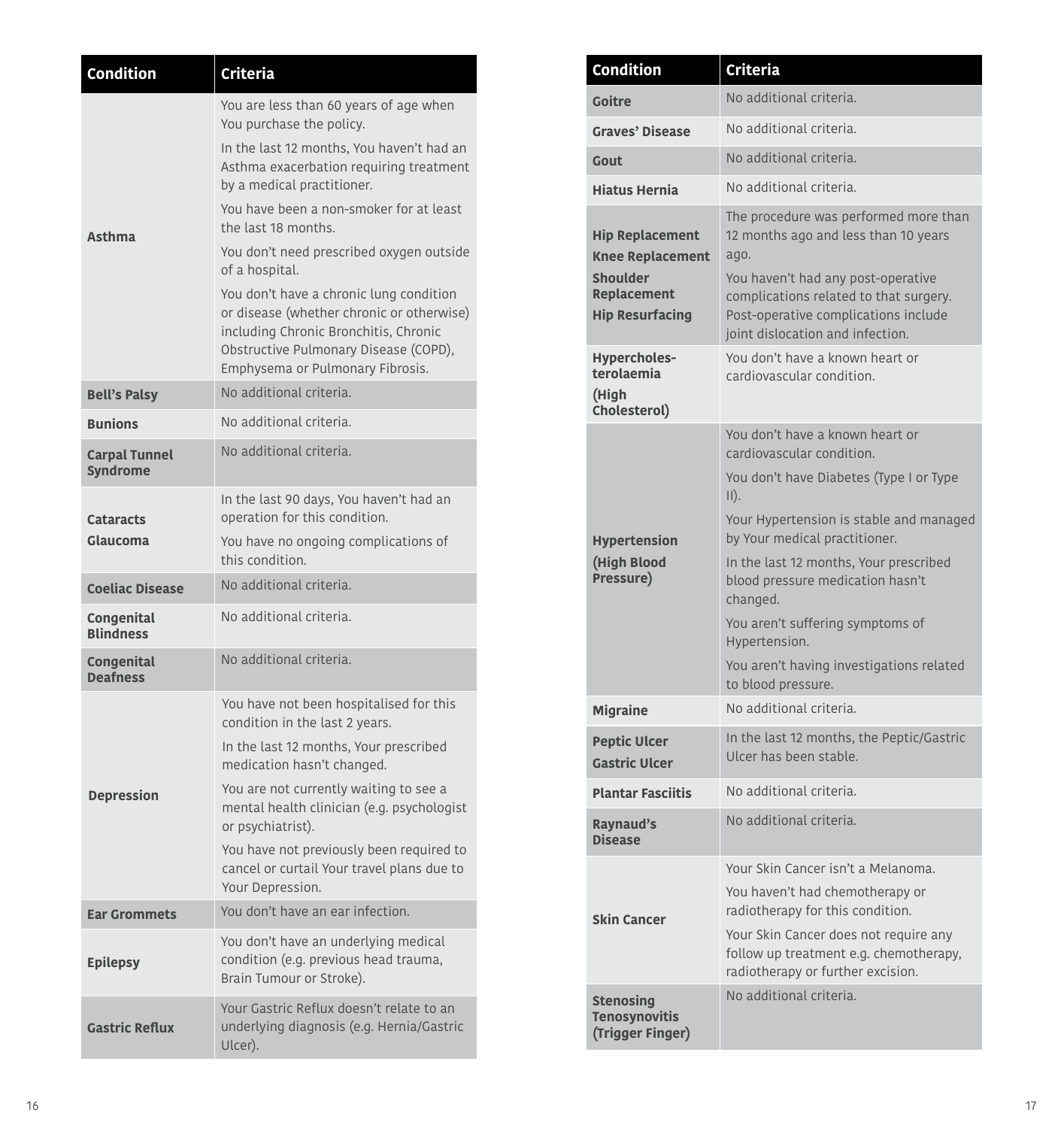| Condition                                                         | <b>Criteria</b>                                                      |
|-------------------------------------------------------------------|----------------------------------------------------------------------|
| Urinary<br>Incontinence                                           | No additional criteria.                                              |
| <b>Underactive</b><br><b>Thyroid</b><br><b>Overactive Thyroid</b> | The cause of Your Underactive/Overactive<br>Thyroid wasn't a tumour. |

#### **If Your Existing Medical Condition is not automatically accepted by Us or if You have any Other Existing Medical Conditions**

If Your condition:

- does not meet the criteria above;
- • You have one or more conditions which are not listed in the table of conditions we automatically include; or
- a combination of both the above points

there will not be any cover for Your Existing Medical Conditions.

To be clear, the conditions We automatically include only apply if You do not have other Existing Medical Conditions beyond those on this list.

To discuss other policy options that may be available please call Cover-More on 1300 135 769.

## <span id="page-9-0"></span>**Pregnancy**

Our policy provides limited cover for pregnancy.

If You know You are pregnant at the Relevant Time, You will need to apply for cover if:

- there have been complications with this pregnancy or a previous pregnancy;
- $\overline{\phantom{a}}$ • You have a multiple pregnancy e.g. twins or triplets; or
- • the conception was medically assisted e.g. using assisted fertility treatment including hormone therapies or IVF.

#### **Relevant Time** in respect of:

- a. Single Trip policies means the time when the policy is issued.
- b. Annual Multi-Trip policies means the frst time when a part of the relevant trip is paid for or the time when the policy is issued, whichever occurs last.

You can complete an online health assessment online with Your quote. For additional assistance or if You have already purchased a policy please call Cover-More on 1300 135 769.

#### **Pregnancy restrictions**

 $\overline{\phantom{a}}$ 

- • Whether or not You have to apply for pregnancy cover, the following restrictions apply to claims arising in any way from the pregnancy of any person.
- Cover is only provided for serious, unexpected pregnancy complications that occur up until the 24th week of pregnancy i.e. up to 23 weeks, 6 days. Gestational age is measured in weeks and days and is calculated from the last known date of Your menstrual period or calculated from staging ultrasound.
- Childbirth is not covered.
- • Costs relating to the health or care of a newborn child are not covered, irrespective of the stage of pregnancy when the child is born.

#### **What does this mean?**

Expectant mothers should consider if Our products are right for them when travelling after 20 weeks gestation as costs for childbirth and neonatal care overseas can be expensive.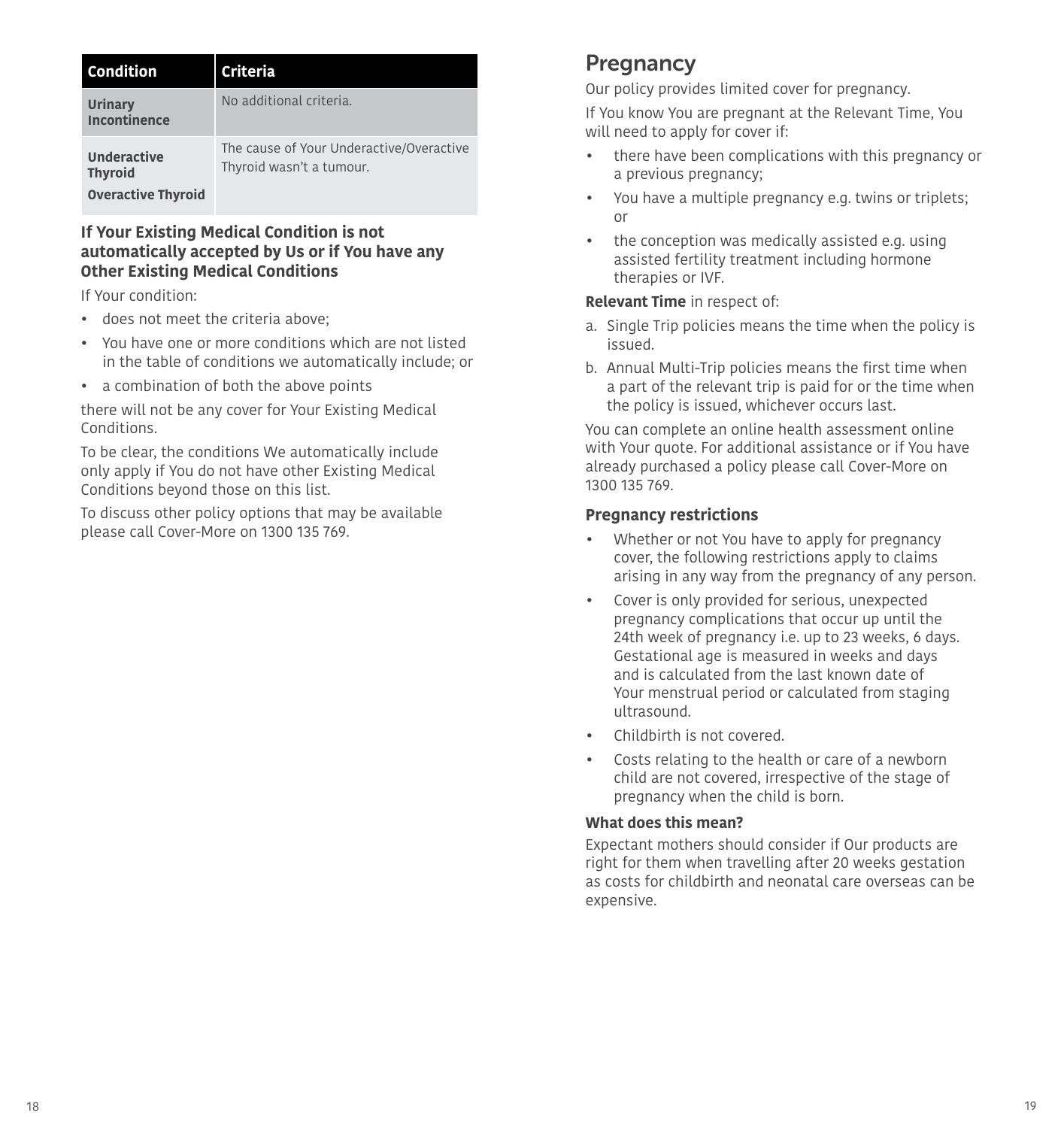### <span id="page-10-1"></span>Health of other people in impacting Your travel (non-traveller)

This policy has cover if You need to change Your trip due to the health of a Relative or Your business partner who is not travelling. In some circumstances the maximum We will pay is \$1,000.

#### **What is covered?**

We will pay for claims arising from the sudden disabling injury, sickness or disease or death of a Relative or Your business partner who is not travelling if, at the Relevant Time, that person:

- a) in the last 12 months, had not been hospitalised (including day surgery or emergency department attendance) for a condition that was in any way related to, or exacerbated by, the condition that gave rise to the claim;
- b) was not residing in a facility such as a nursing home, an aged care facility, a residential aged care home, a high and/or low care facility, a privately owned accommodation facility such as Supported Residential Services or Facilities (SRS/SRF) or, a residential care facility);
- c) was residing independently at home or in a retirement home or village, including independent living arrangements, and they did not require home care or flexible care services;
- d) was not on a waiting list for, or did not know they needed surgery, inpatient treatment or tests at a hospital or clinic;
- e) did not have a drug or alcohol addiction; and
- f) did not have a Terminal Illness.

#### **What are the restrictions and limits?**

If any point a-f cannot be met e.g. if Your non-travelling Relative was in a nursing home or did have a Terminal Illness, the maximum We will pay is \$1,000 under all sections of the policy combined.

• For Your reference, "Relative" means a person who is Your spouse, de facto; parent, parent-in-law, stepparent, guardian; grandparent; child, foster child, grandchild; brother, brother-in-law, halfbrother, stepbrother, sister, sister-in-law, half-sister, stepsister; daughter, daughter-in-law, stepdaughter, son, son-in-law, stepson; fiancé, fiancée; uncle, aunt; or niece, nephew.

#### **What isn't covered?**

No payment will be made under this policy for:

- Claims related to non-travellers who aren't a Relative or Your business partner.
- Claims where You are aware of a circumstance which is likely to give rise to a claim.
- Claims which in any way relate to circumstances You knew of, or a person in Your circumstances would have reasonably known or foreseen, at the Relevant Time, that could lead to the Journey being delayed, abandoned or cancelled.

#### **For example:**

• Jim's father was hospitalised after a serious accident. After hearing the bad news, Jim cancelled his upcoming trip and received a 50% refund.

He then bought a travel insurance policy so he could claim the rest of the money back.

When Jim bought the policy, he had already cancelled the trip so his claim would not be covered.

#### <span id="page-10-0"></span>**For example:**

• Khalida's mother had been unwell for several months and was booked to have medical tests. Khalida organised a holiday and travel insurance. Unfortunately, the test results showed her mother had a serious sickness so Khalida cancelled her holiday to spend time with her mother. Because her mother was having tests after being unwell when Khalida bought her policy, her claim would not be covered as she knew at that time, or a person in her circumstances would have reasonably known or foreseen, that she may need to cancel her trip due to her mother's health.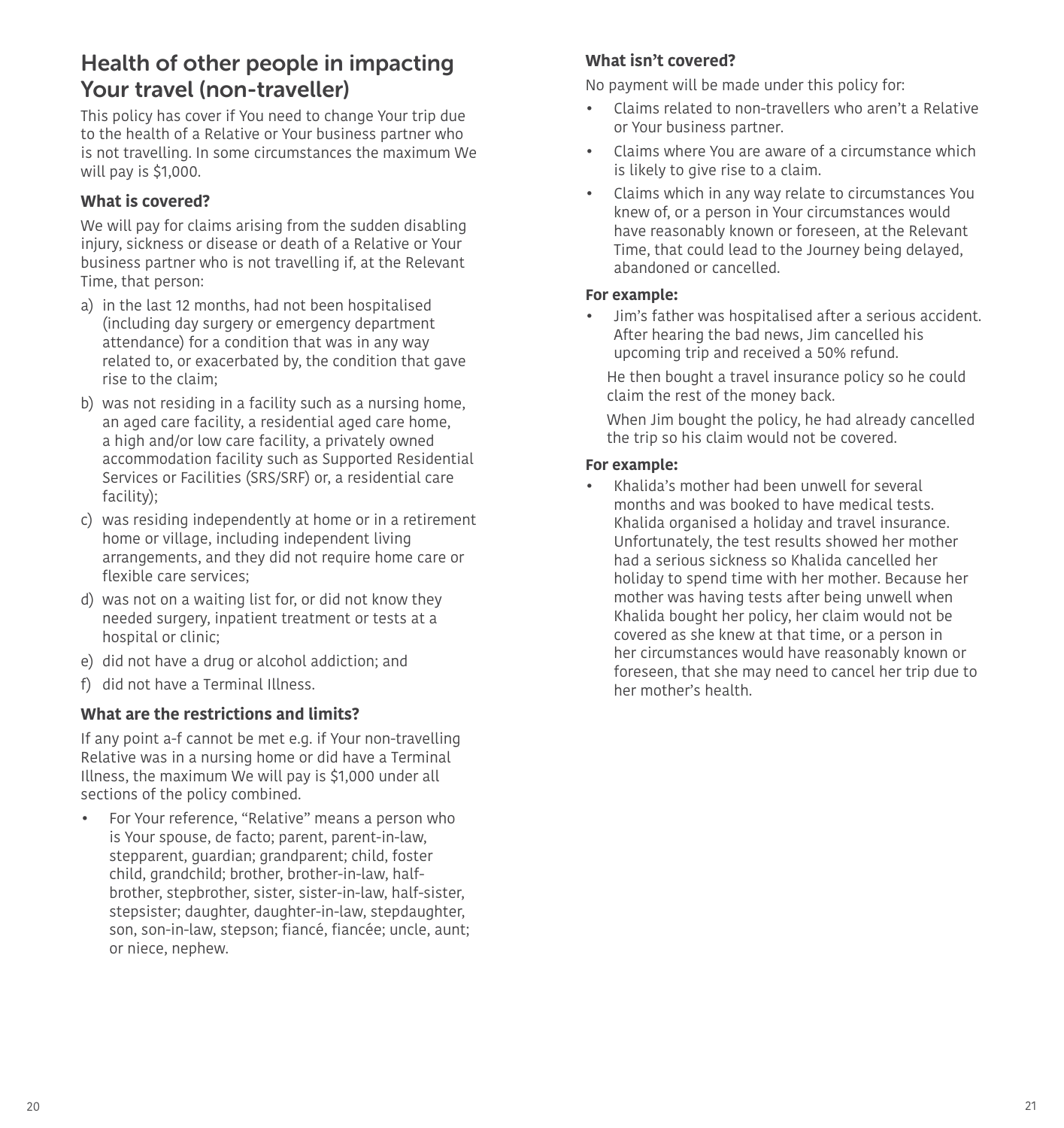## <span id="page-11-0"></span>24 hour emergency assistance

We hope You have a great trip but should something go wrong, We're here to help.

When travelling, You have access to Our emergency assistance team of doctors, nurses, case managers and travel agents 24 hours a day, 365 days a year.

Our team provides the following services to all policyholders:

- • **Help to fnd a medical facility and monitor Your medical care**
- **Paying bills -** Becoming ill overseas can be very expensive so those significant medical expenses can be paid by Us directly to the hospital if Your claim is approved.
- **Keeping You travelling or getting You Home -** Our team can decide if and when it is appropriate to move You or bring You Home and will coordinate the entire exercise.
- **Help if passports, travel documents or credit cards are lost -** If You need assistance in contacting the issuer of the document, Our emergency assistance team can help.
- **Help to change travel plans** If Your travel consultant is not available to assist with rescheduling in an emergency, Our team can help.

Certain services are subject to Your claim being approved.

You, or someone on Your behalf, should phone Our emergency assistance team as soon as possible if You require hospitalisation, if Your medical expenses will exceed \$2,000 or if You want to return early.

When You call, please have the following information at hand:

- Your policy number; and
- A phone number to call You back on.

Please call DIRECT and TOLL FREE from:

| <b>USA</b> | 1866 893 9316 | Canada | 1866 773 9316 |
|------------|---------------|--------|---------------|
| UK         | 0808 5893 628 | ΝZ     | 0800 498 233  |

Charges may apply if calling from a pay phone or mobile phone.

**From all other countries** or if You are experiencing difficulties with one of the numbers above, please use the following numbers:

Call: +61 2 8907 5947 Fax: (02) 9954 6250

## <span id="page-11-1"></span>Claims

### How to make a claim

#### **Complete an online claim**

Visit claims.covermore.com.au/travelclaims and follow the prompts; or

#### **Fill in a claim form**

Download, print and complete a claim form from virginaustralia.covermore.com.au.

#### **Add receipts and other supporting documents**

Follow the checklist for the supporting documents You need to send with Your completed claim.

#### **Submit the claim online or post it**

Upload Your scanned documents and submit the claim online; or

Post the completed claim form and original supporting documents to:

- Cover-More Travel Insurance Claims Department
- Mail: Private Bag 913
- North Sydney NSW 2059 Australia
- Email: claims\_processing@covermore.com.au

We need original documents, so please hold on to Your documents as We may request them. If You are posting them, keep a copy.

For help please call 1300 135 769 (within Australia) or +61 2 8907 5038 (from overseas).

## When will I hear back about the claim?

We try to process claims as quickly as possible.

We may approve and settle, investigate or decline the claim or request further information. In any case, You will hear back within 10 working days from the time We receive Your claim or each time We receive further information on it.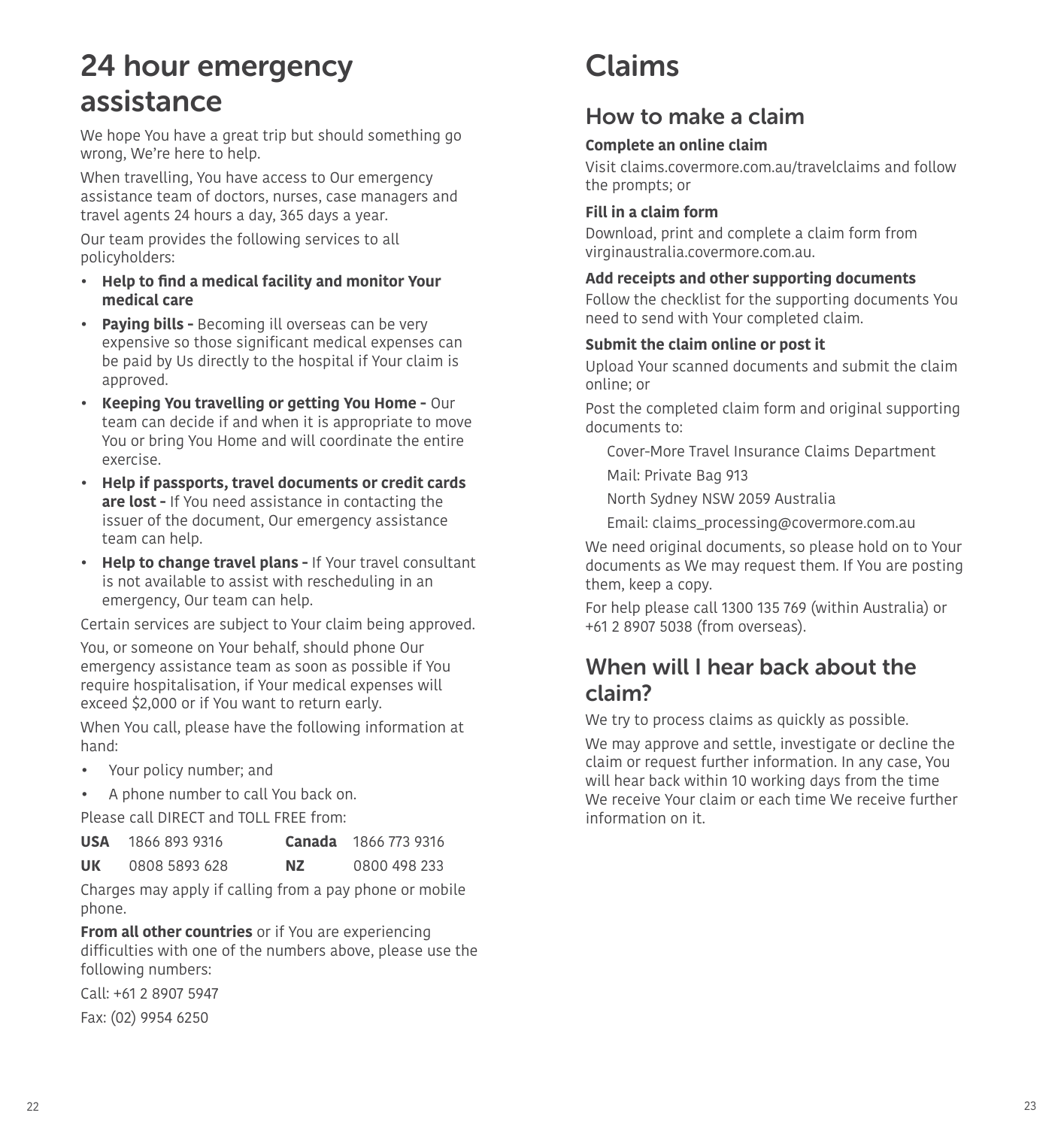## <span id="page-12-0"></span>Important information

## <span id="page-12-1"></span>Who is the insurer?

ZAIL is part of the Zurich Insurance Group, a leading multi-line insurer that serves its customers in global and local markets. Zurich provides a wide range of general insurance and life insurance products and services in more than 210 countries and territories. Zurich's customers include individuals, small businesses, and mid-sized and large companies, including multinational corporations. ZAIL's contact details are:

Mail: Zurich Australian Insurance Limited

PO Box 677, North Sydney NSW 2059

### <span id="page-12-2"></span>Who is Cover-More and the providing entity?

Cover-More Insurance Services Pty Ltd ABN 95 003 114 145, AFSL 241713 (Cover-More) administers the policy (including customer service, medical assessments and claims management) and will usually arrange for the issue of the insurance, either directly or through the appointment of distributors or authorised representatives.

The person who provides You with this PDS is the providing entity. The capacity in which they act is displayed in the Financial Services Guide on pages [76](#page-38-0)[-77](#page-38-1) of this booklet.

## <span id="page-12-4"></span>Duty to take reasonable care not to make a misrepresentation

This is a consumer insurance contract under the Insurance Contracts Act 1984 (Cth) (Act).

Under the Act, You have a duty to take reasonable care not to make a misrepresentation to Us.

This duty applies whenever You enter into, renew, extend or vary this contract of insurance. In all cases, We will ask You questions that are relevant to Our decision to insure You and on what terms.

It is important that You understand You are answering Our questions in this way for Yourself and anyone else that You want to be covered by the contract.

When You answer the questions You must give a true and accurate account of matters. Your response should tell Us everything that You know about the question because Your response is relevant to whether We offer You insurance and the terms We offer You.

A misrepresentation made fraudulently is made in breach of the duty to take reasonable care not to make a misrepresentation.

#### **Circumstances relevant to Your duty**

Whether or not You took reasonable care not to make a misrepresentation will be determined with regard to all the relevant circumstances.

If We know, or ought to know about Your particular characteristics or circumstances, We will consider these to determine if You took reasonable care not to make a misrepresentation to Us.

We may consider the following matters to determine if You took reasonable care not to make a misrepresentation to Us:

- the type of consumer insurance contract in question, and its target market;
- explanatory material or publicity produced or authorised by Us;
- how clear, and how specific, the questions We asked were;
- how clearly We communicated to You the importance of answering those questions and the possible consequences of failing to do so;
- whether or not an agent/insurance broker was acting for You; or
- whether the contract was a new contract or was being renewed, extended, varied or reinstated.

You are not to be taken to have made a misrepresentation merely because You:

- failed to answer a question; or
- gave an obviously incomplete or irrelevant answer to a question.

#### **Consequences if You fail to take reasonable care and do make a misrepresentation**

If You do not take reasonable care when answering Our questions and the result is You do make a misrepresentation to Us, We may cancel Your contract or reduce the amount We will pay You if You make a claim, or both.

<span id="page-12-5"></span>If Your failure to take reasonable care not to make a misrepresentation to Us is fraudulent, We may refuse to pay a claim and treat the contract as if it never existed.

## <span id="page-12-3"></span>When and how benefits are provided

The benefits for which You are insured under this policy are payable:

- when an insured event occurs during the Period Of Insurance causing You to sufer loss or damage or incur legal liability; and
- Your claim is accepted by Us.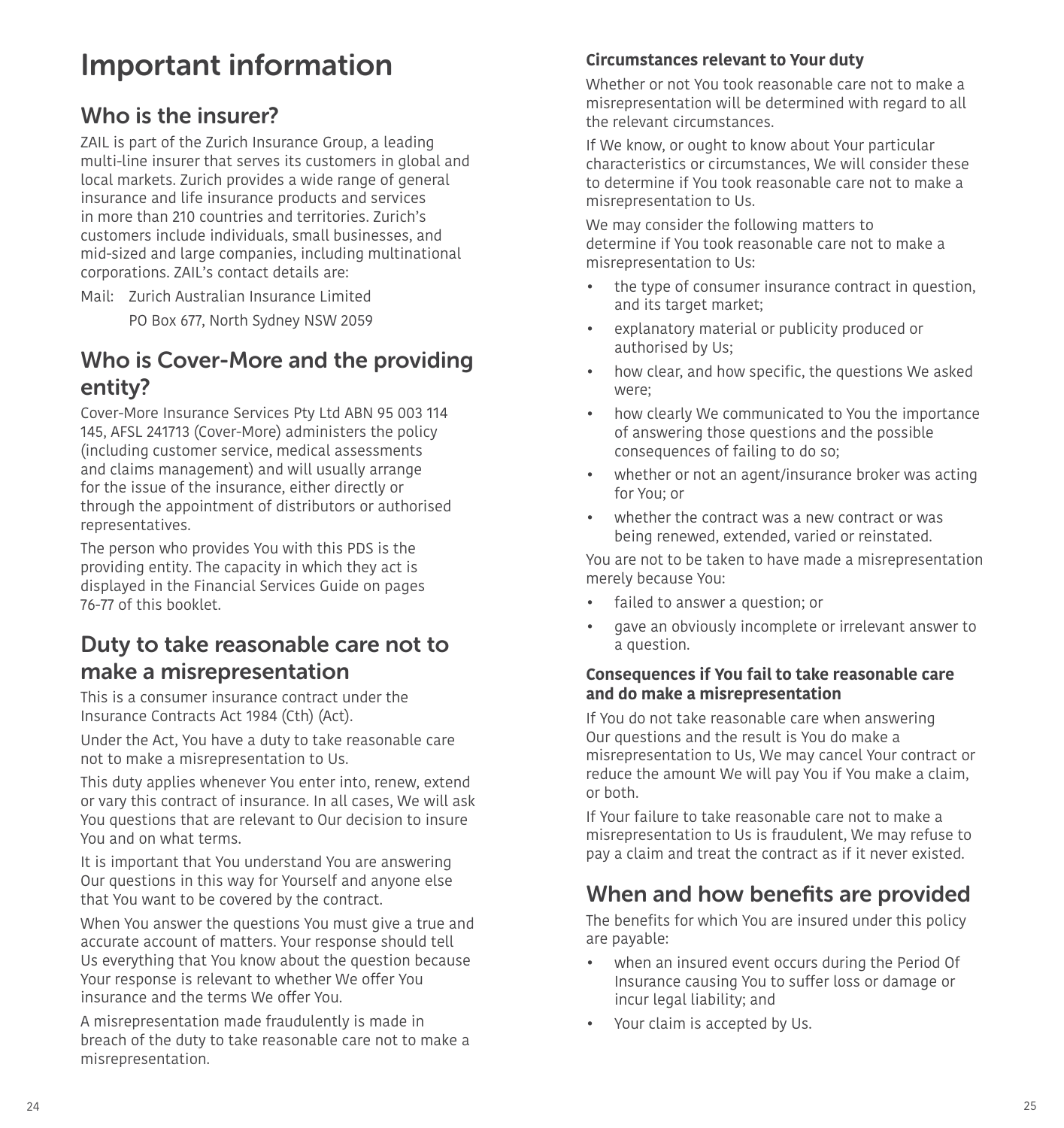After calculating the amount payable We will either:

- pay for replacement (after allowing for depreciation) or repair of Your personal items;
- pay for specifed Additional expenses;
- pay the person to whom You are legally liable; or
- pay You.

## <span id="page-13-1"></span>The amount You pay for this insurance

You can obtain a quote from the providing entity. The amount We charge You for this insurance policy is the total amount of the premium that We calculate to cover the risk and any relevant government charges (such as Goods and Services Tax (GST) and stamp duty). These amounts add up to the total amount You must pay.

Once the policy is issued Your total premium and any relevant government charges are shown on the Certifcate of Insurance.

If You wish to change Your policy in any way please contact us.

## <span id="page-13-2"></span>How various factors affect the Amount Payable

We consider a number of factors in calculating the total Amount Payable. The following is a guide on these key factors, how they combine and how they may impact the assessment of risk and therefore Your premium.

- **Plan** the International plan, which provides more cover, costs more than the Domestic plan.
- **Area** higher risk areas cost more.
- **Age** higher risk age groups cost more.
- **Duration** the longer Your trip the more it usually costs.
- Adding cover for **Existing medical Conditions and pregnancy** (where available) – additional premium may apply if a medical assessment is completed and cover is accepted by Us.

### <span id="page-13-0"></span>How a claim settlement is calculated

When We pay a claim We consider a number of aspects in calculating the amount. These can include:

- the amount of loss or damage or liability;
- the excess:
- maximum benefit limits and sub-limits;
- reasonable depreciation; and
- the terms and conditions of the policy.

The following example illustrates how We will calculate claim settlement:

- Your new watch with an original purchase price of \$1,500 is stolen from a hotel room.
- You have purchased Top Cover with an excess of \$100.

The amount payable following the claim would be calculated as follows:

- consider the value of the watch \$1,500 (no depreciation applies because the watch was new).
- consider the maximum beneft limit for Luggage and Personal Efects – \$15,000.
- consider the maximum item limit \$1,200. The item limit does apply in this case.
- the \$100 excess is applied. This results in an amount payable of \$1,100 or We may replace the item. Our choice will have regard to the circumstances of Your claim and consider any preference You may have.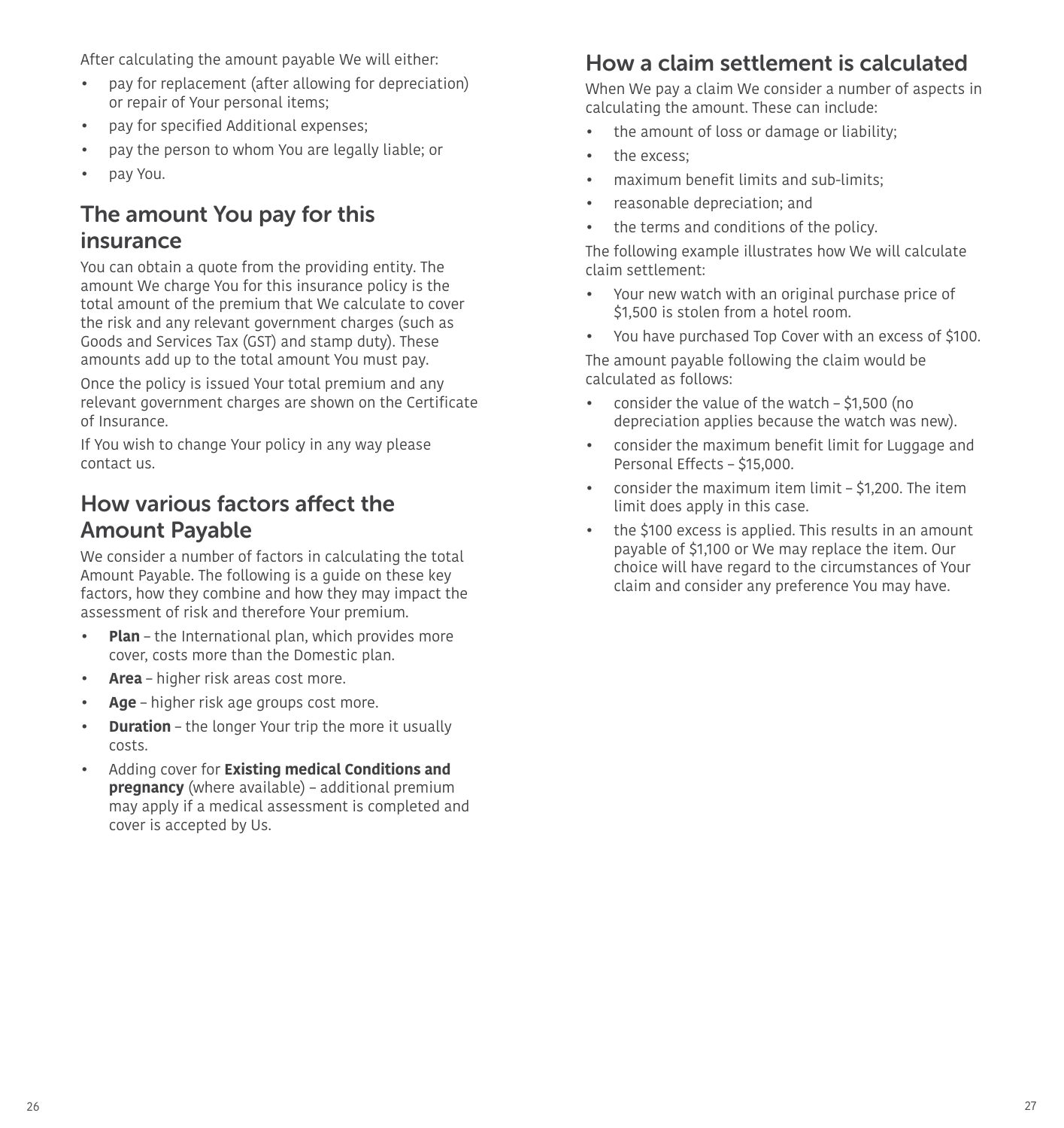## <span id="page-14-0"></span>Policy Wording

The benefts described in this policy wording should be read in conjunction with the Benefits (pages 4-5), Policy inclusions and options (pages [8](#page-4-1)[-13\)](#page-6-0), Travel and health (pages [14](#page-7-0)-[21\)](#page-10-0), Duty to take reasonable care not to make a misrepresentation (pages [24](#page-12-4)[-25\)](#page-12-5), Words with special meaning (pages [28](#page-14-1)[-32](#page-16-0)), Policy conditions (pages [32](#page-16-1)-[36](#page-18-0)) and General exclusions (pages [65](#page-32-0)[-69](#page-34-0)).

THIS POLICY IS NOT VALID UNLESS THE CERTIFICATE OF INSURANCE IS ISSUED TO YOU.

We will give You the insurance cover described in this policy in return for receiving the total Amount Payable.

It is a condition of this policy that:

- You are not aware of any circumstance which is likely to give rise to a claim;
- You are a resident of Australia; or a resident of Fiji, Vanuatu or Samoa travelling to and within Australia on the Top Cover Single Trip Plan; and will be returning to Your Home at the completion of the Period Of Insurance and within 12 months of the Journey commencing.
- If You purchase the Annual Multi-Trip policy:
	- cover will only extend to a Journey
		- to a destination more than 250 kilometres away from Your Home; or
		- that includes at least one night paid accommodation booked with an accommodation supplier or provider (including a hotel, Bed & Breakfast (B&B), serviced apartment or peer to peer service such as Airbnb); and
	- the length of each Journey cannot exceed the maximum duration shown on Your Certifcate of Insurance.

### <span id="page-14-1"></span>Words with special meaning

In this PDS the following words have the meanings shown below. The use of the singular shall also include the use of the plural and vice versa:

**"We"**, **"Our"**, **"Us"** means Zurich Australian Insurance Limited (ZAIL).

**"You"**, **"Your"**, **"Yourself"** means the people listed as adults on the Certifcate of Insurance and includes Accompanied Children. Where more than one person is listed as an adult on the Certificate of Insurance all benefts, limitations, conditions and exclusions will be interpreted as if a separate policy was issued to each of the persons listed other than:

- a) in the event a claim arising from the one event is made, an excess (if applicable) will only be applied once;
- b) in the case of luggage item limits which shall be as per a single policy.

In respect of organised groups, each child not travelling with their usual guardian must purchase a separate policy.

**"Accompanied Children"** means Your children or grandchildren who are identifed on the Certifcate of Insurance and travelling with You on the Journey, provided they are not in full-time employment, they are fnancially dependent on You and they are under the age of 21 years.

**"Act Of Terrorism"** means any act by a person, alone or with an organisation or foreign government, who:

- a) uses or threatens force or violence;
- b) aims to create public fear; or
- c) aims to resist or infuence a government, or has ideological, religious, ethnic or similar aims.

**"Additional"** means the cost of the accommodation or transport You actually use less the cost of the accommodation or transport You expected to use had the Journey proceeded as planned.

**"Amount Payable"** means the total amount payable shown on Your Certificate of Insurance.

**"Computer System"** means any computer, hardware, software, communications system, electronic device (including, but not limited to, smart phone, laptop, tablet, wearable device), server, cloud or microcontroller including any similar system or any configuration of the aforementioned and including any associated input, output, data storage device, networking equipment or back up facility, owned or operated by the coach, airline, shipping line, cruise line or railway company that You were due to travel on.

**"Concealed Storage Compartment"** means a boot, glove box, enclosed centre console, or concealed cargo area of a motor vehicle.

**"Cyber Act"** means an unauthorised, malicious or criminal act or series of related unauthorised, malicious or criminal acts, regardless of time and place, or the threat or hoax thereof involving access to, processing of, use of or operation of any Computer System.

#### **"Cyber Incident"** means any:

- a) Cyber Act or error or omission or series of related errors or omissions involving access to, processing of, use of or operation of any Computer System; or
- b) Cyber Act including any partial or total unavailability or failure or series of related partial or total unavailability or failures to access, process, use or operate any Computer System.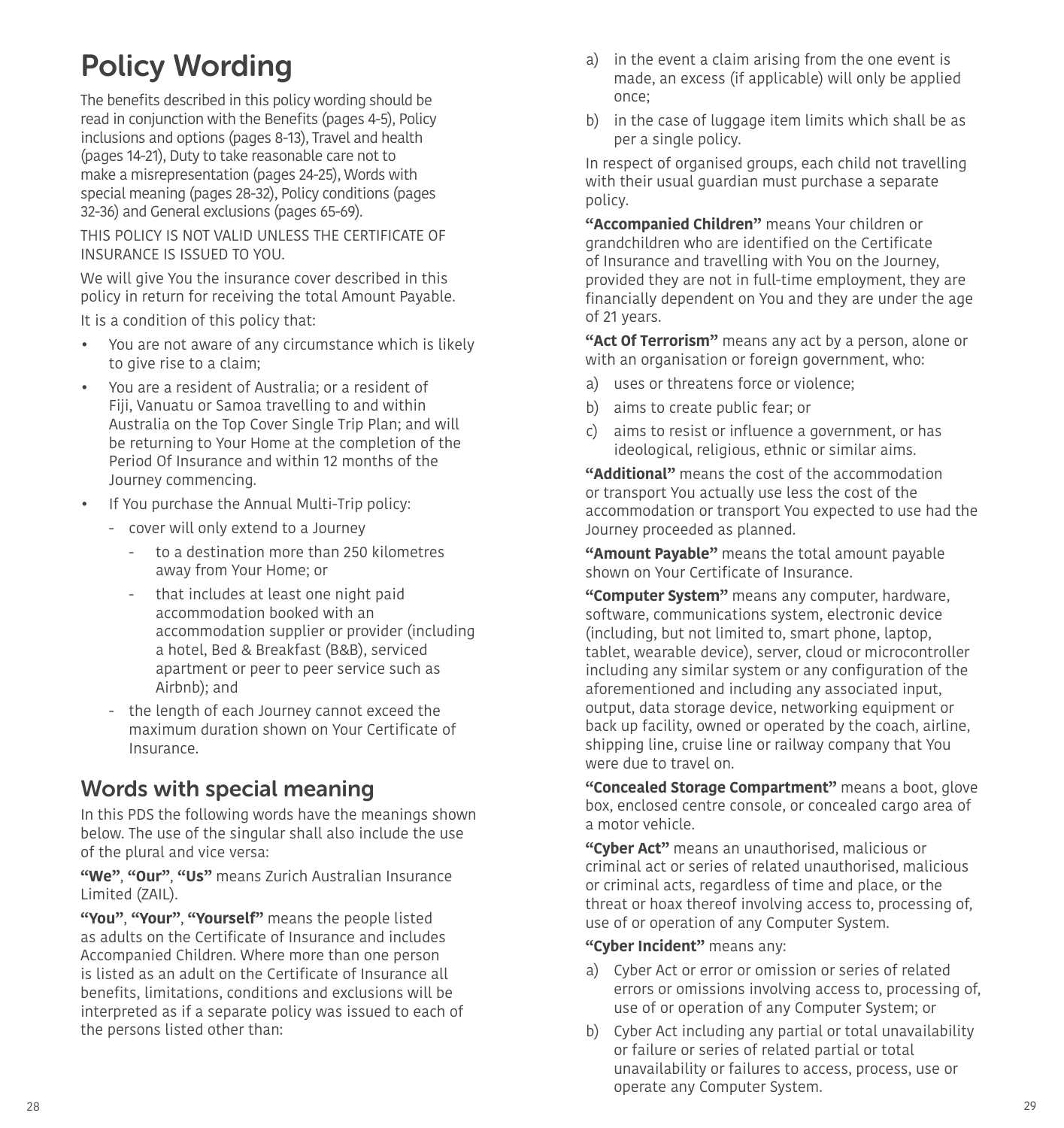**"Disabling Injury, Sickness or Disease"** means a disabling injury, sickness or disease which first shows itself during the Period Of Insurance and which requires immediate treatment by a qualified medical practitioner.

**"Epidemic"** means a fast-spreading contagious or infectious disease or illness in an area as documented by a recognised public health authority.

**"Existing Medical Condition"** means a disease, illness, medical or dental condition or physical defect that, at the Relevant Time, meets any one of the following:

- a) Has required an emergency department visit, hospitalisation or day surgery procedure within the last 12 months.
- b) Requires:
	- (i) prescription medication from a qualifed medical practitioner;
	- (ii) regular review or check-ups;
	- (iii) ongoing medication for treatment or risk factor control; or
	- (iv) consultation with a specialist.
- c) Has:
	- (i) been medically documented involving the brain, circulatory system, heart, kidneys, liver, respiratory system or cancer; or
	- (ii) required surgery involving the abdomen, back, brain, joints or spine that required at least an overnight stay in hospital.
- $d)$  Is:
	- (i) chronic or ongoing (whether chronic or otherwise) and medically documented;
	- (ii) under investigation;
	- (iii) pending diagnosis; or
	- (iv) pending test results.

**"Home"** means Your usual place of residence in Australia.

**"Insolvency"** means bankruptcy, provisional liquidation, liquidation, insolvency, appointment of a receiver or administrator, entry into a scheme of arrangement, statutory protection, presentation of a petition for the compulsory winding up of, stopping the payment of debts or the happening of anything of a similar nature under the laws of any jurisdiction.

**"International Waters"** means waters outside the jurisdiction territory of any country.

**"Journey"** means the period commencing at the time You leave Home and ceasing at the time You return to Home.

**"Limb"** means a hand at or above the wrist or a foot at or above the ankle.

**"Natural Disaster"** means a major adverse event resulting from natural processes of the Earth; examples are bushfre, hurricane, tornado, volcanic eruption, earthquake, tsunami, falling object from space (including a meteorite), and in general any extraordinary atmospheric, meteorological, seismic, or geological phenomenon. It does not mean an Epidemic or Pandemic.

**"On-Piste"** means a marked trail or slope prepared for the purpose of skiing or snowboarding within the boundary of the ski field or ski resort and used in accordance to any regulations published by the ski field or ski resort.

**"Pandemic"** means an Epidemic that is expected to afect an unusually large number of people or involves an extensive geographic area.

#### **"Period Of Insurance"** means:

- a) In respect of Single Trip Policies from the time You commence the Journey or the travel start date shown on Your Certifcate of Insurance (whichever is later) until the time You complete the Journey or the travel end date shown on Your Certifcate of Insurance (whichever is the earlier).
- b) In respect of Annual Multi-Trip Policies from the time You commence each Journey or the travel start date shown on Your Certifcate of Insurance (whichever occurs last) until the earliest of the following times:
	- (i) the time that You complete the Journey; or
	- (ii) the expiry of the maximum insured duration per Journey (this maximum duration is shown on Your Certifcate of Insurance); or
	- (iii) 12 months from the travel start date shown on Your Certifcate of Insurance.

Cover under [SECTION 3: Amendment or Cancellation Costs](#page-20-0)  begins from the time the policy is issued. The dates on Your Certificate of Insurance can only be changed with Our consent. In respect of SECTION 10: Resumption of Journey, cover is suspended while You are in Australia and will recommence once You resume the Journey, subject to the original expiry date.

**"Permanent"** means a period of time lasting 12 consecutive months after the expiry of which We consider there is no reasonable prospect of improvement.

**"Professional"** means undertaking any activity for which fnancial payment is received from another person or party.

**"Public Place"** means any place the public has access to, including but not limited to airports, bus terminals, buses, cruise ships, planes, stations, taxis, trains, wharves and beaches, galleries, hostels, hotels, hotel foyers and grounds, museums, private car parks, public toilets, shops, streets, restaurants and general access areas.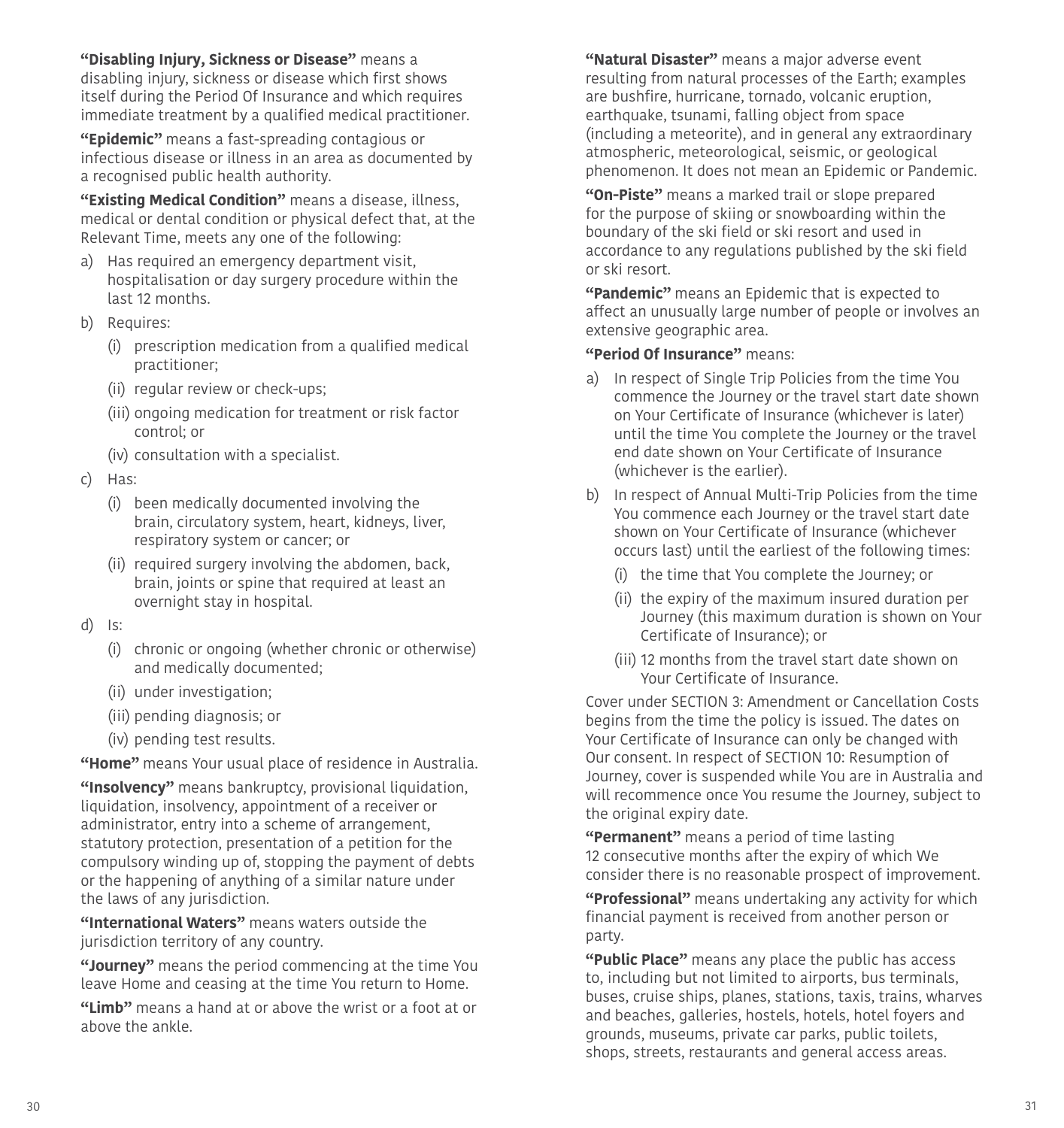**"Relative"** means a person who is Your spouse, de facto; parent, parent-in-law, stepparent, guardian; grandparent; child, foster child, grandchild; brother, brother-in-law, half-brother, stepbrother, sister, sister-in-law, half-sister, stepsister; daughter, daughter-in-law, stepdaughter, son, son-in-law, stepson; fiancé, fiancée; first cousin; uncle, aunt; or niece, nephew.

**"Relevant Time"** in respect of:

- a) Single Trip policies means the time of issue of the policy.
- b) Annual Multi-Trip policies means the first time at which any part of the relevant trip is paid for or the time at which the policy is issued, whichever occurs last.

**"Rental Car"** means a campervan/motorhome that does not exceed 6 tonnes, SUV, sedan, station wagon, hatchback, people mover, coupe, convertible, four-wheel drive or mini bus rented from a licensed motor vehicle rental company or agency.

**"Terminal Illness"** means a medical condition for which a terminal prognosis has been given by a qualifed medical practitioner and which is likely to result in death.

**"Transport Provider"** means a properly licensed coach operator, airline, cruise line, shipping line or railway company.

**"Unattended"** means not on Your person or within Your sight and reach.

<span id="page-16-0"></span>**"Valuables"** means articles made of or containing gold, silver or precious metals; binoculars; jewellery; mobile phones; photographic, audio, video, tablet computer, computer and electrical equipment of any kind (including but not limited to devices such as drones, computer games, portable navigation equipment or media); precious stones; smart phones; telescopes and watches.

## <span id="page-16-1"></span>Policy Conditions

#### **1. Excess**

The excess is the frst amount of a claim that We will not pay for. It is deducted from Your claim if it is approved by Us. The excess applies per event i.e. If You fall over and need medical treatment, and smashed Your smart phone in the fall, the excess will be deducted once.

The excess, if applicable, applies to any claim arising from a separate event in respect of Sections 1, 2, 3, 4, 5, 10 and 11, and for Section 17 where relevant. The excess is the amount shown on Your Certifcate of Insurance.

Claim example: You have a \$100 excess on Your policy. If You made a claim for \$2,500 under Section 1: Overseas Medical and Dental, You already paid the expenses and We approve Your claim, We would deduct the \$100 excess from the claim before We paid You. If, via Our emergency assistance team, We approved a claim directly with an overseas medical provider, We may ask You to pay the \$100 excess directly to the provider at the time or request You to pay it to Us before We can fnalise Your claim with the provider. In any event, the total claim We pay is \$2,400.

#### **2. Limits of liability**

The limits of Our liability for each Section of the policy are the amounts shown in the Benefts tables (pages 4-5) except:

- a) on the Domestic Plan where the maximum liability collectively shall not exceed in total the sum insured stated under the policy plan for Sections 1.3, 1.4, 2 and 3; or
- b) the maximum liability collectively for Sections 13, 14 and 15 shall not exceed \$25,000 on the Top Cover Plan; or
- c) where We have notified You in writing of different limits.

#### **3. Claims**

- a) You must report any loss or theft of luggage, personal efects, travel documents or money to the police, the Transport Provider or accommodation provider as relevant within 7 days of You first becoming aware of the loss or theft. You should obtain a report confrming the incident to submit to Us with Your claim.
- b) You must take all reasonable steps to prevent or minimise a claim.
- c) You must not make any offer, promise of payment or admit any liability without Our consent.
- d) You must advise Us of any claim or occurrence which may give rise to a claim as soon as possible and within 60 days of the return date shown on Your Certifcate of Insurance by sending a completed claim form.
- e) You must at Your own expense, supply any documents in support of Your claim which We may request, such as a police report, a Property Irregularity Report (PIR), receipts, valuations, a repair quote, a death certificate and/or medical certificate.
- f) You must co-operate fully in the assessment or investigation of Your claim.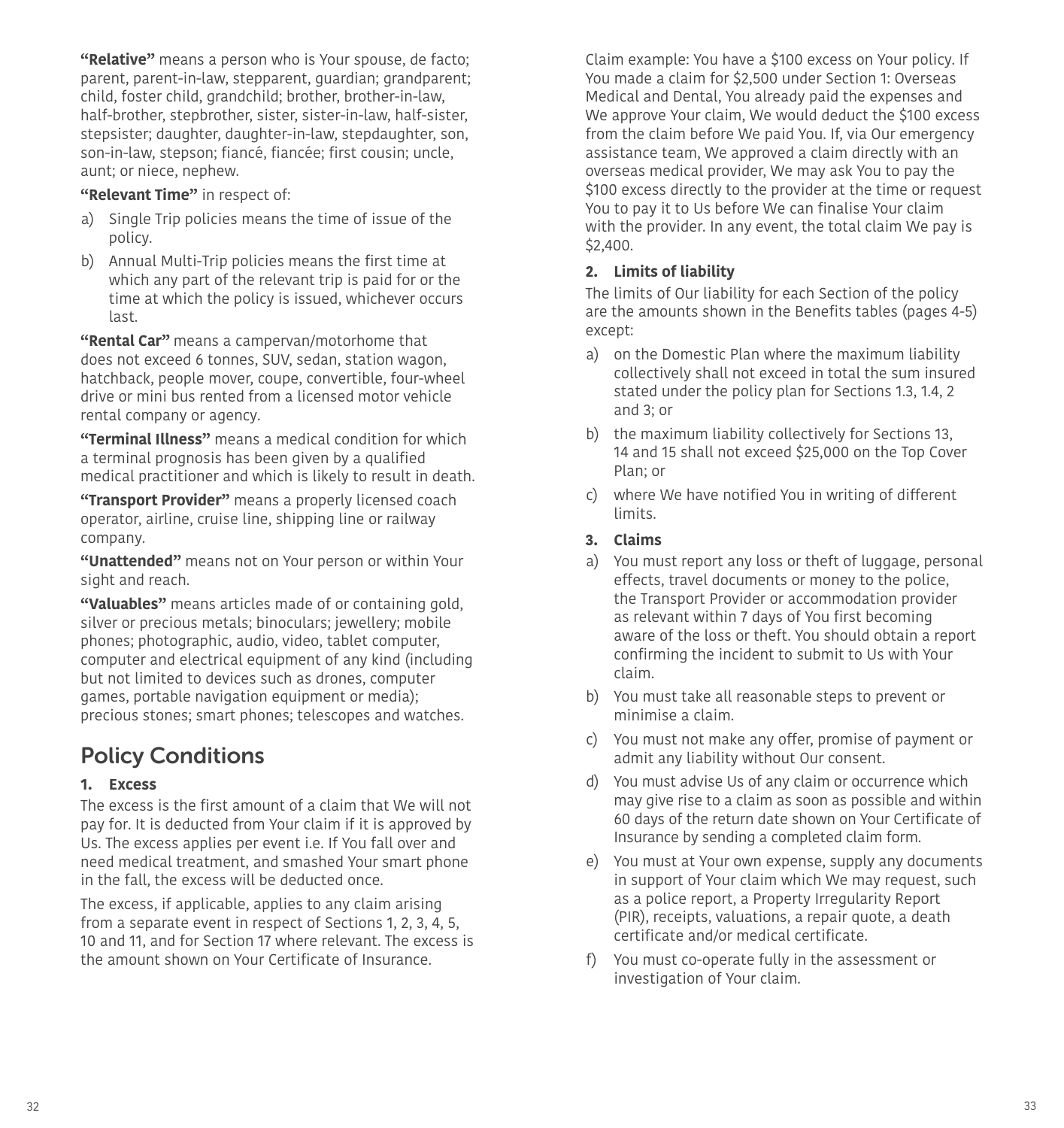- g) When making a claim, You are responsible for assisting Us and acting in an honest and truthful manner. If You make or try to make a false, exaggerated or fraudulent claim or use any false, exaggerated or fraudulent means in trying to make a claim, We will not pay Your claim, Your cover under this policy will be voided (without any return of the amount You have paid), We may report You to the appropriate authorities and You may be prosecuted.
- h) Where You are a registered entity on a Domestic or Domestic Cancellation Plan You may be entitled to an input tax credit for Your Amount Payable and/or for things covered by this policy. You must disclose these entitlements to Us if You make a claim under Your policy.
- i) If We agree to pay a claim under Your policy We will base any claim payment on the Goods and Services Tax (GST) inclusive costs (up to the relevant limits of liability). However, We will reduce any claim payment by any input tax credit You are, or would be, entitled to for the repair or replacement of insured property or for other things covered by this policy.
- j) We will be entitled, at Our expense, to have You medically examined or, in the event of death, a post-mortem examination carried out. We will give You or Your legal representative reasonable notice of the medical examination.

#### **4. If You are able to claim from a statutory fund, compensation scheme or Transport Provider**

If You are able to claim from a statutory fund, compensation scheme (for example a private health fund or workers compensation scheme) or Transport Provider for monies otherwise payable under this policy You must do so and the policy will only cover the remaining amount.

#### **5. You must help Us to make any recoveries**

We have the right to recover from any other party in Your name, money payable under this policy or to choose to defend any action brought against You. You must provide reasonable assistance to Us.

#### **6. Claims payable in Australian dollars**

All amounts payable and claims are payable in Australian dollars at the rate of exchange applicable at the time the expenses were incurred.

#### **7. Policy interpretation**

The policy shall be interpreted in accordance with the law of the Australian State or Territory in which it is issued.

#### **8. Emergency assistance**

a) Where Your claim is excluded or falls outside the policy coverage, the giving of emergency assistance will not in itself be an admission of liability.

b) The medical standards, sanitary conditions, reliability of telephone systems and facilities for urgent medical evacuations difer from country to country.

Responsibility for any loss, medical complication or death resulting from any factor reasonably beyond Our control cannot be accepted by Virgin Australia Group, the emergency assistance network, Cover-More or Us.

#### <span id="page-17-0"></span>**9. Free extension of insurance**

Where Your Journey is necessarily extended due to an unforeseeable circumstance outside Your control, Your Period Of Insurance will be extended until You are physically able to travel Home by the quickest and most direct route. The Period Of Insurance will not be extended for any other reason.

#### **10. Special Conditions, Limitations, Excesses And Amounts Payable**

If in the last 5 years You have:

- a) made 3 or more travel insurance claims;
- b) had insurance declined or cancelled or had a renewal refused or claim rejected; or
- c) been in prison or had any criminal conviction (other than driving offences)

cover must be separately applied for and accepted by Us, and it may be subject to special conditions, limitations, excesses and amounts payable.

We will notify You in writing of these before We issue the policy.

#### **11. Automatic reinstatement of sums insured**

If You purchase an Annual Multi-Trip Policy, except for Section 16 Personal Liability, the sums insured under the other Sections of the policy are automatically reinstated on completion of each Journey.

#### **12. Policy conditions applying to Sections 1 and 2 only**

- a) We have the option of returning You to Australia if the cost of medical and/or Additional expenses overseas are likely to exceed the cost of returning You to Australia subject always to medical advice. We also have the option of evacuating You to another country.
- b) In all cases the cost of evacuation or to bring You back to Australia will only be met if it was arranged by and deemed necessary by the emergency assistance network.
- c) If You are hospitalised We will pay for a share room. If a share room is not available We will pay to upgrade You to a single room.
- d) If You do not hold a return airline ticket an amount equal to the cost of an economy class one way ticket will be deducted from Your claim for repatriation expenses.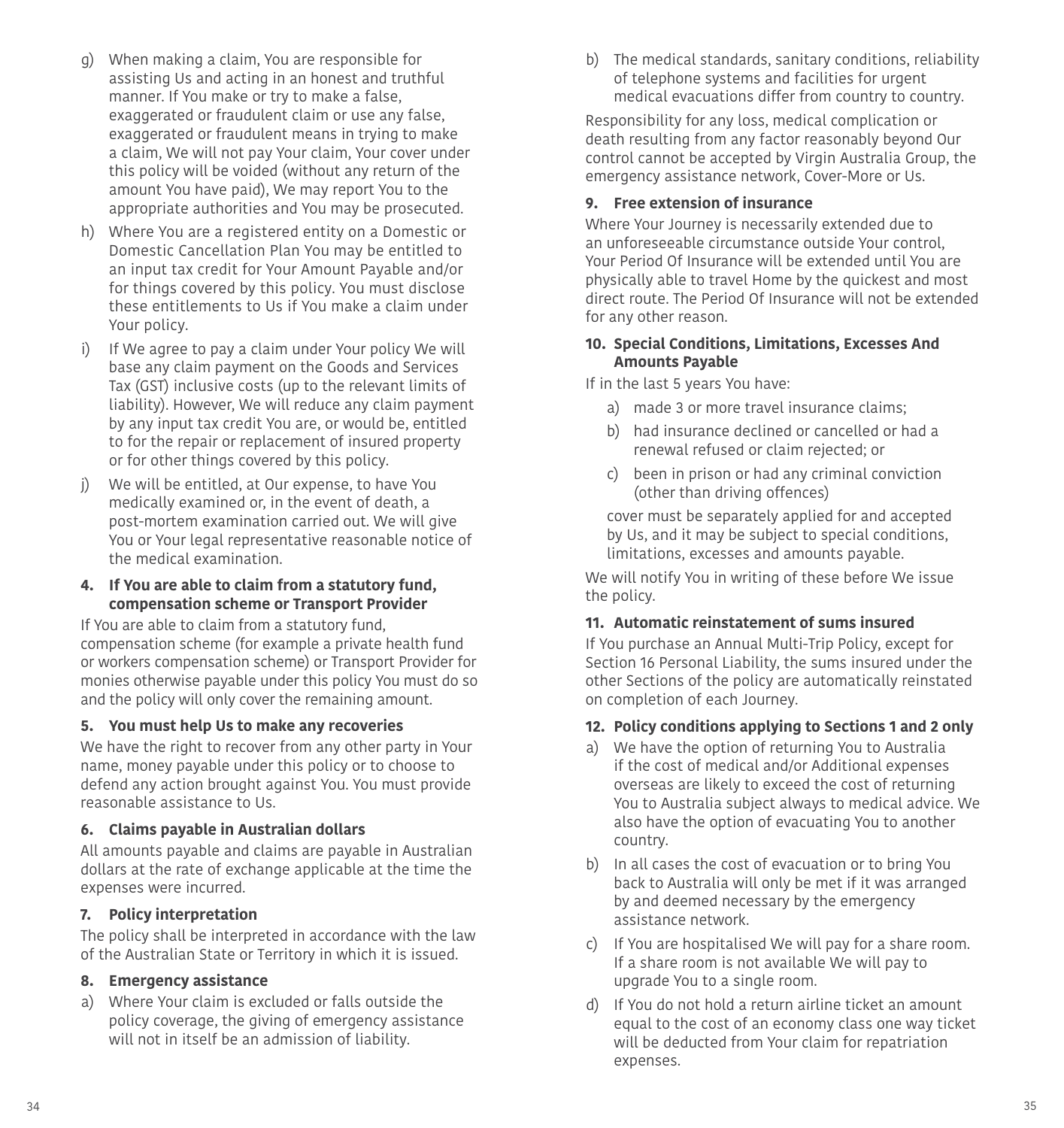#### **13. Policy conditions applying to Sections 13, 14 and 15 only**

- a) If the conveyance You are travelling in disappears, sinks or crashes and Your body has not been found after 12 months You will be presumed to have died.
- b) You must obtain and follow advice and treatment given by a qualifed medical practitioner as soon as possible after suffering a disabling injury, during the Period Of Insurance.

#### **14. Residents of Fiji, Vanuatu or Samoa travelling to and within Australia – Inbound area**

This policy condition applies if You have paid the Top Cover Single Trip Plan, Inbound area, Amount Payable. In this policy wording (other than in this policy condition and the second bullet point on page [28,](#page-14-0) and references to the insurer and Virgin Australia):

- a) the word **"Australia"** should be replaced with Fiji, Vanuatu or Samoa; and
- b) the word **"overseas"** should be interpreted to mean a place outside Fiji, Vanuatu or Samoa.

#### **15. Already travelling**

#### Not available on Inbound area

If You purchase this policy on Your trip after leaving Home, this cover is subject to a 3 day no-cover period. This means there is no cover under any section of the policy for any event that has occurred already or that arises within the first 3 days of buying the policy.

#### **16. Sanctions regulation**

<span id="page-18-0"></span>Notwithstanding any other terms or conditions under this policy, We shall not be deemed to provide coverage and will not make any payments nor provide any service or benefit to You or any other party to the extent that such cover, payment, service, benefit and/or activity of Yours would violate any applicable trade or economic sanctions, law or regulation.

## <span id="page-18-1"></span>The Benefits

#### **SECTION 1: Overseas Medical and Dental Expenses**

#### **1. If You become sick (Overseas Medical Expenses)**

#### **(Applies to the International Comprehensive Plan and the International Essentials Plan only)**

If during the Period Of Insurance You sufer a Disabling Injury, Sickness or Disease We will pay the usual and customary cost of medical treatment and ambulance transportation which is provided outside Australia by or on the advice of a qualifed medical practitioner or dentist.

#### **2. Dental expenses (Overseas Dental Expenses)**

#### **(Applies to the International Comprehensive Plan and the International Essentials Plan only)**

If during the Period Of Insurance You require emergency dental treatment for the relief of sudden and acute pain to sound and natural teeth We will pay the usual and customary cost of emergency dental treatment which is provided outside Australia by or on the advice of a qualifed dentist. Cover will not exceed a maximum of 12 months from the date of onset. The maximum amount We will pay in total will not exceed \$2,000.

#### **3. Emergency expenses (Health related emergency accommodation and transport)**

Cover is subject to the written advice of the treating qualifed medical practitioner and acceptance by Our emergency assistance team. If Your claim is coverable, We or Our emergency assistance team will not unreasonably withhold or delay Our acceptance.

If during the Period of Insurance You suffer a Disabling Injury, Sickness or Disease, We will pay the reasonable Additional accommodation (room rate only) expenses and Additional transport expenses, at the same fare class and accommodation standard as originally booked, incurred by:

- a) You. The benefit ceases when You are able to continue Your Journey, travel Home or on the completion of the Period Of Insurance, whichever is the earlier.
- b) Your travelling companion who remains with or escorts You until You are able to continue Your Journey, travel Home or on the completion of the Period Of Insurance, whichever is the earlier.
- c) one person (e.g. a Relative) (if You don't have a travelling companion with You already) who travels to and remains with You following You being hospitalised as an inpatient. The benefit ceases when You are able to continue Your Journey, travel Home or on the completion of the Period Of Insurance, whichever is the earlier.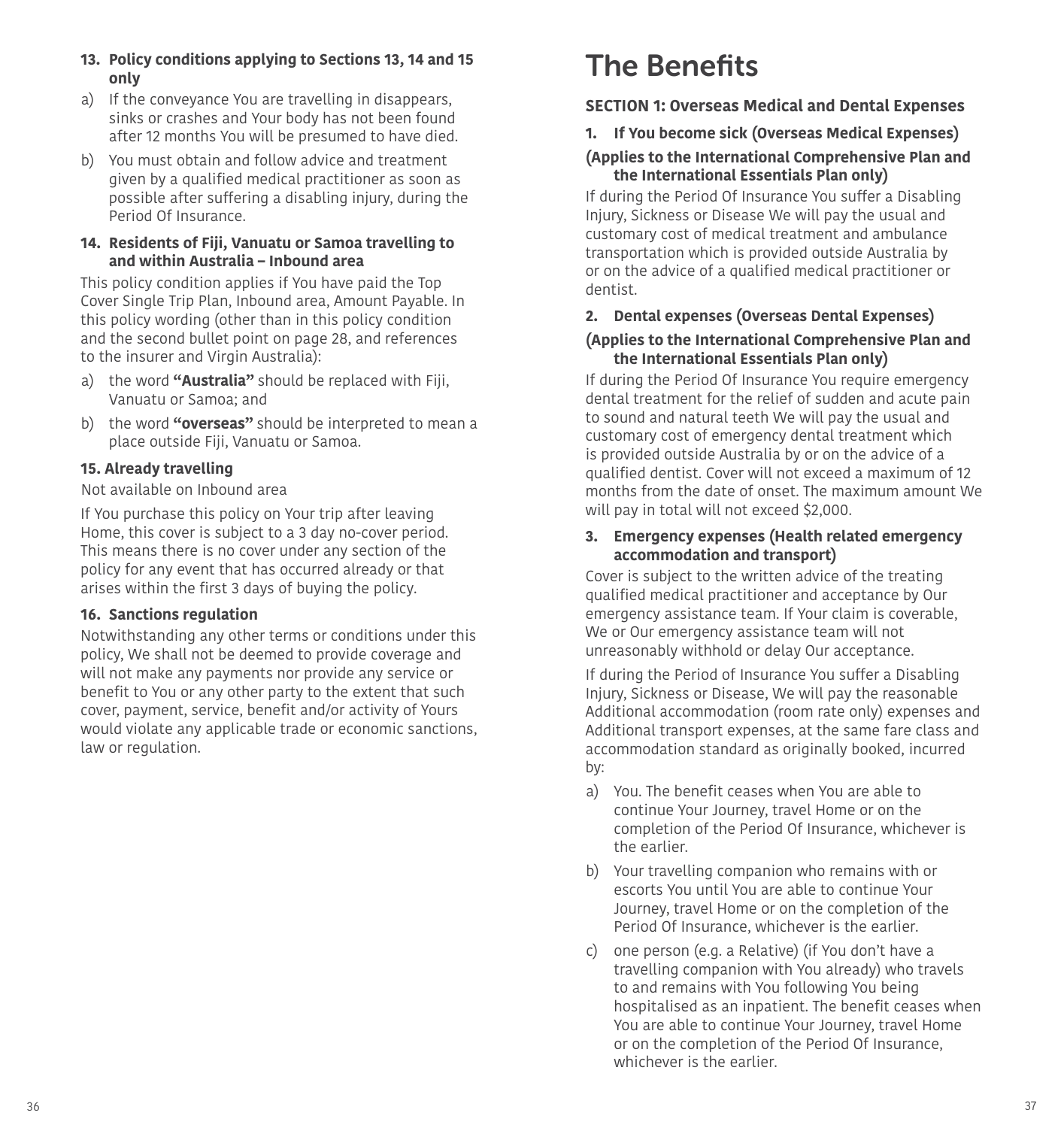d) up to \$500 for the reasonable expenses incurred in returning a hired motor vehicle to the nearest depot provided that, on the written advice of the treating medical practitioner, You are unfit to drive it.

#### **4. If You die (Health related emergency accommodation and transport)**

We will pay reasonable overseas funeral or cremation expenses or the cost of returning Your remains to Australia if:

- a) You die during the Period Of Insurance. In either event the maximum amount We will pay in total will not exceed \$20,000; or
- b) You hold a valid Schengen Visa and You die in a Schengen member state during the Period Of Insurance. In either event the maximum amount We will pay in total will not exceed 30,000EUR for expenses incurred in that Schengen member state.

#### **Please note**

Cover applies for a maximum of 12 months from the date of sufering the Disabling Injury, Sickness or Disease.

If any costs or expenses are incurred without Our approval and before contacting Us, We will only cover any such costs or expenses or for any evacuation/repatriation or airfares if We would have approved them up to an amount We would have otherwise incurred, had contact been made and approval provided.

Overseas medical and dental expenses cover may end less than 12 months from the date of sufering the Disabling Injury, Sickness or Disease as We do not provide cover if these expenses are incurred outside the Period of Insurance. In certain circumstances The Period of Insurance will automatically extend for a period of time – see Policy condition 9 Free extension of insurance on page [35](#page-17-0) for more information.

The maximum benefit limit for this section is:

| Top Cover      | SUnlimited |
|----------------|------------|
| Basic Cover    | SUnlimited |
| Domestic Cover | \$50,000^  |

^Combined limit of Sections 1.3, 1.4, 2.1, 2.2 and 2.3.

For approved claims under this Section and Sections 2 and 3 for the same or similar Additional expenses or prepaid travel costs over the same period, We pay the higher of the two amounts claimed, not both.

We will not pay for:

 1. medical treatment, dental treatment or ambulance transportation provided in Australia.

If You are cruising and have purchased the Top Cover Plan, this exclusion does not apply to medical treatment provided whilst on a ship (including cruise ship, passenger ship or passenger ferry) even if that

ship is within Australian territorial waters. However, this additional benefit does not apply to any medical treatment provided on Australian inland waterways or whilst the ship is tied up in an Australian port.

- 2. dental expenses involving the use of precious metals, teeth whitening or involving cosmetic dentistry.
- 3. the continuation or follow-up of treatment (including medication and ongoing immunisations) started prior to Your Journey.
- 4. routine medical or dental treatment or prenatal visits.
- 5. medical treatment, dental treatment or ambulance transportation provided in Your country of residence.
- 6. any costs or expenses incurred prior to You being certified by a qualified medical practitioner as unfit to travel.
- 7. (except for Section 1.1) claims arising from an Epidemic, Pandemic or outbreak of an infectious disease or any derivative or mutation of such viruses, or the threat or perceived threat of any of these.
- 8. on the Top Cover Plan and the Basic Cover Plan, Inbound area, medical treatment, dental treatment or ambulance transportation which is provided in Fiji, Vanuatu or Samoa.

Also refer to: General Exclusions – pages [65](#page-32-0)[-69.](#page-34-0)

Policy Conditions – pages [32](#page-16-1)-[36](#page-18-0).

#### **SECTION 2: Emergency Accommodation and Transport**

#### **1. If Your Relative or business partner becomes sick**

We will pay reasonable Additional transport expenses if You are required to return to Your Home due to the sudden Disabling Injury, Sickness or Disease or death of a Relative or business partner in Australia or New Zealand.

#### **2. If Your Home is destroyed by fre, earthquake or food**

We will pay the reasonable Additional transport expenses for Your early return to Your Home if it is totally destroyed by fire, earthquake or flood while You are on Your Journey.

#### **3. Other circumstances**

We will pay Your reasonable Additional accommodation (room rate only) and Additional transport expenses, at the same fare class and accommodation standard as originally booked, incurred on the Journey due to an unforeseeable circumstance outside Your control and resulting from:

 a) disruption of Your scheduled transport because of riot, strike or civil commotion occurring after the commencement of the Journey provided You act reasonably in avoiding Additional costs;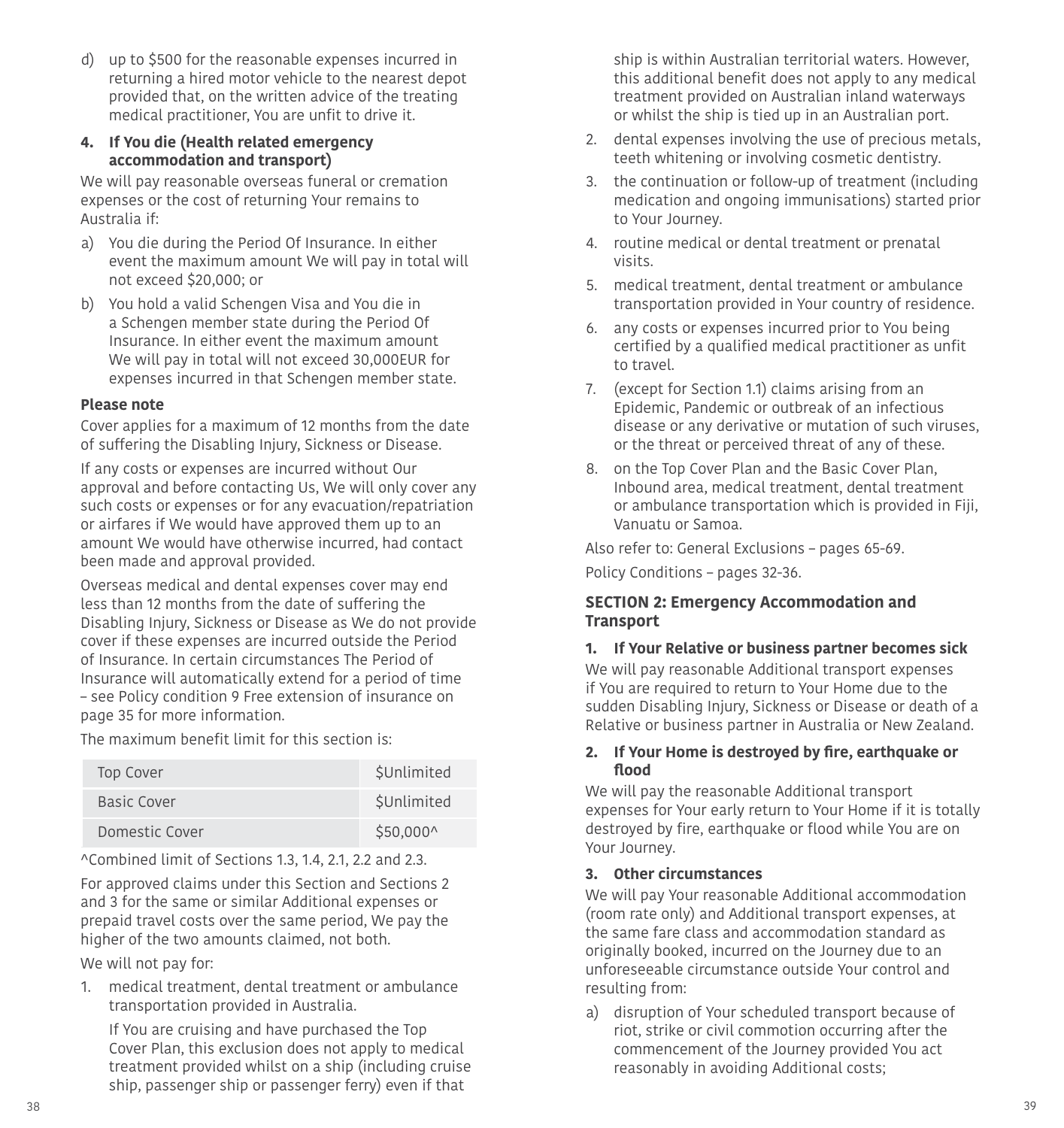- b) disruption of Your scheduled transport because of a Cyber Incident provided You act reasonably in avoiding Additional costs;
- c) loss of passport or travel documents except involving government confscation or articles sent through the mail;
- d) a Natural Disaster;
- e) a collision of a motor vehicle, watercraft, aircraft or train in which You are travelling;
- $f$ ) Your scheduled transport being delayed for at least 12 hours due to severe weather conditions. We will pay up to \$300 providing confrmation from the Transport Provider has been obtained.

If You are unable to provide Us with a copy of the relevant report confirming the delay, You must provide Us with a reasonable explanation and details of the time and place the delay occurred, including any contact details You were provided with for the provider of the scheduled transport.

The maximum benefit limit for this section is:

| <b>Top Cover</b> | \$50,000  |
|------------------|-----------|
| Basic Cover      | \$50,000  |
| Domestic Cover   | \$50,000^ |

^Combined limit of Sections 1.3, 1.4, 2.1, 2.2, and 2.3.

For approved claims under this Section and Sections 1 and 3 for the same or similar Additional expenses or prepaid travel costs over the same period, We pay the higher of the two amounts claimed, not both.

We will not pay for claims (under Section 2.1) caused by:

- <span id="page-20-1"></span>1. an Epidemic, Pandemic or outbreak of an infectious disease or any derivative or mutation of such viruses.
- 2. the sudden disabling injury, sickness or disease or death of a Relative or Your business partner who is not travelling, unless at the Relevant Time that person:
	- a) in the last 12 months, had not been hospitalised (including day surgery or emergency department attendance) for a condition that was in any way related to, or exacerbated by, the condition that gave rise to the claim;
	- b) was not residing in a facility such as a nursing home, an aged care facility, a residential aged care home, a high and/or low care facility, a privately owned accommodation facility such as Supported Residential Services or Facilities (SRS/SRF) or, a residential care facility;
	- c) was residing independently at home or in a retirement home or village, including independent living arrangements, and they did not require home care or flexible care services:
- d) was not on a waiting list for, or did not know (they needed surgery, inpatient treatment or tests at a hospital or clinic;
- e) did not have a drug or alcohol addiction; and
- f) did not have a Terminal Illness.

If any point a)-f) cannot be met e.g. if Your nontravelling Relative was in a nursing home or did have a Terminal Illness, which means Your claim would otherwise be excluded, We will pay no more than \$1,000 under all Sections of the policy combined.

Also refer to: General Exclusions – pages [65](#page-32-0)[-69.](#page-34-0) Policy Conditions – pages [32](#page-16-1)-[36](#page-18-0).

#### <span id="page-20-0"></span>**SECTION 3: Amendment or Cancellation Costs**

If due to circumstances outside Your control and unforeseeable at the Relevant Time:

- 1. You have to rearrange Your Journey prior to leaving Home, We will pay the reasonable cost of doing so (We will not pay more for rearranging Your Journey than the cancellation costs which would have been incurred had the Journey been cancelled); or
- 2. You have to cancel the Journey (where You cannot rearrange it prior to leaving Home) We will pay You:
	- a) the value of the unused portion of Your prepaid travel or accommodation arrangements that are nonrefundable and not recoverable in any other way;
	- b) the travel agent's commission (this is limited to the lesser of \$1,500 or the amount of commission the agent had earned on the prepaid refundable amount of the cancelled travel arrangements); and
	- c) the value of frequent flyer or similar flight reward points, air miles, redeemable vouchers or similar schemes lost by You following cancellation of the services paid for with those points, if You cannot recover Your loss in any other way. The amount We will pay is calculated as follows:
		- (i) For frequent flyer or similar flight reward points, loyalty card points, air miles:
			- The cost of an equivalent booking, based on the same advance booking period as Your original booking. We will deduct any payment You made towards the booking and multiply it by the total number of points or air miles lost, divided by the total number of points or air miles used to make the booking
		- (ii) For vouchers, the face value of the voucher up to the current market value of an equivalent booking.

The proportion of any trip costs for a travelling companion not insured on this policy is not claimable. This applies even if the trip was paid for by someone insured on this policy.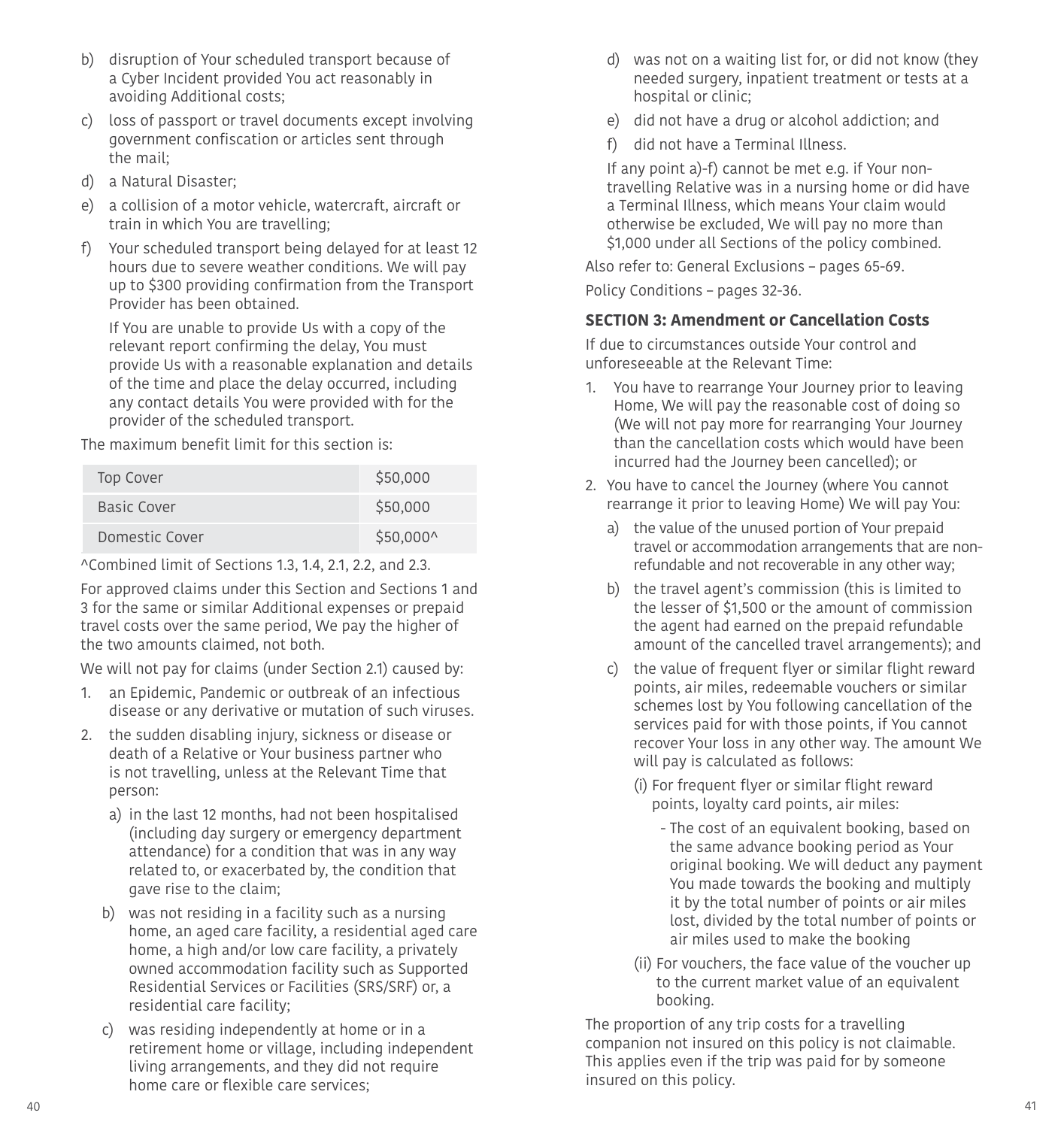The maximum benefit limit for this section is:

| <b>Top Cover</b> | <b>\$Unlimited</b> |
|------------------|--------------------|
| Basic Cover      | \$5,000            |
| Domestic Cover   | SUnlimited         |

We will not pay for claims caused by:

- 1. Transport Provider caused cancellations, delays or rescheduling other than when caused by strikes.
- 2. Your or any other person's unwillingness or reluctance to proceed with the Journey or deciding to change plans.
- 3. You cancelling or amending Your Journey prior to being certifed by a qualifed medical practitioner as unfit to travel.
- <span id="page-21-1"></span>4. the death or sudden disabling injury, sickness or disease of a Relative or Your business partner who is not travelling, unless at the Relevant Time that person:
	- a) in the last 12 months, had not been hospitalised (including day surgery or emergency department attendance) for a condition that was in any way related to, or exacerbated by, the condition that gave rise to the claim;
	- b) was not residing in a facility such as a nursing home, an aged care facility, a residential aged care home, a high and/or low care facility, a privately owned accommodation facility such as Supported Residential Services or Facilities (SRS/SRF) or, a residential care facility);
	- c) was residing independently at home or in a retirement home or village, including independent living arrangements, and they did not require home care or flexible care services:
	- d) was not on a waiting list for, or did not know they needed surgery, inpatient treatment or tests at a hospital or clinic;
	- e) did not have a drug or alcohol addiction; and
	- f) did not have a Terminal Illness.

If any point a)-f) cannot be met e.g. if Your nontravelling Relative was in a nursing home or did have a Terminal Illness, which means Your claim would otherwise be excluded, We will pay no more than \$1,000 under all Sections of the policy combined.

5. the health or death of any other person (not listed in point 4).

- 6. any contractual or business obligation or Your fnancial situation. This exclusion does not apply to claims where You are involuntarily made redundant from Your permanent full-time or permanent parttime employment in Australia and where You would not have been aware before, or at the Relevant Time, that the redundancy was to occur.
- 7. failure by You or another person to obtain the relevant visa, passport or travel documents.
- 8. errors or omissions by You or another person in a booking arrangement.
- 9. the standards or expectations of Your prepaid travel arrangements being below or not meeting the standard expected.
- 10. the failure of Your travel agent, Our agent who issued this policy, any tour operator, transport or accommodation supplier or provider (including but not limited to peer to peer service such as Airbnb and Uber), person or agency to pass on monies to operators or to deliver promised services.
- 11. a request by Your employer, Your leave application being denied, or Your leave being revoked. This exclusion does not apply if You are a full-time member of the Australian Defence Force or of federal, state or territory emergency services (e.g. police, fire, ambulance, paramedic) and Your leave is revoked.
- 12. a lack in the number of persons required to commence any tour, conference, accommodation or travel arrangements or due to the negligence of a wholesaler or operator.

However, if a tour or river cruise, that is prepaid and overnight, is cancelled due to a lack of numbers We will pay in respect of Your other prepaid arrangements the lesser of:

- a) necessary amendment costs; or
- b) the non-refundable unused portion of costs if You cancel the trip.

In any case the most We will pay is the lesser of \$800 or Your sum insured under this section of the policy.

- 13. customs and immigration officials acting in the course of their duties or You travelling on incorrect travel documents.
- 14. an Act of Terrorism.
- <span id="page-21-0"></span>15. an Epidemic, Pandemic or outbreak of an infectious disease or any derivative or mutation of such viruses.

Also refer to: General Exclusions – pages [65](#page-32-0)[-69.](#page-34-0)

Policy Conditions – pages [32](#page-16-1)-[36](#page-18-0).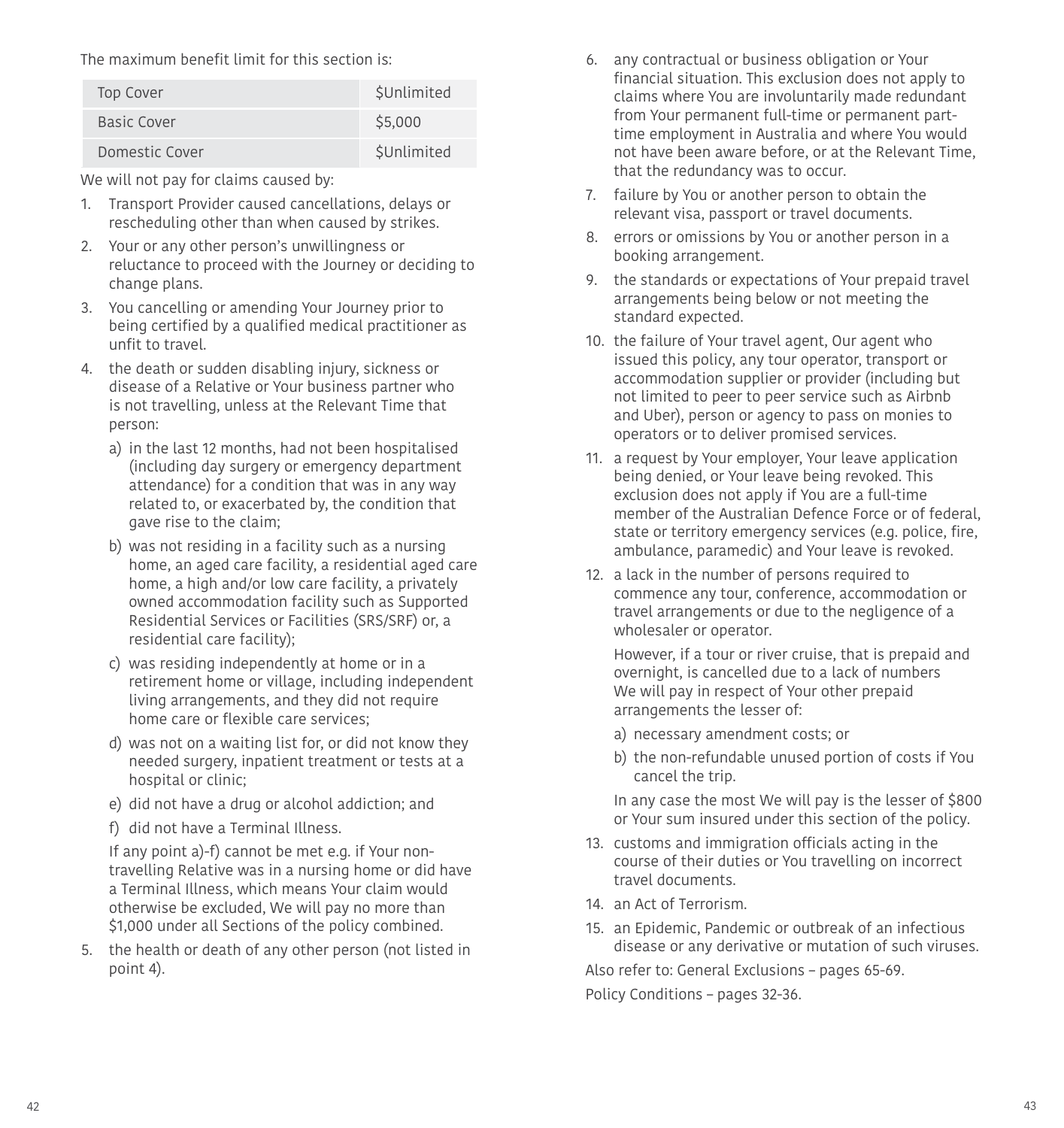#### <span id="page-22-0"></span>**SECTION 4: Luggage and Personal Efects**

If during the Period of Insurance Your luggage or personal efects are lost, stolen or damaged, after deducting depreciation as shown in the depreciation table, We will repair the item if it is practical and economic to do so. If it is not practical and economic to repair the item and depreciation is not applicable, We will replace the item or provide You with a replacement voucher if the item is available from Our usual suppliers. If the above do not apply, We will pay You the monetary value of the item.

If Your prescription medication is lost, stolen or damaged during the Period of Insurance We will pay up to \$500 for expenses incurred overseas to replace that prescription medication.

If Your claim for loss or theft can be approved but Your items are found in the meantime and can be posted to You, We will instead pay up to \$500 for postage costs so You can get Your items back.

It is Your responsibility to provide Us with evidence to support Your claim for an item. This is 'proof of ownership'.

- We will accept the original or a copy of a purchase receipt, invoice and/or bank statement showing the purchase, the date of the purchase and the amount paid.
- We may consider valuation certificates (issued prior to the Relevant Time), ATM receipts and warranty cards with accompanying bank statement of purchases.
- We will not accept photographs, packaging or instruction manuals as proof of ownership.

#### **Depreciation table**

This policy operates on an indemnity basis which means settlement of Your claim is based on the value of an item at the time of the loss. Depreciation takes into account the amount paid originally for the item, its age, wear and tear and advances in technology.

We will reduce the value of the items because of age, wear and tear, and advances in technology according to the table following:

|                                                 |                                                             | Items                                                                                                                                                                            |                       |
|-------------------------------------------------|-------------------------------------------------------------|----------------------------------------------------------------------------------------------------------------------------------------------------------------------------------|-----------------------|
| Age of item and<br>depreciation<br>that applies | Jewellery<br>(not<br>watches<br>or<br>costume<br>jewellery) | Communication<br>devices, all<br>computers,<br>electrical devices,<br>electronics<br>equipment, phones,<br>all, photographic<br>equipment, smart<br>watches, tablet<br>computers | Any<br>other<br>items |
| New-24 months                                   | 0%                                                          | 0%                                                                                                                                                                               | 0%                    |
| 25-36 months                                    | $0\%$                                                       | 60%                                                                                                                                                                              | 36%                   |
| More than 36<br>months                          | 0%                                                          | 60%                                                                                                                                                                              | 60%                   |

This means depreciation will not be deducted from items less than 2 years old at the time of loss. Items greater than 2 years old will have the percentage amount shown in the depreciation table deducted.

#### **Item limits**

Our payment will not exceed the original purchase price of an item with a limit for any one item, set or pair of items including attached and unattached accessories of:

| Item                              | International | International<br><b>Basic</b> |
|-----------------------------------|---------------|-------------------------------|
|                                   | Top           |                               |
| Phone                             | \$1,500       | \$1,000                       |
| Smart watch                       | \$1,500       | \$1,000                       |
| Camera                            | \$4,000       | \$3,500                       |
| Video camera                      | \$4,000       | \$3,500                       |
| Drone (with or<br>without camera) | \$1,500       | \$1,000                       |
| Laptop computer                   | \$4,000       | \$3,000                       |
| Tablet computer                   | \$3,000       | \$3,000                       |
| Artificial limb                   | \$1,200       | \$1,000                       |
| Dentures (full or<br>partial)     | \$1,200       | \$1,000                       |
| Removable dental<br>appliance     | \$1,200       | \$1,000                       |
| Medical device                    | \$1,200       | \$1,000                       |
| Jewellery                         | \$1,200       | \$1,000                       |
| Watch                             | \$1,200       | \$1,000                       |
| Any other item                    | \$1,200       | \$1,000                       |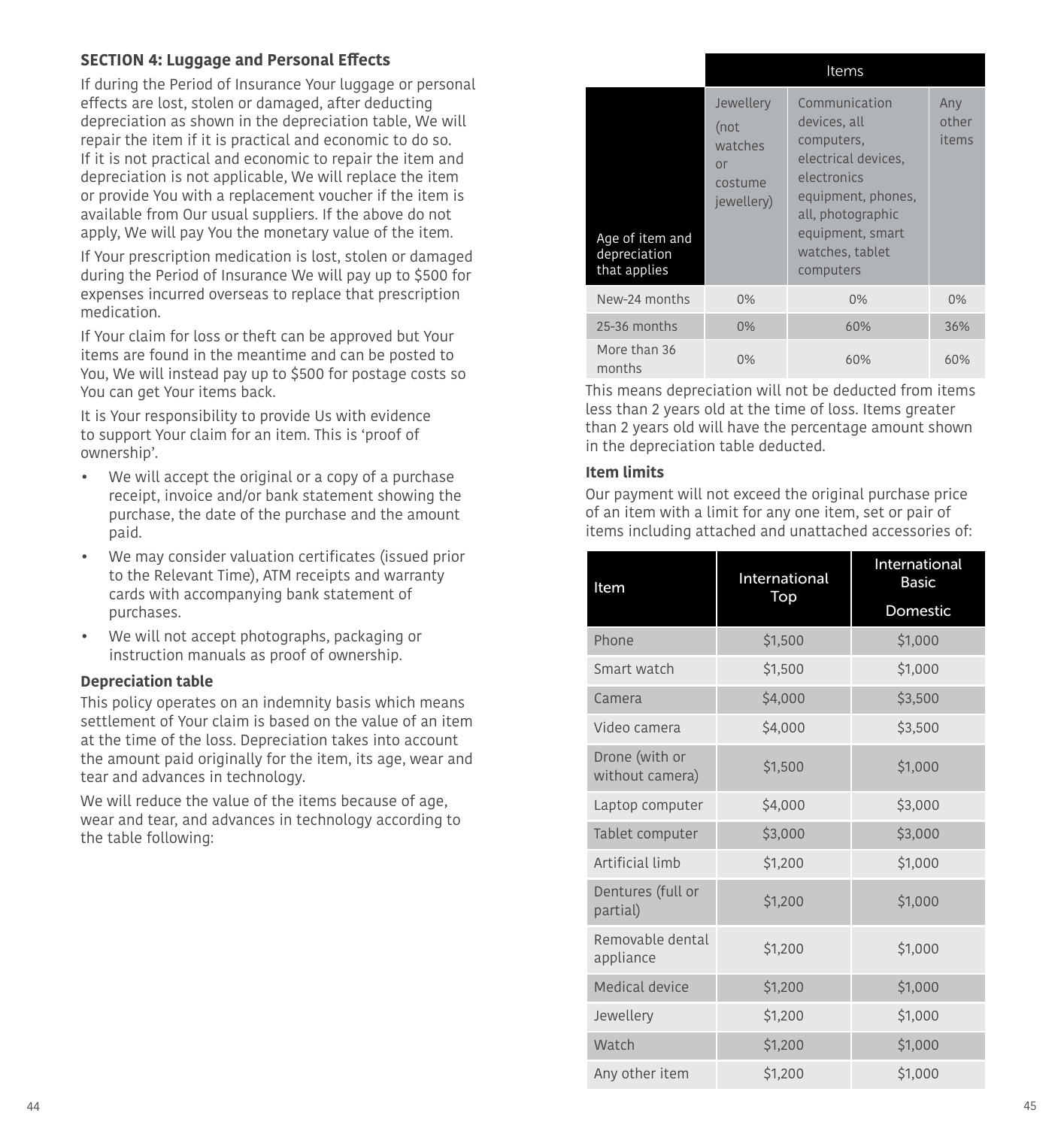The following are examples of items considered as one item for the purpose of this insurance (an item limit will apply):

- Camera, lenses, tripods and camera accessories (attached or not)
- Smart phone and cover/case
- Matched or unmatched set of golf clubs, golf bag and buggy
- Necklace and pendant
- Charm bracelet and charms.

#### **Claim example**

A phone purchased for \$1,300 was 28 months old when it was stolen. An excess of \$100 applies. A claim would be calculated as follows.

**Item:** Phone cost \$1,300 when purchased over 2 years ago.

**Depreciation:** Minus \$780 depreciation (\$1,300 x 60%)  $= $520$ 

**Excess:** Minus policy excess \$100 (where applicable) **Total:** The total in this case is \$420

The maximum benefit limit for this section is:

| Top Cover      | \$15,000 |
|----------------|----------|
| Basic Cover    | \$5,000  |
| Domestic Cover | \$5,000  |

We will not pay for:

We will not pay for:

- 1. loss or theft that is not reported to the:
	- a) police or security personnel;
	- b) responsible Transport Provider (if Your items are lost or stolen while travelling with a Transport Provider); or
	- c) accommodation provider.

All cases of loss or theft must be reported as soon as possible and within 7 days. A copy of the relevant report must be submitted for any claim involving loss or theft. If You are unable to provide Us with a copy of the relevant report, You must provide Us with a reasonable explanation and details of the time and place You made the report, including their contact details.

 2. damage, loss or theft of Valuables placed in the care of a Transport Provider unless security regulations prevented You from keeping the Valuables with You.

- 3. items left Unattended in any motor vehicle (for example, a car, campervan or motorhome) or towed land vehicle overnight even if they were in a Concealed Storage Compartment.
- 4. items left Unattended in any motor vehicle (for example, a car, campervan or motorhome) or towed land vehicle during daylight hours, unless they were stored in a Concealed Storage Compartment of a locked motor vehicle or towed land vehicle and forced entry was gained.
- 5. any amount exceeding \$500 per item and \$2,000 in total for all items left Unattended in any motor vehicle (for example, a car, campervan or motorhome) or towed land vehicle.
- 6. items left Unattended in a Public Place.
- 7. loss, theft or damage to drones (including attached and unattached accessories) while in use.
- 8. sporting equipment (including bicycles) damaged, lost or stolen while in use.
- 9. items sent under the provisions of any freight contract or any luggage forwarded in advance or which is unaccompanied. This exclusion for unaccompanied items will be waived if Your claim for lost stolen items can be approved but Your items are found in the meantime and can be posted to You.
- 10. surfboards or waterborne craft of any description. This exclusion does not apply if the item is lost, stolen or damaged while in the custody of a Transport Provider.
- 11. damage to fragile or brittle articles unless caused by a fire or motor vehicle collision. This exclusion does not apply to spectacles; lenses in cameras and video cameras; laptop and tablet computers; or binoculars.
- 12. damage caused by atmospheric or climatic conditions, wear and tear, vermin or any process of cleaning, repairing, restoring or alteration.
- 13. electrical or mechanical fault or breakdown.
- 14. information stored on any electronic device or other media, including digital photos, downloaded fles, electronic applications, programmed data, software or any other intangible asset.
- 15. bonds, coupons, gift cards, stamps, vouchers, warranties, pre-loaded or rechargeable cards including but not limited to phone, debit or stored value cards.
- 16. bullion, deeds, insurance premiums, manuscripts, negotiable instruments, precious metals or securities.
- 17. negotiable instruments or any items described in Section 7 Money.

Also refer to: General Exclusions – pages [65](#page-32-0)[-69.](#page-34-0) Policy Conditions – pages [32](#page-16-1)-[36](#page-18-0).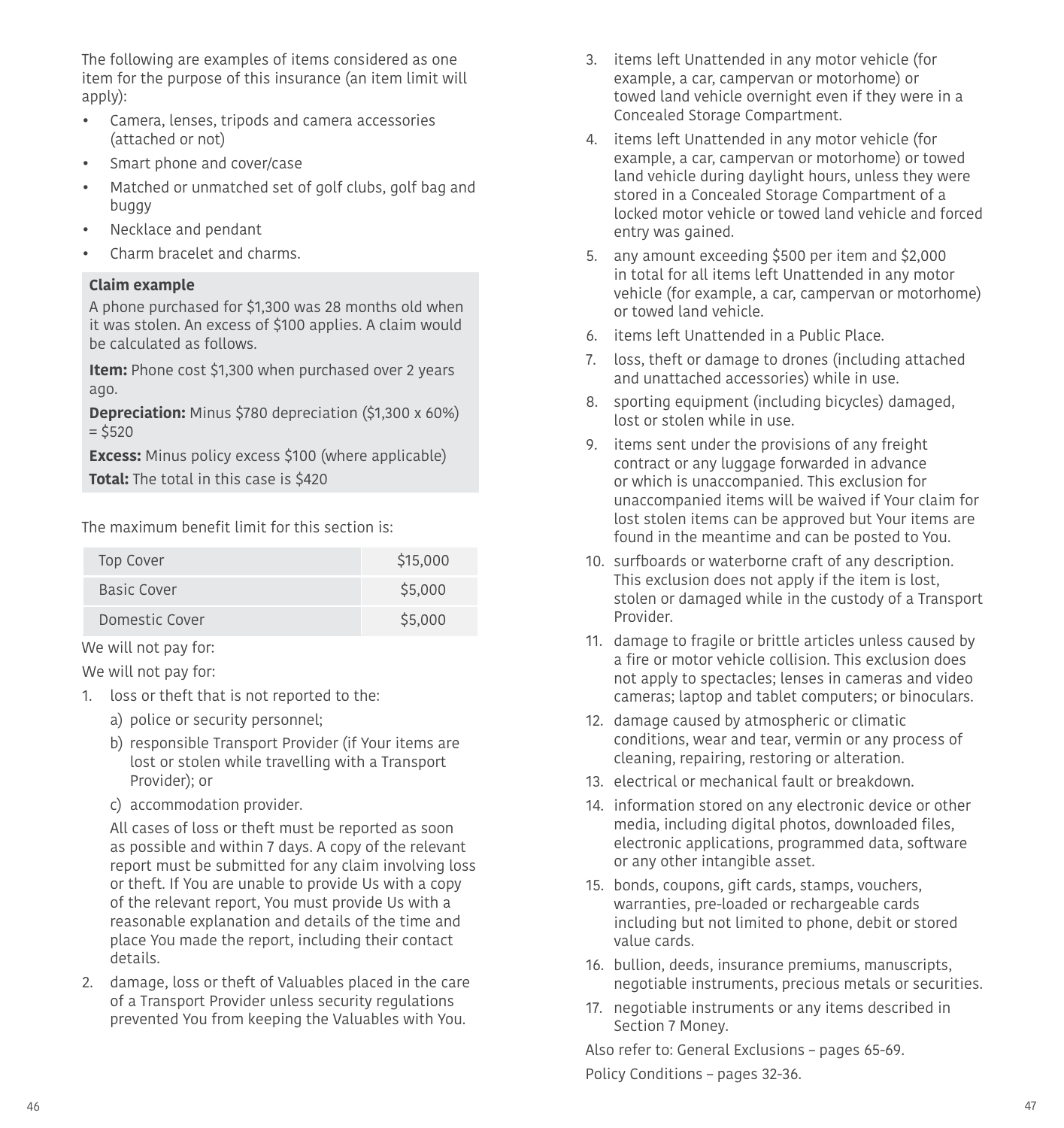#### **SECTION 5: Travel Documents**

#### **(Applies to the Top Cover Plan only)**

We will pay You for the cost of replacing travel documents and credit cards lost or stolen on the Journey. We will also pay for Your legal liability arising from their illegal use. You must however comply with all the conditions of the issue of the document prior to and after the loss or theft.

The maximum benefit limit for this section is:

| <b>Top Cover</b> | \$5,000 |
|------------------|---------|
| Basic Cover      |         |
| Domestic Cover   |         |

We will not pay for:

- 1. loss or theft that is not reported to the:
	- a) police or security personnel;
	- b) responsible Transport Provider (if Your items are lost or stolen while travelling with a Transport Provider); or
	- c) accommodation provider.

All cases of loss or theft must be reported as soon as possible and within 7 days. A copy of the relevant report must be submitted for any claim involving loss or theft. If You are unable to provide Us with a copy of the relevant report, You must provide Us with a reasonable explanation and details of the time and place You made the report, including their contact details.

- 2. items left Unattended in any motor vehicle (for example, a car, campervan or motorhome) or towed land vehicle overnight even if they were in a Concealed Storage Compartment.
- 3. items left Unattended in any motor vehicle (for example, a car, campervan or motorhome) or towed land vehicle during daylight hours, unless they were stored in a Concealed Storage Compartment of a locked motor vehicle or towed land vehicle and forced entry was gained.
- 4. any amount exceeding \$2,000 in total for all items left Unattended in any motor vehicle (for example, a car, campervan or motorhome) or towed land vehicle.
- 5. items left Unattended in a Public Place.
- 6. items sent under the provisions of any freight contract or any luggage forwarded in advance or which is unaccompanied.
- 7. damage caused by atmospheric or climatic conditions, wear and tear, vermin or any process of cleaning, repairing, restoring or alteration.
- 8. negotiable instruments or any items described in Section 7 Money.

Also refer to: General Exclusions – pages [65-](#page-32-0)[69.](#page-34-0)

Policy Conditions – pages [32](#page-16-1)[-36](#page-18-0).

#### **SECTION 6: Delayed luggage allowance**

#### **(Applies to the Top Cover Plan and the Basic Cover Plan only)**

If all Your luggage is delayed by a Transport Provider during the Journey for more than 12 hours We will reimburse You up to:

- 1. for underwear, socks, toiletries, non-prescription medication and change of shoes and clothing (and a bag) You bought after a 12 hour delay and before the luggage was returned to You
- 2. up to \$100 for transport to retrieve Your luggage.

The original receipts for the items and confrmation of the length of delay from the Transport Provider must be produced in support of Your claim.

This section does not apply on the leg of the Journey that returns You Home.

#### **What You must do if You want to make a claim**

- Notify Your Transport Provider or their handling agents of the situation as soon as possible after arriving at the destination. The quicker You report the fact Your luggage has been delayed, the better chance the Transport Provider has of fnding it and reuniting it with You promptly.
- Obtain a report from them as soon as possible to give to Us with Your claim so We have evidence of what happened.
- Get receipts for the essential items You bought to tide You over. You need to give Us the receipts proving the amount You spent and that You waited at least 12 hours before buying essential items. We need receipts so We can reimburse You.

The maximum benefit limit for this section is:

| Top Cover      | \$250 |
|----------------|-------|
| Basic Cover    | \$250 |
| Domestic Cover |       |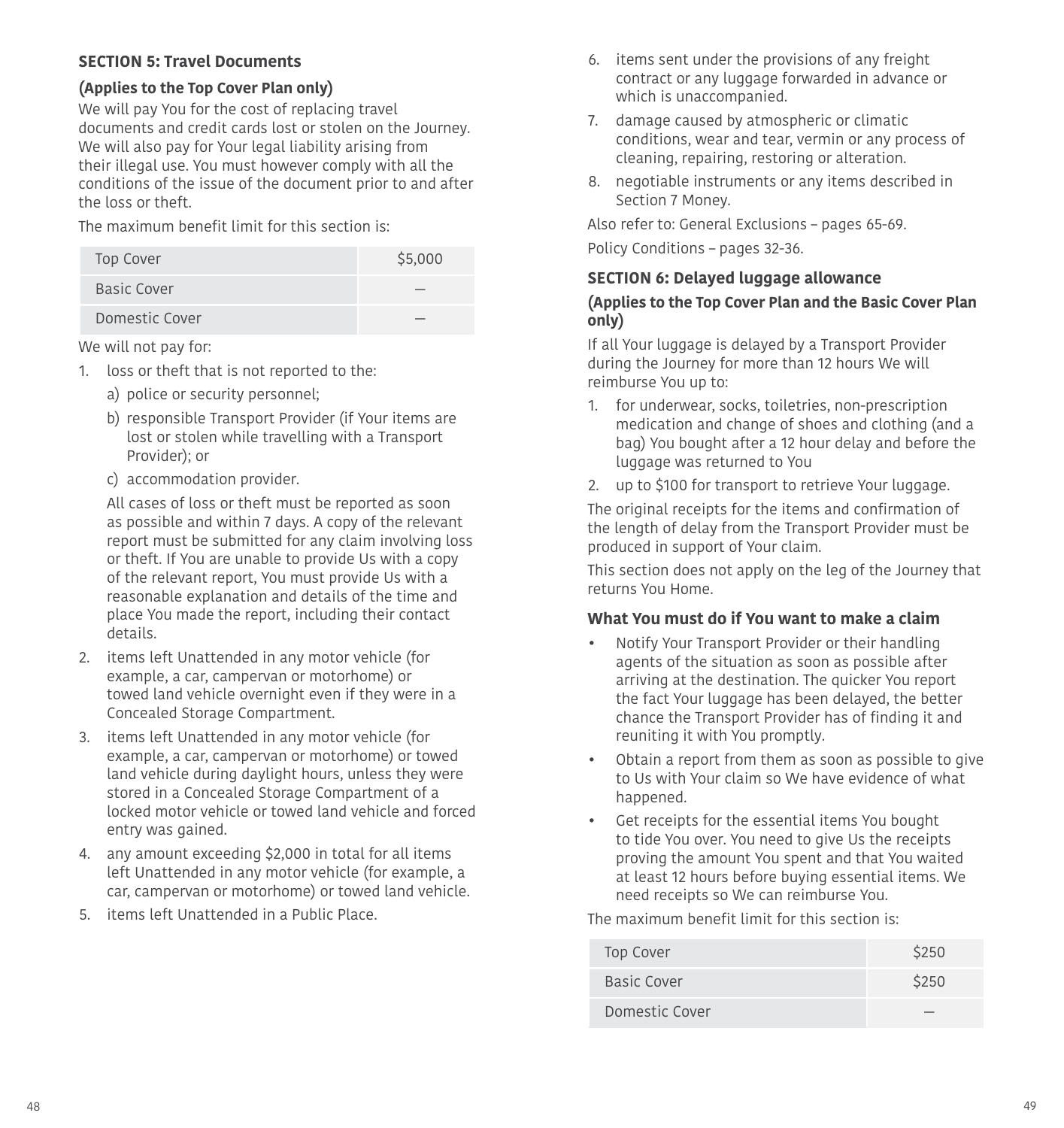We will not pay for:

1. delay that is not reported to the responsible Transport Provider. All reports must be confrmed in writing by the Transport Provider at the time of making the report. If You are unable to provide Us with a copy of the Transport Provider's report, You must provide Us with a reasonable explanation and details of the time and place You made the report, including their contact details.

Also refer to: General Exclusions – pages [65](#page-32-0)-[69](#page-34-0).

Policy Conditions – pages [32](#page-16-1)[-36.](#page-18-0)

#### **SECTION 7: Money**

#### **(Applies to the Top Cover Plan only)**

We will reimburse You for cash, bank or currency notes, postal or money orders accidentally lost or stolen from Your person, or stolen from a locked safe or safety deposit box, during the Period of Insurance.

The maximum benefit limit for this section is:

| <b>Top Cover</b> | \$500 |
|------------------|-------|
| Basic Cover      |       |
| Domestic Cover   |       |

We will not pay for:

- 1. loss or theft that is not reported to the:
	- a) police or security personnel;
	- b) responsible Transport Provider (if Your items are lost or stolen while travelling with a Transport Provider); or
	- c) accommodation provider.

All cases of loss or theft must be reported as soon as possible and within 7 days. A copy of the relevant report must be submitted for any claim involving loss or theft. If You are unable to provide Us with a copy of the relevant report, You must provide Us with a reasonable explanation and details of the time and place You made the report, including their contact details.

 2. loss or theft of cash, bank or currency notes, postal or money orders unless carried on Your person or stored in a locked safe or safety deposit box.

Also refer to: General Exclusions – pages [65](#page-32-0)-[69](#page-34-0). Policy Conditions – pages [32](#page-16-1)[-36.](#page-18-0)

#### **SECTION 8: Rental Car Insurance Excess**

This cover applies if You:

a) hire a Rental Car;

b) are the nominated driver on the Rental Car agreement; and

 c) have comprehensive motor vehicle insurance for the Rental Car for the hire period.

If the Rental Car is damaged or stolen while in Your control during the Journey We will pay the lower of the Rental Car insurance excess or the repair costs to the Rental Car that You become liable to pay.

It is Your responsibility to provide the final loss/repair report to substantiate Your claim.

If the motorcycle/moped riding cover terms are met, We will also include cover for the insurance excess You become liable to pay for damage to or theft of a motorcycle or moped rented from a licensed motor vehicle rental company. The word "Rental Car" should be interpreted to include motorcycle or moped.

The maximum benefit limit for this section is:

| <b>Top Cover</b> | \$6,000 |
|------------------|---------|
| Basic Cover      | \$1,500 |
| Domestic Cover   | \$3,000 |

We will not pay for:

- 1. any damage or theft, arising from the operation of a Rental Car in violation of the terms of the rental agreement.
- 2. any damage sustained to a Rental Car while it is being driven on an unsealed surface.
- 3. administration costs or loss of use penalties.

Also refer to: General Exclusions – pages [65](#page-32-0)-[69](#page-34-0).

Policy Conditions – pages [32](#page-16-1)[-36.](#page-18-0)

#### **Domestic Plan: Bonus cover for the insurance excess on Your personal vehicle**

This cover applies if You have comprehensive car or motorcycle insurance on Your own vehicle.

If Your personal car or motorcycle is damaged or stolen while in Your control during the Period of Insurance, We will reimburse You up to \$2,500 for:

a) the prescribed excess paid under Your comprehensive personal car or motorcycle policy of insurance, relative to the loss or damage to Your own car or motorcycle and which is not legally recoverable from any other source; or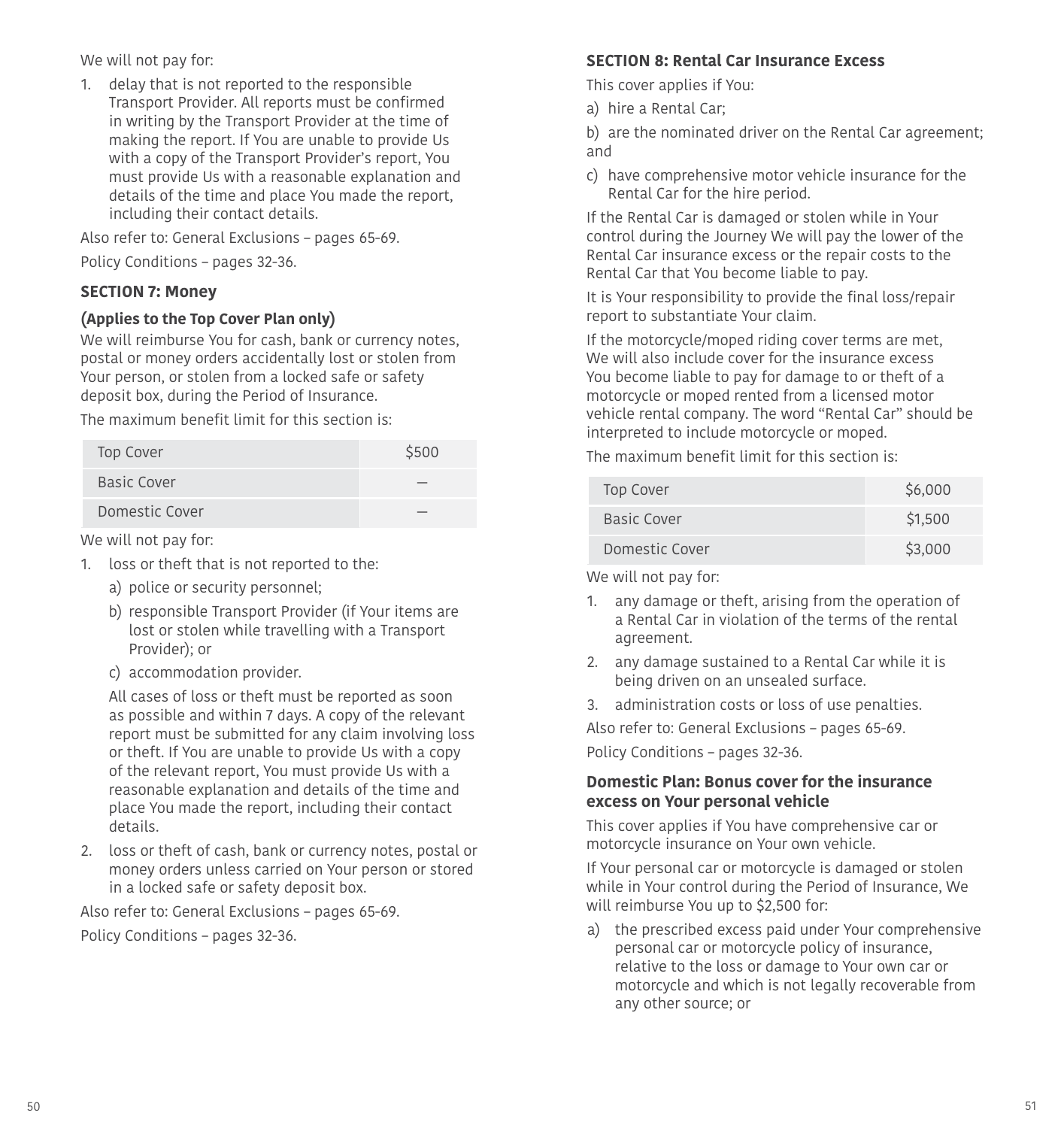b) the actual costs paid for any repairs to Your own car or motorcycle should they be less than the prescribed excess applicable under the Your comprehensive personal car or motorcycle policy of insurance, relative to the damage to Your own car or motorcycle and which is not legally recoverable from any other source.

Also refer to: General Exclusions – pages [65](#page-32-0)-[69](#page-34-0). Policy Conditions – pages [32](#page-16-1)[-36.](#page-18-0)

#### **SECTION 9: Travel Delay**

#### **(Applies to Top Cover and Basic Cover only)**

If Your prebooked, prepaid transport is temporarily delayed during the Journey for at least 6 hours due to an unforeseeable circumstance outside Your control (including a Cyber Incident), We will reimburse You:

- 1. the reasonable Additional accommodation (room rate only) expenses You incur; and
- 2. the cost of the unused, prepaid accommodation (if You have to pay for new accommodation) less any refund You are entitled to from the supplier of the original accommodation.

Our reimbursement will be up to \$300. We will also reimburse up to \$300 again for each full 24 hour period that the delay continues beyond the initial 6 hour delay.

You must claim from the Transport Provider first, and provide Us with confrmation from the Transport Provider of the cause and period of the delay and the amount of compensation ofered by them. If You are unable to obtain confrmation from the Transport Provider, You must provide Us with a reasonable explanation and details on Your request of this information, including their contact details.

You must also provide Us with receipts for the Additional accommodation (room rate only) expenses incurred.

The maximum benefit limit for this section is:

| Top Cover      | \$2,000 |
|----------------|---------|
| Basic Cover    | \$1,000 |
| Domestic Cover |         |

We will not pay for claims caused by:

<span id="page-26-0"></span>1. an Epidemic, Pandemic or outbreak of an infectious disease or any derivative or mutation of such viruses.

Also refer to: General Exclusions – pages [65](#page-32-0)-[69](#page-34-0).

Policy Conditions – pages [32](#page-16-1)[-36.](#page-18-0)

#### **SECTION 10: Resumption of Journey**

#### **(Applies to the Top Cover Plan and the Domestic Cover Plan only)**

If You are required to return to Australia during the Journey due to the sudden serious injury, sickness, disease or death of a Relative or business partner in Australia or New Zealand, and the exclusions on Section 2.1 do not apply to Your claim under this section, We will pay for the economy class transport costs You incur to return overseas provided:

- a) Your Period Of Insurance was at least 23 days;
- b) and less than 50% of the Period Of Insurance had elapsed at the time of the onset of the sudden serious injury, sickness, disease or death of a Relative or business partner;
- c) Your return overseas occurs prior to the original expiry date of Your cover for Your original Journey;
- d) no claim due to the same event is made under Section 3 of this policy;
- e) the death was not caused by an illness or injury appearing prior to the commencement of Your original Journey; and
- f) the onset of the illness or injury did not occur prior to the commencement of Your original Journey.

The maximum benefit limit for this section is:

| Top Cover      | \$3,000 |
|----------------|---------|
| Basic Cover    |         |
| Domestic Cover | \$3,000 |

Also refer to: General Exclusions – pages [65](#page-32-0)[-69.](#page-34-0) Policy Conditions – pages [32](#page-16-1)-[36](#page-18-0).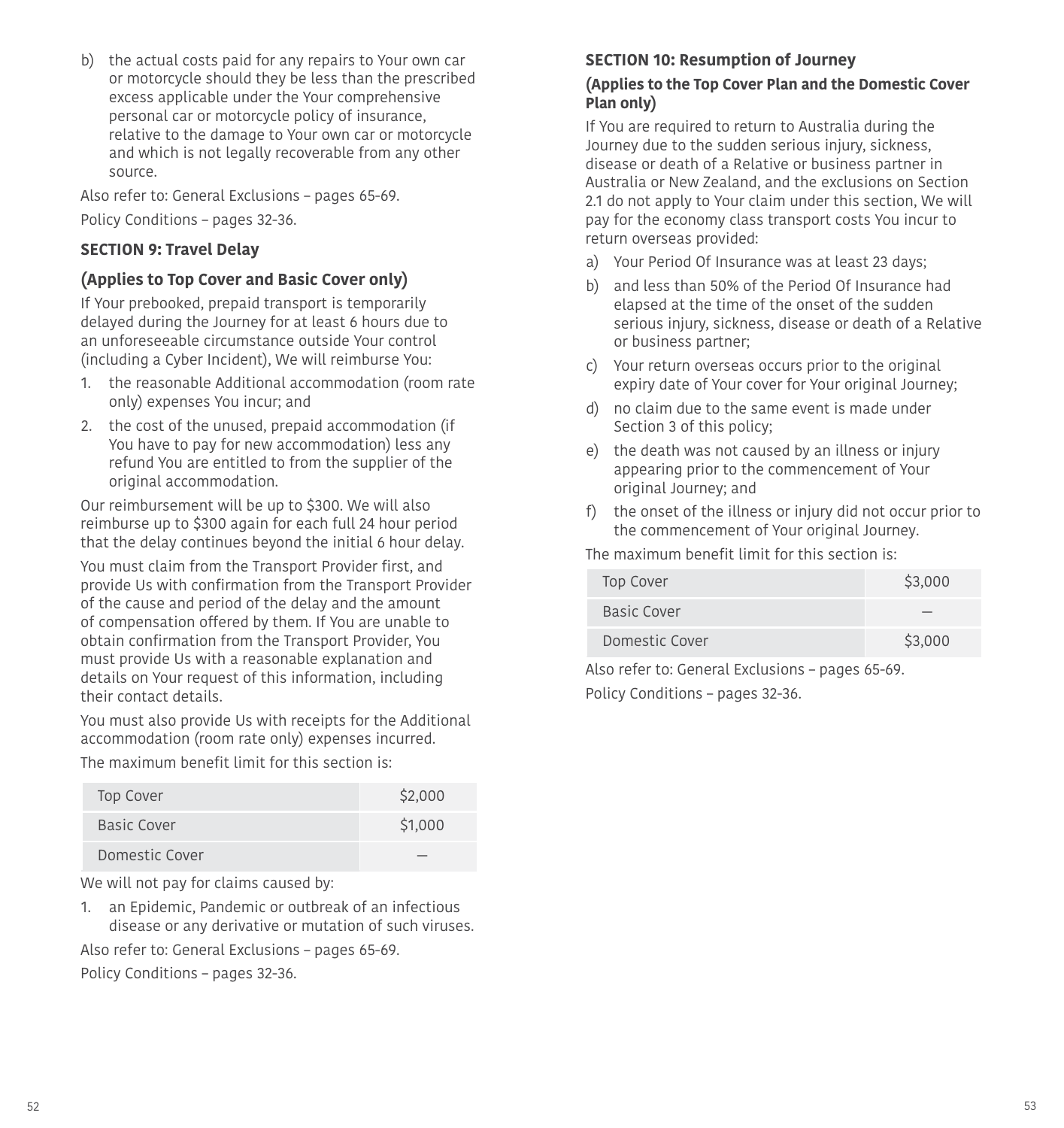#### **SECTION 11: Special Events**

#### **(Applies to the Top Cover Plan only)**

If due to an unforeseeable circumstance outside Your control Your Journey would otherwise be delayed resulting in You being unable to arrive in time to attend a wedding, funeral, 25th or 50th wedding anniversary or, a prepaid conference, concert, music festival or sporting event, which cannot be delayed due to Your late arrival, We will pay for:

- 1. the reasonable Additional cost of using alternative public transport to arrive at Your destination on time; and
- 2. the cost of the unused connection (if You have to buy a new connection) less any refund or credit You are entitled to from the supplier of that connection.

The maximum benefit limit for this section is:

| \$5,000<br><b>Top Cover</b> |  |
|-----------------------------|--|
| Basic Cover                 |  |
| Domestic Cover              |  |

We will not pay for claims caused by:

<span id="page-27-0"></span>1. an Epidemic, Pandemic or outbreak of an infectious disease or any derivative or mutation of such viruses.

Also refer to: General Exclusions – pages [65](#page-32-0)-[69](#page-34-0).

Policy Conditions – pages [32](#page-16-1)[-36.](#page-18-0)

#### **SECTION 12: Hospital Incidentals**

#### **(Applies to the Top Cover Plan only)**

If You are hospitalised overseas and Your claim is approved under SECTION 1: Overseas medical and dental expenses (including emergency repatriation/evacuation), We will reimburse You for incidentals such as phone calls and magazines. The amount We will pay is limited to \$50 for each night You are hospitalised overseas as a result of a Disabling Injury, Sickness or Disease during the Period Of Insurance, provided that the period of confnement is at least 48 hours. Original receipts for these expenses must be produced in support of Your claim.

The maximum benefit limit for this section is:

| Top Cover      | \$8,000 |
|----------------|---------|
| Basic Cover    |         |
| Domestic Cover |         |

Also refer to: General Exclusions – pages [65](#page-32-0)-[69](#page-34-0). Policy Conditions – pages [32](#page-16-1)[-36.](#page-18-0)

#### **SECTION 13: Loss of Income**

#### **(Applies to the Top Cover Plan only)**

If during the Period Of Insurance You sufer an injury caused solely and directly by violent, accidental, visible and external means (not caused by a sickness or disease) resulting in You losing income because You were unable to return to Your usual place of employment in Australia, We will pay You up to \$1733.33 per month for Your monthly net of income tax wage, but not in respect of the frst 30 days after You originally planned to resume Your work in Australia.

The benefit is only payable if Your disability occurs within 30 days of the accident.

The maximum limit in respect of Accompanied Children is \$1,000 for each child.

Cover for loss of income is limited to six months.

The maximum benefit limit for this section is:

| Top Cover      | \$10,400^ |
|----------------|-----------|
| Basic Cover    |           |
| Domestic Cover |           |

^Maximum liability collectively for Sections 13, 14 and 15 is \$25,000 on the Top Cover Plan.

Also refer to: General Exclusions – pages [65](#page-32-0)-[69](#page-34-0).

Policy Conditions – pages [32](#page-16-1)[-36.](#page-18-0)

#### **SECTION 14: Disability**

#### **(Applies to the Top Cover Plan only)**

If during the Period Of Insurance You sufer an injury caused solely and directly by violent, accidental, visible and external means (not caused by a sickness or disease) resulting in Your Permanent total loss of sight in one or both eyes or the Permanent total loss of use of one or more Limbs within one year of the date of the accident, We will pay You the amount shown in the plan purchased.

The maximum limit in respect of Accompanied Children is \$5,000 for each child.

The maximum benefit limit for this section is:

| Top Cover      | $$25,000^{\circ}$$ |
|----------------|--------------------|
| Basic Cover    |                    |
| Domestic Cover |                    |

^Maximum liability collectively for Sections 13, 14 and 15 is \$25,000 on the Top Cover Plan.

Also refer to: General Exclusions – pages [65](#page-32-0)-[69](#page-34-0).

Policy Conditions – pages [32](#page-16-1)[-36.](#page-18-0)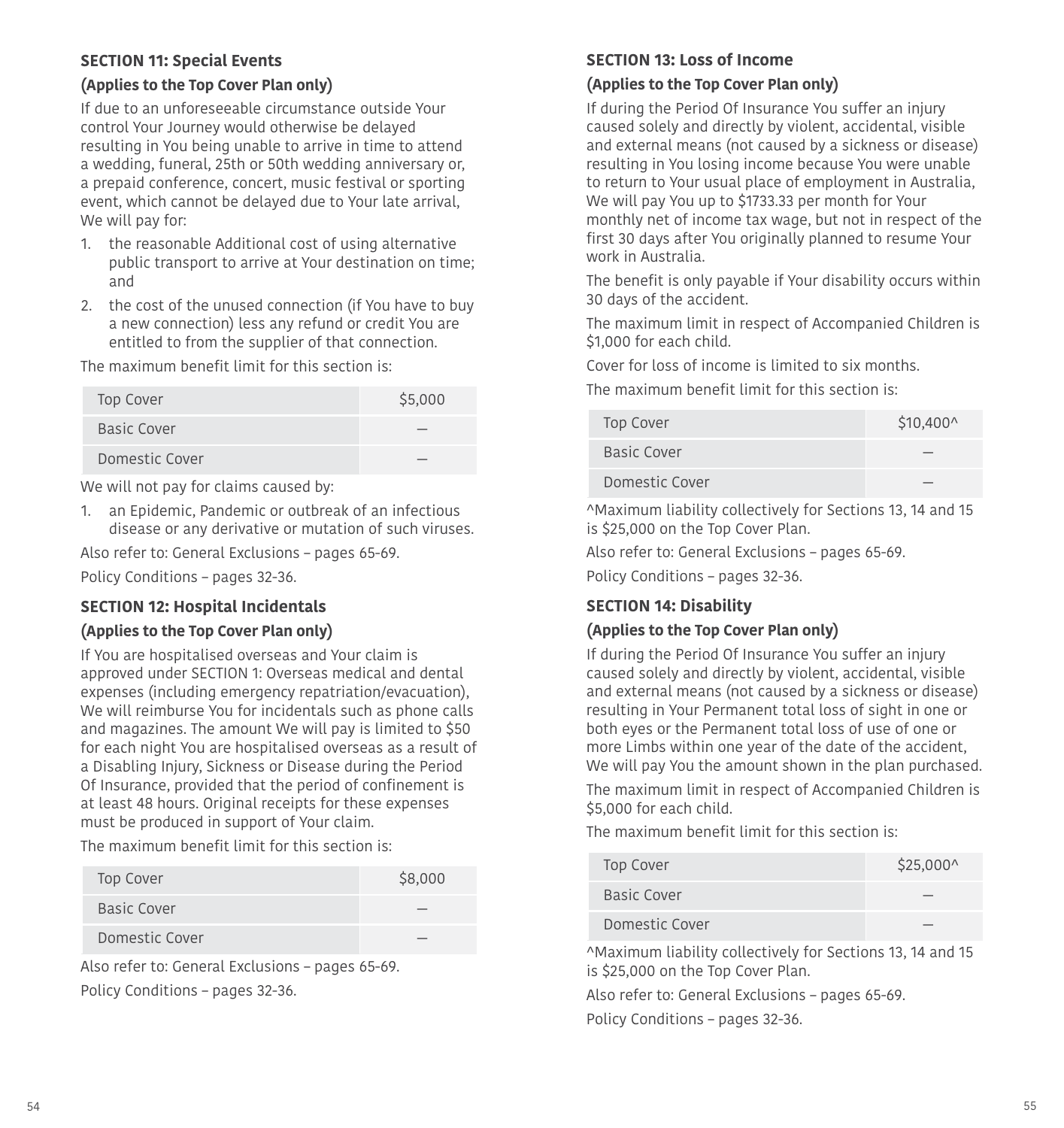#### **SECTION 15: Accidental Death**

#### **(Applies to the Top Cover Plan and Domestic Cover Plan only)**

If during the Period Of Insurance You sufer an injury caused solely and directly by violent, accidental, visible and external means (not caused by a sickness or disease) resulting in Your death, We will pay Your estate the amount shown in the plan purchased provided Your death occurs within one year of the accident.

Our limit in respect of Accompanied Children is \$5,000 for each child.

The maximum benefit limit for this section is:

| <b>Top Cover</b> | $$25,000^{\circ}$$ |
|------------------|--------------------|
| Basic Cover      |                    |
| Domestic Cover   | \$25,000           |

^Maximum liability collectively for Sections 13, 14 and 15 is \$25,000 on the Top Cover Plan.

Also refer to: General Exclusions – pages [65](#page-32-0)-[69](#page-34-0).

Policy Conditions – pages [32](#page-16-1)[-36.](#page-18-0)

#### <span id="page-28-1"></span>**SECTION 16: Personal liability**

We will provide cover if, as a result of Your negligent act occurring during the Period Of Insurance, You become unintentionally legally liable to pay compensation in respect to damage caused to someone else's property or the injury or death of someone else.

The maximum benefit limit for this section is:

| Top Cover      | \$5,000,000 |
|----------------|-------------|
| Basic Cover    | \$5,000,000 |
| Domestic Cover | \$5,000,000 |

We will not pay for:

- 1. liability You become liable to pay to somebody related to You or to someone in Your employ or deemed to be in Your employ.
- 2. liability arising from loss or damage to property which is in Your legal custody or control.
- 3. liability arising from the conduct by You of any profession, trade or business.
- 4. liability arising out of the use or ownership by You of any aircraft, drone, frearm, waterborne craft or mechanically propelled vehicle.
- 5. liability arising out of occupation or ownership of any land, buildings or immobile property.
- 6. liability arising out of any wilful or malicious act.
- 7. liability arising out of the transmission of an illness, sickness or disease.
- 8. liability involving punitive, exemplary or aggravated damages or any fine or penalty.
- <span id="page-28-0"></span>9. liability arising out of Your liability under a contract or agreement unless You would be liable if that contract or agreement did not exist.

Also refer to: General Exclusions – pages [65](#page-32-0)[-69.](#page-34-0) Policy Conditions – pages [32](#page-16-1)-[36](#page-18-0).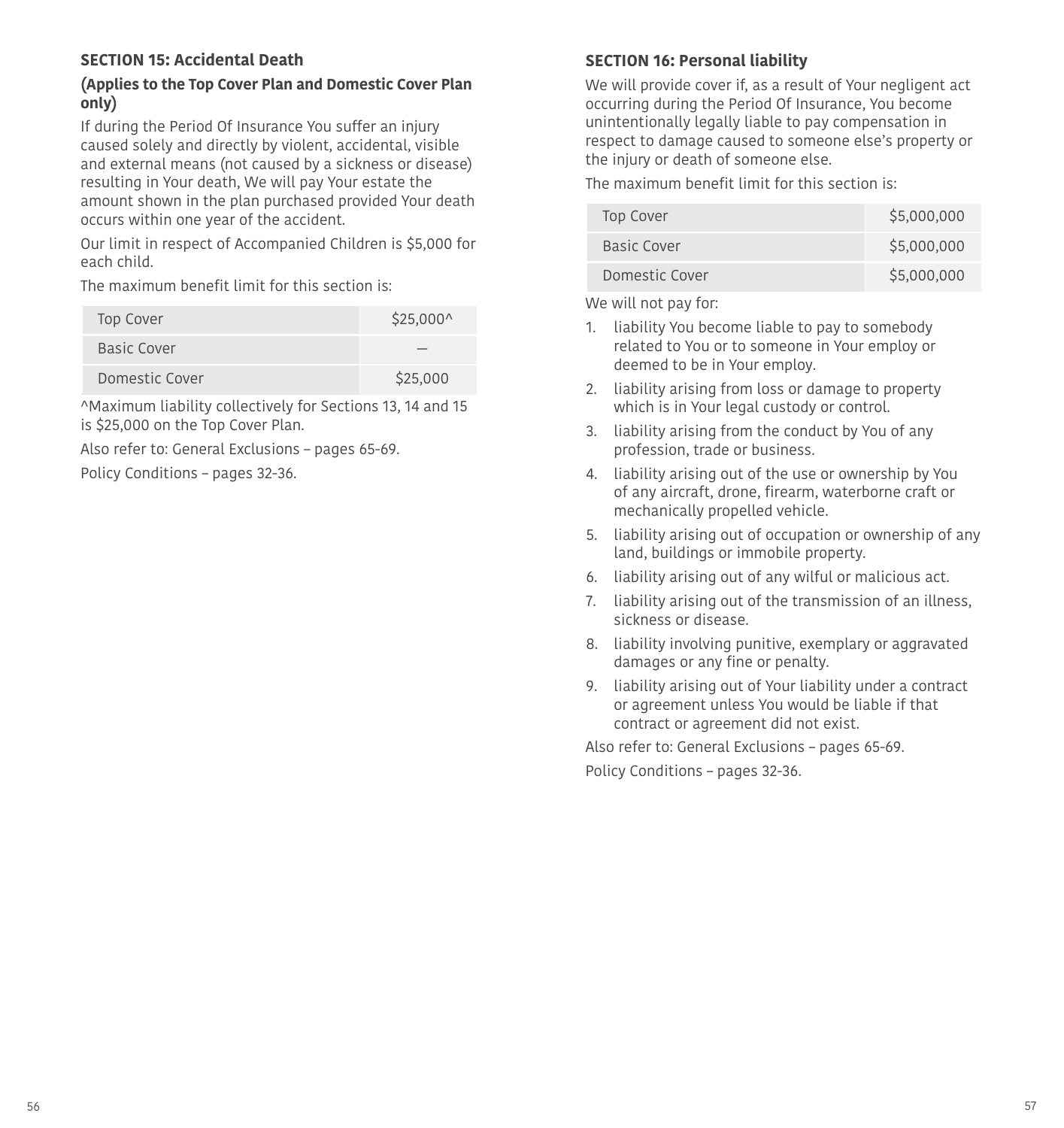### <span id="page-29-0"></span>**SECTION 17: COVID-19 benefts**

**Cover under this policy is extended under the policy Sections listed to include claims arising from COVID-19 in the circumstances and under the conditions listed.** 

#### **Please note:**

- Some benefts only apply if You are travelling in Australia and New Zealand.
- This policy does not cover claims relating to government travel bans; "Do not travel" warnings; government directed border closure; or mandatory quarantine or self-isolation requirements related to cross area, border, region or territory travel.
- **Cruise Travel:** Some benefts do not apply to claims involving travel on a multi-night cruise.

#### **SECTION 1: Overseas medical and dental expenses (including emergency repatriation/evacuation)**

The maximum benefit limit for this section is:

| International Comprehensive Plan | SUnlimited         |
|----------------------------------|--------------------|
| International Essentials Plan    | <b>\$Unlimited</b> |
| Domestic Plan                    | \$50,000^          |

^Combined limit of Sections 1.3, 1.4, 2.1, 2.2 and 2.3.

#### **What is covered**

**• If You are diagnosed with COVID-19** 

#### **If You become sick (Overseas Medical Expenses)**

(Applies to the International Comprehensive Plan and the International Essentials Plan only)

This section is extended to include cover if You are overseas and diagnosed with COVID-19 by a qualifed medical practitioner during the Period of Insurance. However, there is no cover while travelling on a multinight cruise.

#### **If You die**

This section is extended to include cover if the cause of death is COVID-19. However, there is no cover while travelling on a multi-night cruise.

#### **Emergency expenses (Health related emergency accommodation and transport)**

This section is extended to include cover if You are diagnosed with COVID-19 during the Period of Insurance and incur Additional transport and/or accommodation costs. However, there is no cover while travelling on a multi-night cruise.

#### **What is not covered**

We will not pay for:

- claims arising from COVID-19 if the country or part of the country You travelled to was subject to "Do not travel" advice on the smartraveller.gov.au website at the time You entered the country or part of the country. (This exclusion only applies if the (or one of the) reason(s) for the advice was the presence of COVID-19). This exclusion will not apply if Your trip destination is Australia or New Zealand.
- claims caused by COVID-19 while travelling on a multi-night cruise.

#### **SECTION 2: Emergency Accommodation and Transport**

The maximum beneft limit for this section is:

| Top Cover      | \$50,000  |
|----------------|-----------|
| Basic Cover    | \$50,000  |
| Domestic Cover | \$50,000^ |

^Combined limit of Sections 1.3, 1.4, 2.1, 2.2, and 2.3.

#### **If a Relative or Your business partner not travelling with You becomes sick**

#### **What is covered**

 **• If Your non-travelling Relative or business partner residing in Australia or New Zealand becomes sick due to COVID-19** 

This section is extended to include cover if You need to amend or cancel Your Journey because Your nontravelling Relative or business partner who resides in Australia or New Zealand is diagnosed with COVID-19 and the treating doctor confrms in writing the level of infection is life threatening.

You must obtain and provide Us with evidence from the qualifed medical practitioner and receipts. Exclusions 1 and 2 of 'We will not pay for claims (under 2.1) caused by' on pages [40](#page-20-1)-43 will be waived in this event.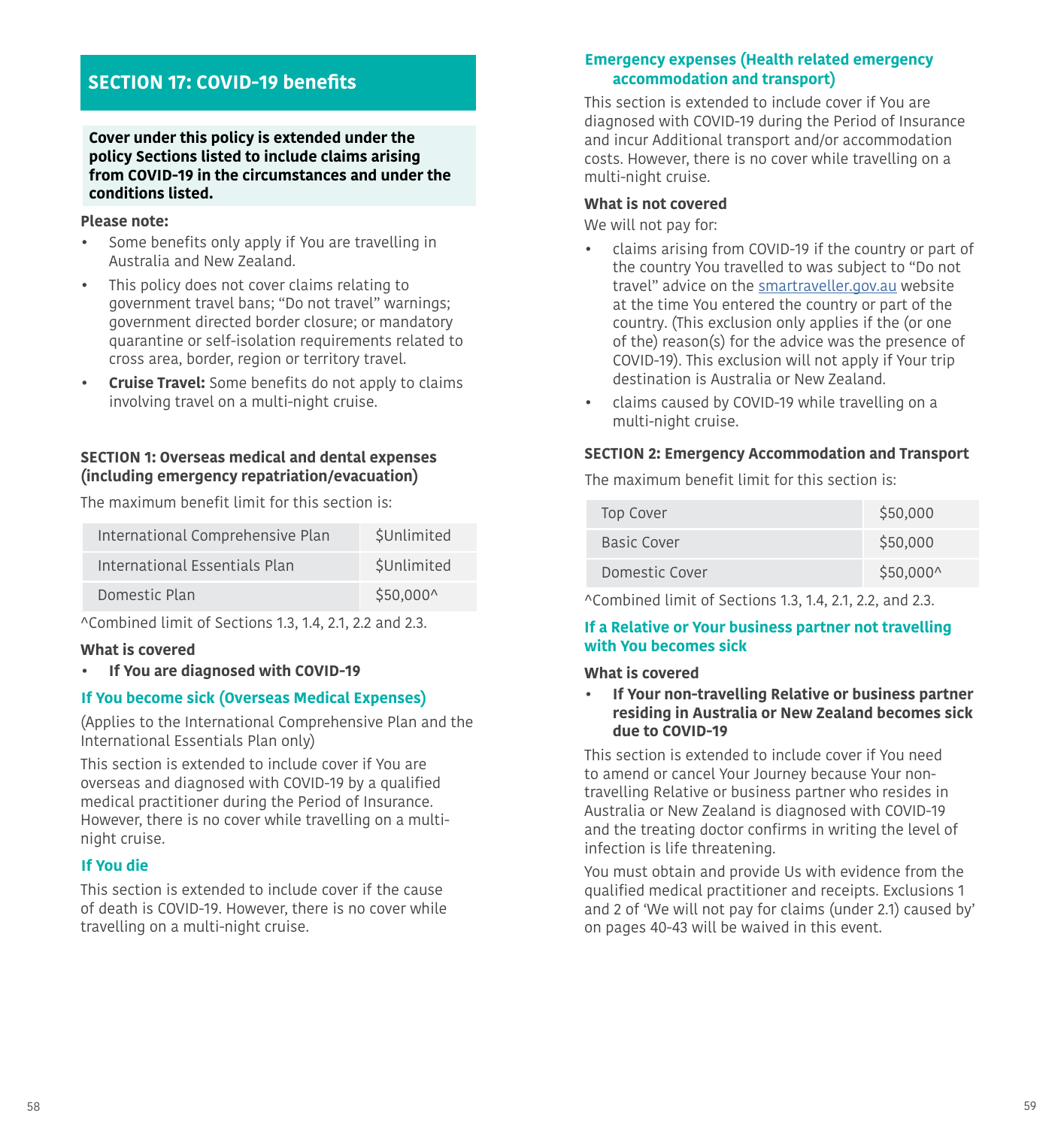#### **PART ONE**

The maximum benefit limit for this section is:

| Top Cover      | \$5,000  |
|----------------|----------|
| Basic Cover    | No cover |
| Domestic Cover | \$2,500  |

The limit applies per policy.

This section is extended to include cover for the following COVID-19 related circumstances.

#### **What is covered**

**• If You or Your travelling companion are diagnosed with COVID-19 prior to departure** 

This section is extended to include cover if:

- the policy was purchased **MORE THAN 21 days**  before Your scheduled departure date (as shown on Your Certifcate of Insurance), and
- You cannot travel because You or Your travelling companion are diagnosed in Australia with COVID-19. Exclusion 15 of 'We will not pay for claims caused by' on page [43](#page-21-0) will be waived in this event.

#### **PART TWO**

The maximum benefit limit for this section is:

| Top Cover      | \$5,000 |
|----------------|---------|
| Basic Cover    | \$5,000 |
| Domestic Cover | \$2,500 |

The limit applies per policy.

This section is extended to include cover for the following COVID-19 related circumstances.

#### **What is covered**

**• If Your non-travelling Relative or business partner residing in Australia or New Zealand becomes sick due to COVID-19** 

This section is extended to include cover if You need to amend or cancel Your Journey because Your nontravelling Relative or business partner who resides in Australia or New Zealand is diagnosed by a qualifed medical practitioner with COVID-19 and the treating doctor confrms in writing the level of infection is life threatening. Exclusion 4 on page [42](#page-21-1) and exclusion 15 of 'We will not pay for claims caused by' on page [43](#page-21-0) will be waived in this event.

#### **• If You are an essential health care worker whose leave is revoked**

This section is extended to include cover if You are a pharmacist, nurse, doctor, paramedic or other health care professional and Your leave is revoked by Your employer due to COVID-19 related reasons and that means You can't go on Your trip.

A letter or email from Your employer is required to support a claim. Exclusions 11 and 15 of 'We will not pay for claims caused by' on page [43](#page-21-0) will be waived in this event.

#### **What is covered**

**• If You are diagnosed with COVID-19 on Your trip** 

This section is extended to include cover if You cannot continue Your trip because You or Your travelling companion are diagnosed with COVID-19 or are individually contacted by a local public health authority and are directed into a period of quarantine during the Period of Insurance. Exclusion 15 of 'We will not pay for claims caused by' on page [43](#page-21-0) will be waived in this event. However, there is no cover while travelling on a multi-night cruise.

#### **What is not covered**

We will not pay for claims caused by:

• or arising from You travelling to a country or part of a country, which was subject to "Do not travel" advice on the smartraveller.gov.au website at the time You entered the country or part of the country. (This exclusion only applies if the (or one of the) reason(s) for the advice was the presence of COVID-19.) This exclusion will not apply if Your trip destination is Australia or New Zealand.

### **Additional benefts that apply only for travel in Australia or New Zealand**

#### **SECTION 2: Emergency Accommodation and Transport**

The maximum benefit limit for this section is:

| Top Cover      | \$50,000  |
|----------------|-----------|
| Basic Cover    | \$50,000  |
| Domestic Cover | \$50,000^ |

^Combined limit of Sections 1.3, 1.4, 2.1, 2.2, and 2.3.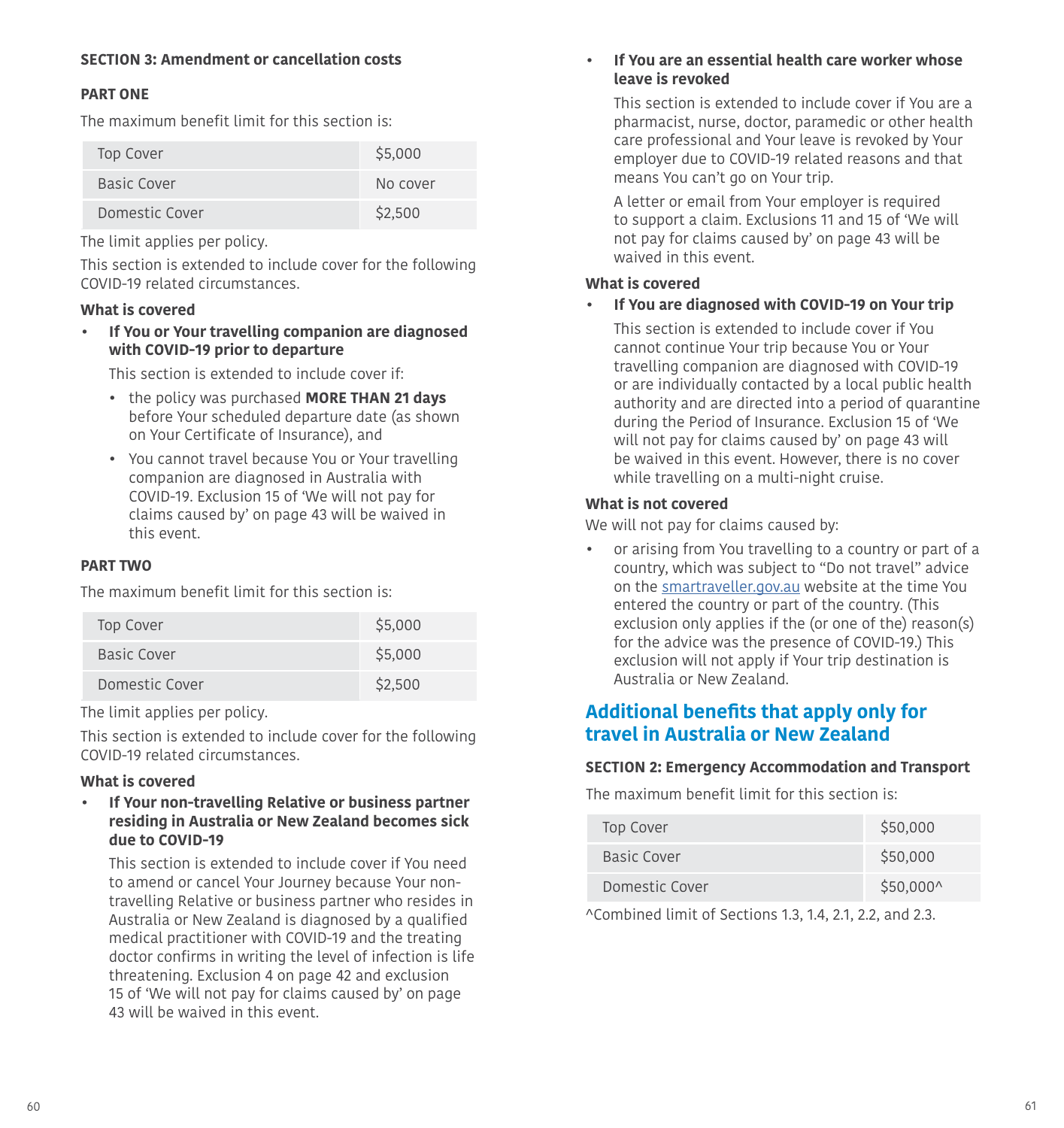#### **What is covered What is covered**

#### **Other circumstances**

This section is extended to include cover for the following COVID-19 related circumstances.

#### **• If the person You were due to stay with in Australia or New Zealand has COVID-19**

This section is extended to include cover if the person You were due to stay with in Australia or New Zealand is diagnosed with COVID-19 and is directed or required to enter into a period of quarantine because of this and You can no longer stay with them, and this was unforeseeable at the Relevant Time. We will pay up to \$150 per night for Additional accommodation expenses that You incur for alternative accommodation.

Exclusions 1 and 2 of 'We will not pay for claims (under 2.1) caused by' on pages [40](#page-20-1)-43 will be waived in this event.

You must obtain and provide Us with evidence from the qualifed medical practitioner or relevant local authority (as applicable), evidence of Your original accommodation arrangements and receipts for the new accommodation.

#### **• If Your prepaid accommodation in Australia or New Zealand is shut down**

This section is extended to include cover if, after the Relevant Time, the prepaid accommodation You had planned to stay at in Australia or New Zealand is shut down or closed due to a COVID-19 outbreak on the premises which was unforeseeable at the Relevant Time, We will pay Additional expenses (in the same class as originally booked) that You incur for alternative accommodation. A letter or email from the accommodation provider and receipts are required to support a claim.

#### **What is not covered**

We will not pay for claims (under Section 2.1) caused by:

• or arising from COVID-19 when You are travelling to any country other than Australia or New Zealand.

#### **SECTION 3: Amendment or cancellation costs**

The maximum benefit limit for this section is:

| <b>Top Cover</b> | \$5,000 |
|------------------|---------|
| Basic Cover      | \$5,000 |
| Domestic Cover   | \$2,500 |

The limit applies per policy.

This section is extended to include cover for the following COVID-19 related circumstances.

 **• If the person You were due to stay with in Australia or New Zealand has COVID-19** 

This section is extended to include cover if the person You were due to stay with in Australia or New Zealand is diagnosed with COVID-19 and is directed or required to enter into a period of quarantine because of this and You can no longer stay with them, and this was unforeseeable at the Relevant Time. We will pay up to \$150 per night for Additional accommodation expenses that You incur for alternative accommodation.

You must obtain and provide Us with evidence from the qualifed medical practitioner or relevant local authority (as applicable), evidence of Your original accommodation arrangements and receipts for the new accommodation. Exclusions 4, 5 and 15 of 'We will not pay for claims caused by' on pages [42](#page-21-1)[-43](#page-21-0) will be waived in this event.

#### **• If Your prepaid accommodation in Australia or New Zealand is shut down**

This section is extended to include cover if the prepaid accommodation You had planned to stay at in Australia or New Zealand is shut down or closed due to a COVID-19 outbreak on the premises. A letter or email from the accommodation provider is required to support a claim. Exclusions 10 and 15 of 'We will not pay for claims caused by' on page [43](#page-21-0) will be waived in this event.

#### **• If Your prepaid holiday activity in Australia or New Zealand is closed**

This section is extended to include cover if the destination activity venue in Australia or New Zealand (e.g. ski venue, theme park or cooking school) is closed due to a COVID-19 due to outbreak on the premises You can claim a refund on the unused, prepaid, non-refundable tickets. A letter or email from the operator is required to support a claim. Exclusion 15 of 'We will not pay for claims caused by' on page [43](#page-21-0) will be waived in this event.

#### **What is not covered**

We will not pay for claims caused by:

• or arising from COVID-19 when You are travelling to any country other than Australia or New Zealand.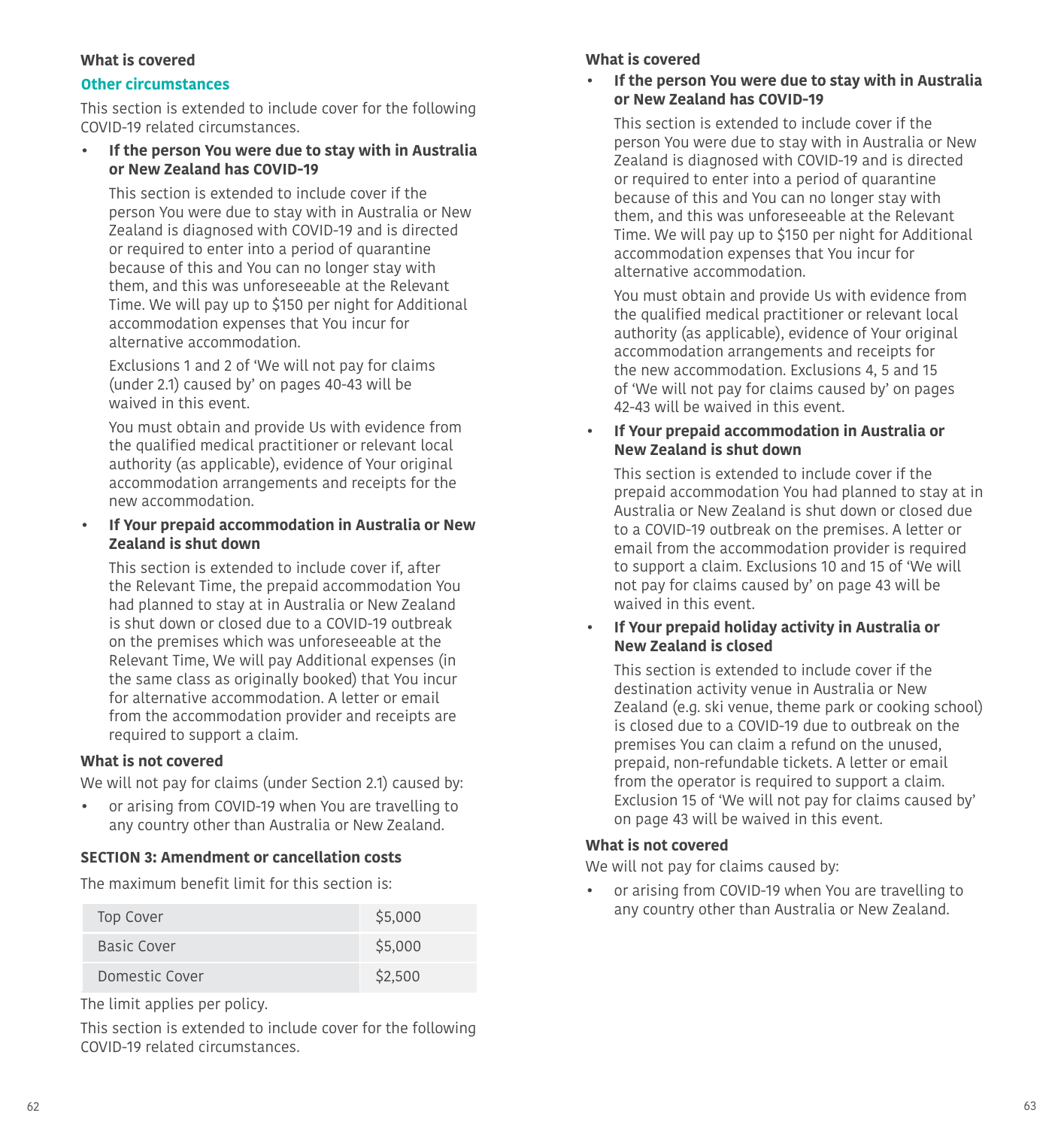#### **SECTION 9: Travel delay**

The maximum benefit limit for this section is:

| <b>Top Cover</b> | \$3,000 |
|------------------|---------|
| Basic Cover      |         |
| Domestic Cover   | \$3,000 |

#### **What is covered**

If Your trip destination is Australia or New Zealand this section is extended to include cover for COVID-19 related temporary delays that were unforeseeable and outside Your control. Exclusion 1 of 'We will not pay for claims caused by' on page [52](#page-26-0) will be waived in this event.

However, there is no cover if Your cruise is afected by COVID-19.

#### **What is not covered**

We will not pay for claims caused by:

- or arising from COVID-19 when You are travelling to any country other than Australia or New Zealand.
- or arising from a multi-night cruise being afected by COVID-19.

#### **SECTION 11: Special events**

The maximum benefit limit for this section is:

| Top Cover      | \$5,000 |
|----------------|---------|
| Basic Cover    |         |
| Domestic Cover |         |

#### **What is covered**

If Your trip destination is Australia or New Zealand this section is extended to include cover for COVID-19 related delays that were unforeseeable and outside Your control. Exclusion 1 of 'We will not pay for claims caused by' on page [54](#page-27-0) will be waived in this event.

However, there is no cover if Your cruise is afected by COVID-19.

#### **What is not covered**

We will not pay for claims caused by:

- or arising from COVID-19 when You are travelling to any country other than Australia or New Zealand.
- or arising from a multi-night cruise being afected by COVID-19.

### <span id="page-32-1"></span>**End of SECTION 17: COVID-19 benefts**

### <span id="page-32-0"></span>General Exclusions

Unless otherwise indicated these exclusions on pages [65-](#page-32-0)[69](#page-34-2) apply to all Sections of the policy. They are listed in no particular order.

We will not pay for:

- 1. any other loss, damage or additional expenses following on from the event for which You are claiming that is not covered under this insurance. Examples of such loss, damage or additional expense would be the cost of replacing locks after losing keys, costs incurred in preparing a claim or loss of enjoyment.
- 2. claims arising from loss, theft or damage to property, or death, illness or bodily injury if You fail to take reasonable care or put Yourself in a situation where a reasonable person could foresee that loss, theft or damage to property, or a death, illness or bodily injury might happen.
- 3. claims involving air travel other than as a passenger on a fully licensed passenger carrying aircraft operated by an airline or an air charter company.
- 4. claims arising as a result of war, invasion, act of foreign enemy, hostilities (whether war be declared or not), civil war, rebellion, revolution, insurrection or military or usurped power.
- 5. claims which in any way relate to ionising radiation or radioactive contamination caused by nuclear fuel or waste, or the radioactive, toxic explosive or other dangerous properties of any explosive nuclear equipment.
- 6. claims arising from biological and/or chemical materials, substances, compounds or the like used directly for the purpose to harm or to destroy human life and/or create public fear.
- 7. loss or damage caused by detention, confscation or destruction by customs or other officials or authorities.
- 8. claims arising from any unlawful act committed by You.
- 9. claims arising from any government intervention, prohibition, sanction, regulation or restriction or court order.
- 10. claims which in any way relate to circumstances You knew of, or a person in Your circumstances would have reasonably known or foreseen, at the Relevant Time, that could lead to the Journey being delayed, abandoned or cancelled.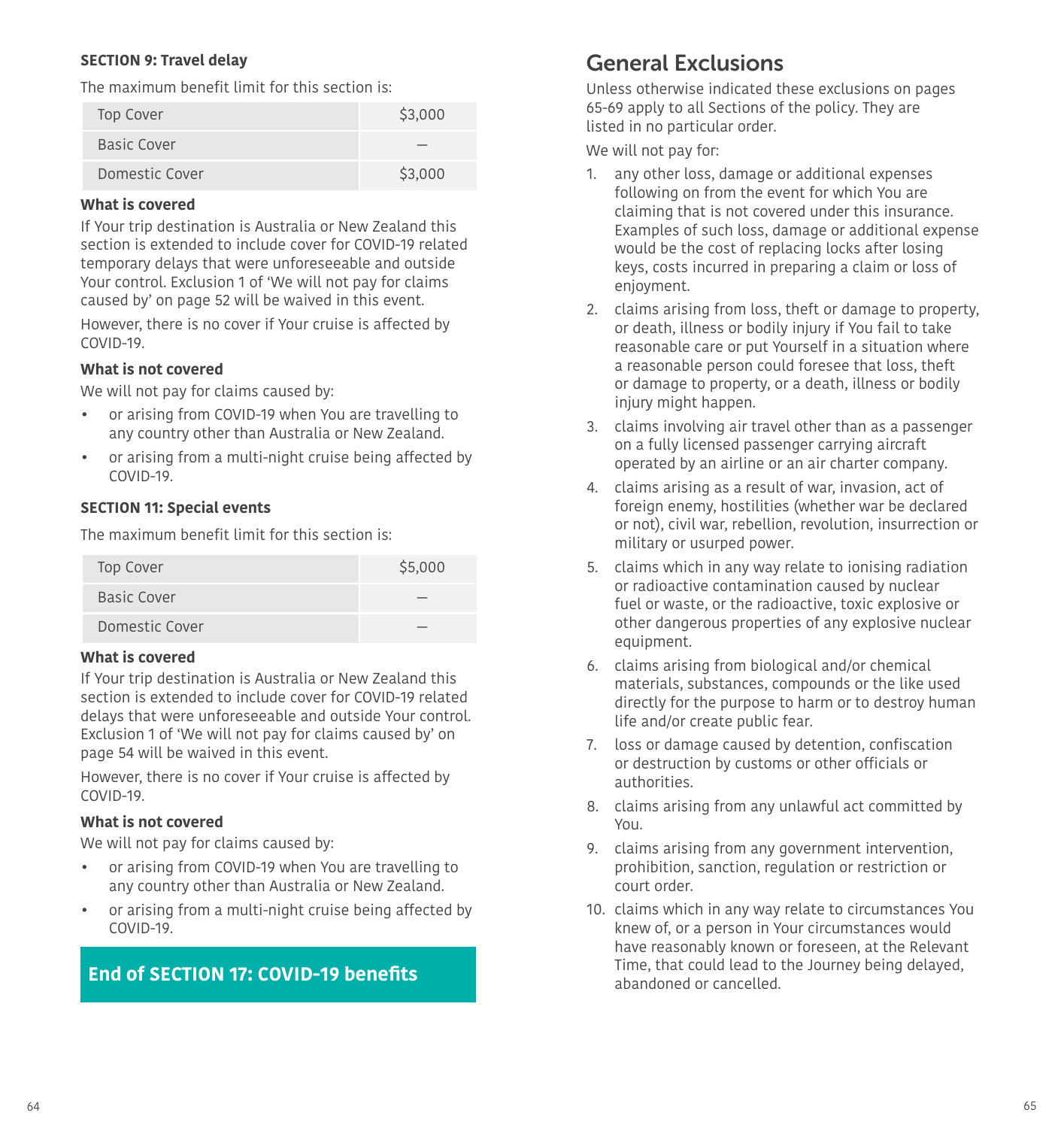- 11. claims which in any way relate to, or are exacerbated by, any physiological or psychological signs or symptoms that You were aware of or a person in Your circumstances reasonably should have been aware of at or before the Relevant Time, if You:
	- a) had not yet sought a medical opinion regarding the cause;
	- b) were currently under investigation to obtain a diagnosis; or
	- c) were awaiting specialist opinion.
- 12. claims arising from travel booked or undertaken by You:
	- a) even though You knew, or a reasonable person in Your circumstances would know, You were unfit to travel, whether or not You had sought medical advice;
	- b) against the advice of a medical practitioner;
	- c) to seek, or obtain, medical or dental advice, treatment or review;
	- d) to participate in a clinical trial; or
	- e) after Your Terminal Illness was diagnosed.
- 13. claims which in any way relate to, or are exacerbated by, any Existing Medical Condition You or Your travelling companion has.
- 14. claims arising from pregnancy of You or any other person if You are aware of the pregnancy at the Relevant Time and:
	- a) where complications of this pregnancy or any previous pregnancy had occurred prior to this time;
	- b) it was a multiple pregnancy e.g. twins or triplets; or
	- c) where the conception was medically assisted e.g. using assisted fertility treatment including hormone therapies or IVF.
- 15. claims arising from:
	- a) pregnancy of You or any other person after the start of the 24th week of pregnancy; or
	- b) pregnancy of You or any other person where the problem arising is not an unexpected serious medical complication.
- 16. claims arising from childbirth or the health of a newborn child whatever the proximate cause of the claim is. This exclusion applies irrespective of the stage of pregnancy at which the child is born.
- 17. claims arising from You having elective medical or dental treatment or surgery, a cosmetic procedure or body modifcation (e.g. tattoos and piercings) during the Journey, such as any complication, even if Your Existing Medical Condition has been approved by Us.
- 18. claims which in any way relate to Your wilful or self-inficted injury or illness, suicide or attempted suicide.
- 19. claims which in any way relate to Your:
	- a) chronic use of alcohol;
	- b) substance abuse, drug abuse (whether over the counter, prescription or otherwise); or
	- c) ingestion of any non-prescription drug or substance (e.g. marijuana, ecstasy, heroin).
- 20. claims involving, arising from or related to Your impairment due to You drinking too much alcohol:
	- a) which is evidenced by the results of a blood test which show that Your blood alcohol concentration level is 0.19% or above. (The level of alcohol in Your blood is called blood alcohol concentration (BAC). As a point of reference, a BAC of 0.19% is almost four times the legal driving BAC limit range in Australia which is currently 0.05%); or
	- b) taking into account the following, where available:
		- (i) the report of a medical practitioner or forensic expert;
		- (ii) the witness report of a third party;
		- (iii) Your own admission; or
		- (iv) the description of events You described to Us or the treating medical professional (e.g. paramedic, nurse, doctor) as documented in their records.
- 21. claims arising from the failure of any travel agent, tour operator, accommodation provider, airline or other carrier, car rental agency or any other travel or tourism services provider to provide services or accommodation due to their Insolvency or the Insolvency of any person, company or organisation they deal with.
- <span id="page-33-0"></span> 22. claims involving You travelling (during the Journey) in International Waters in a private sailing vessel or a privately registered vessel.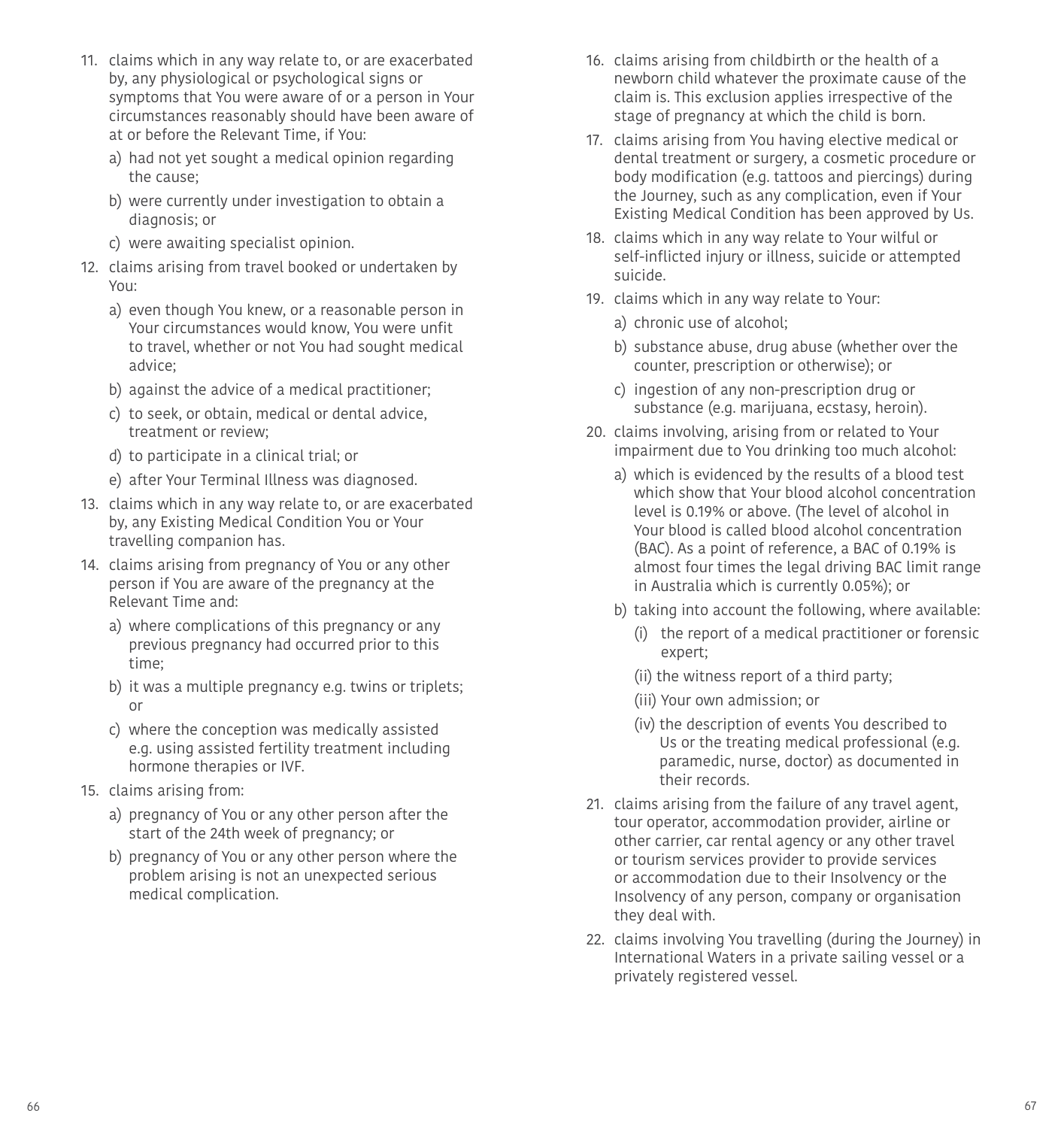- 23. claims involving participation by You or Your travelling companion (during the Journey) in hunting; racing (other than on foot); polo playing; hang gliding; off-piste snow skiing or snowboarding; rodeo riding; BASE jumping; motocross; freestyle BMX riding; running with the bulls; sports activities in a Professional capacity; mountaineering or rock climbing using ropes, rock climbing equipment or oxygen; scuba diving unless You hold an Open Water Diving Certifcate or are diving with a qualifed diving instructor
- 24. claims involving participation by You (during the Journey) in motorcycling or moped riding where:
	- a) the motorcycle/moped has an engine capacity of more than 250cc; or
	- b) while in control of a motorcycle or moped You do not hold a valid Australian motorcycle rider's licence or Australian motor vehicle driver's licence;
	- c) while You are a passenger the driver holds a valid licence for riding that vehicle;
	- d) while in control of the motorcycle or as a passenger You are not wearing a helmet.
- 25. any beneft, or provide cover, if the provision of a payment, benefit or cover would result in Us contravening the Health Insurance Act 1973 (Cth), the Private Health Insurance Act 2007 (Cth) or the National Health Act 1953 (Cth) or any applicable legislation (whether in Australia or not) or where We do not have the necessary licenses or authority to provide such cover.
- 26. any costs or expenses incurred if a government or public health authority mandatory quarantine or isolation order is imposed on You related to cross area, border, region or territory travel. This exclusion only applies to COVID-19 and applies regardless of You being diagnosed with COVID-19 or being directed by a local public health authority into a period of quarantine because they have classifed You as having close contact with a person diagnosed with COVID-19.
- 27. claims arising from or caused by COVID-19, unless cover is extended as stated in SECTION 17: COVID-19 benefits.
- 28. claims for costs or expenses incurred outside the Period of Insurance. This exclusion does not apply to benefit Sections SECTION 4: Luggage and Personal Efects, SECTION 8: Rental Car Insurance Excess, SECTION 10: Resumption of Journey and SECTION 16: Personal Liability.

<span id="page-34-0"></span>29. claims involving participation by You (during the Journey) in snowmobiling, snow skiing or snowboarding unless You purchased the Top Cover Plan, are snow skiing or snowboarding On-Piste, not racing and not competing in a Professional capacity.

(See Snow skiing, snow boarding and snowmobiling on page [Snow skiing, snowboarding and](#page-6-4)  [snowmobiling on page 13](#page-6-4) for details of cover available and the terms that apply.)

<span id="page-34-2"></span> 30. claims related to Your cruise, any cruise travel or that arise whilst on a cruise unless You purchased the Top Cover Plan.

<span id="page-34-1"></span>(See [Cruise cover on page 12](#page-6-3) for details of cover available and the terms that apply.)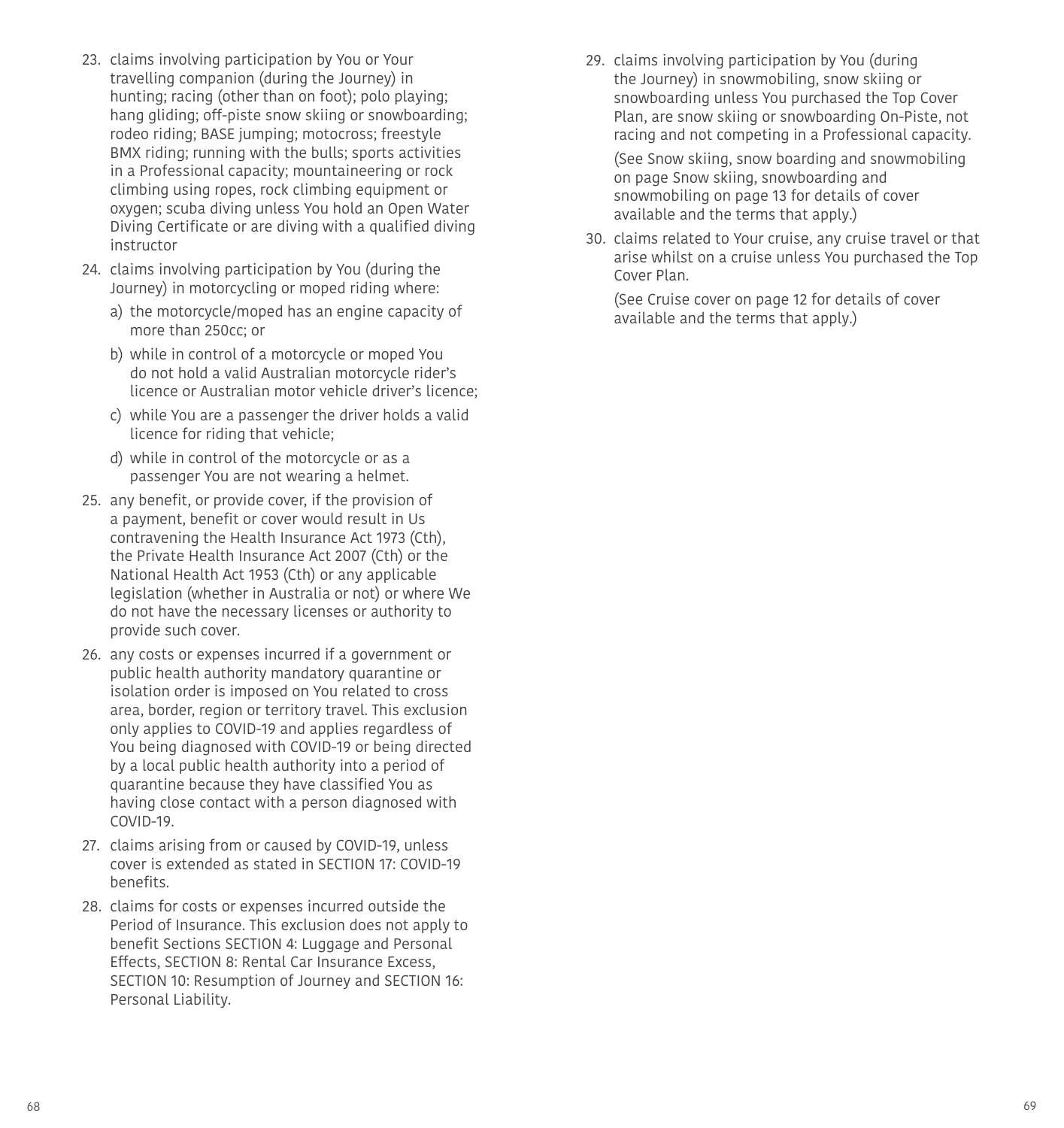## General information

## <span id="page-35-0"></span>The Financial Claims Scheme

If the insurer becomes insolvent, You may be entitled to payment under the Financial Claims Scheme (FCS). Access to the FCS is subject to eligibility criteria. Please visit <www.fcs.gov.au>for information.

## <span id="page-35-1"></span>Additional policy information

The insurance We offer You is set out in the PDS and Policy Wording. It is important that You:

- are aware of the limits on the cover provided and the amounts We will pay You (including any excess that applies);
- are aware of the "Words with special meaning" found in the Policy Wording pages [28](#page-14-1)[-32;](#page-16-0)
- are aware of the maximum beneft limits shown in the "Benefits tables" on pages 4-7; and
- are aware of the Policy Conditions and General Exclusions found in the Policy Wording pages [32](#page-16-1)-[69](#page-34-0).

## <span id="page-35-2"></span>Change of terms and conditions

From time to time and where permitted by law, We may change parts of the Combined FSG/PDS. We will issue You with a new Combined FSG/PDS or a Supplementary FSG or PDS or other compliant document to update the relevant information except in limited cases. Any updates which are not materially adverse to You from the view of a reasonable person deciding whether to buy this insurance, may be found on covermore.com.au. You can obtain a paper copy of any updated information without charge by calling 1300 135 769.

## <span id="page-35-3"></span>General Insurance Code of Practice

We are a signatory to the General Insurance Code of Practice (the Code) and support the Code. The objectives of the Code are:

- to commit Us to high standards of service;
- to promote better, more informed relations between Us and You;
- to maintain and promote trust and confdence in the general insurance industry;
- to provide fair and efective mechanisms for the resolution of complaints and disputes You make about Us; and
- to promote continuous improvement of the general insurance industry through education and training.

The Code Governance Committee is an independent body that monitors and enforces insurers compliance with the Code.

Further information about the Code or the Code Governance Committee and Your rights under it is available at [insurancecouncil.com.au/cop/](https://insurancecouncil.com.au/cop/) or by contacting us.

## <span id="page-35-4"></span>Cancelling Your policy and refunds

If You cancel Your policy within a cooling-off period of 21 days after You are issued Your Certificate of Insurance, You will be given a full refund of the premium You paid, provided You have not started Your Journey or You do not want to make a claim.

After this period You can still cancel Your policy. We will refund to You a proportion of the premium for the unexpired period of cover (less any non-refundable government charges and taxes that We have paid and are not recoverable).

You are not entitled to a refund if You have started Your Journey, You want to make a claim, or exercise any other right under Your cover.

To cancel Your cover please contact Cover-More by calling 1300 135 769 (within Australia) or email enquiries@covermore.com.au.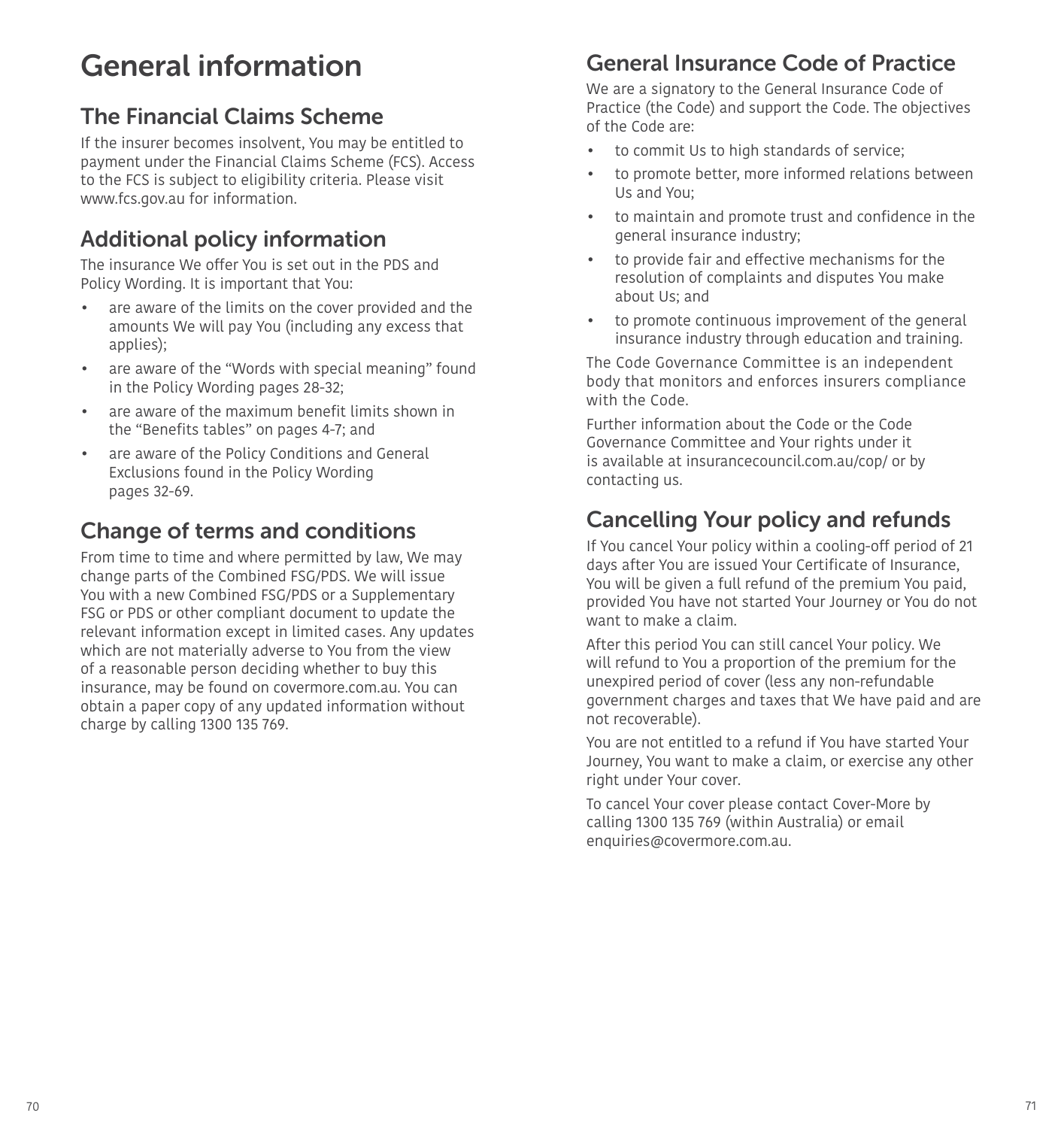## <span id="page-36-0"></span>We respect Your privacy

In this Privacy Notice the use of "we", "our" or "us" means Cover-More and the insurer, unless specifed otherwise.

#### **Why Your personal information is collected**

We collect Your personal information (including sensitive information) for the purposes of:

- identifying You and conducting necessary checks:
- determining what services or products we can provide to You and/or others;
- $\bullet$ issuing, managing and administering services and products provided to You and/or others including claims investigation, handling and payment; and
- improving services and products e.g. training and development of representatives, product and service research, data analysis and business strategy development.

Cover-More also collects Your personal information for the purpose of providing special offers of other services and products that might be of interest to You.

#### **How Your personal information is collected**

We may collect Your personal information through websites from data You, or Your travel consultant, input directly or through cookies and other web analytic tools, via email, by fax, by telephone or in writing.

We collect personal information directly from You unless:

- You have consented to collection from someone else;
- it is unreasonable or impracticable for us to do so; or
- the law permits us to collect from someone else.

We also collect additional personal information from other third parties to provide You with our services and products.

If You provide personal information to us about another person You must only do so with their consent and agree to make them aware of this Privacy Notice.

#### **Who we disclose Your personal information to**

We may disclose Your personal information to other parties and service providers for the purposes noted above.

The other parties and service providers include:

- insurers and reinsurers;
- medical providers, travel providers and Your travel consultant;
- our lawyers and other professional advisers;
- our related companies and other representatives or contractors who we have hired to provide services or to monitor the services provided by us or our agents, our products or operations; and/or
- • other parties we may be able to claim or recover against or other parties where permitted or required by law.

Additional parties and service providers are detailed in the Cover-More Privacy Policy and the insurer's Privacy Statement. The contractual arrangements that we have in place with these parties and service providers generally include an obligation for them to comply with Australian privacy laws.

We may need to disclose personal information about You to other parties and service providers, some of whom may be located in overseas countries. Who they are may change from time to time.

Generally these recipients will be located in the overseas countries You travelled to over the duration of Your policy and Your claim. These recipients would usually be service providers, such as medical providers, providers of travel related services, investigators, assessors and facilitators or our related entities that carry out services on our behalf in relation to Your policy and Your claim. Further details of these types of recipients are set out in the Cover-More Privacy Policy and the insurer's Privacy Statement.

We may not always be able to take reasonable steps to ensure that these recipients comply with the Privacy Act.

Some of the countries where these recipients are based may not ofer the same protection or obligations that are offered by the Act in Australia. By acquiring the services and products from us You agree that You may not be able to seek redress under the Act, or from us and/or from the recipients in overseas countries, or to the extent permitted by law.

You and any other traveller included on the policy consent to these uses and disclosures unless You tell Cover-More, using the contact details following.

#### **Your choices**

If You choose not to provide Your personal information and/or choose not to consent and/or withdraw Your consent to the use and disclosure of Your personal information set out in this Privacy Notice at any stage, we may not be able to provide our services or products or manage and administer services and products to You and/ or others.

If You wish to withdraw Your consent including for things such as receiving information on products and offers or Your travel consultant receiving personal information about Your policy and coverage, please contact Cover-More on 1300 135 769.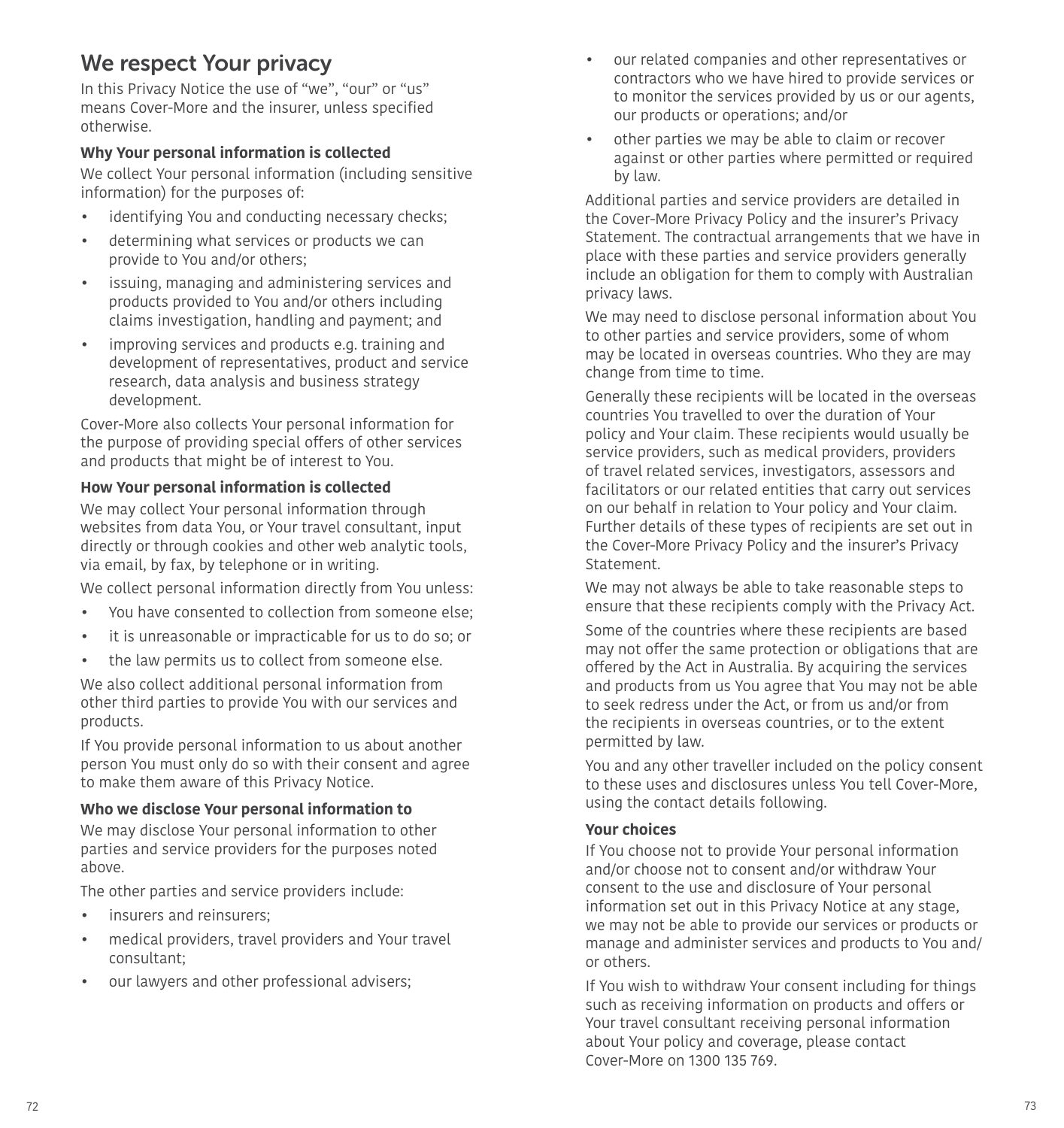#### **More information**

For more information about how Your personal information is collected, used or disclosed, how to access or seek correction to Your personal information or how to make a complaint and how such a complaint will be handled, please contact us or refer to the relevant website.

#### **Cover-More Privacy Officer**

Cover-More Insurance Services Pty Ltd Mail: Private Bag 913, North Sydney NSW 2059 Australia Email: privacy.officer@covermore.com.au Call: 1300 131 746 Website: virginaustralia.covermore.com.au **ZAIL Privacy Officer** 

Zurich Australian Insurance Limited Mail: PO Box 677, North Sydney NSW 2059 Email: privacy.officer@zurich.com.au Call: 132 687 Website: [www.zurich.com.au/important-information/](www.zurich.com.au/important-information) privacy

### <span id="page-37-0"></span>Complaints and disputes resolution process

We and Cover-More are committed to resolving any complaint or dispute fairly.

If You have a complaint about an insurance product We issued or the service You have received (from us or one of our representatives), please contact us. We will put You in contact with someone who can help to resolve the complaint. You can talk over the phone, email or write:

Call: Cover-More on 1300 72 88 22

Mail: Private Bag 913, North Sydney NSW 2059 Australia

Email: customerrelations@covermore.com.au

We will acknowledge receipt of Your complaint within 24 hours or as soon as practicable.

If You are not satisfed with our initial response, You may use our Internal Dispute resolution process. To obtain a copy of our procedures, please contact us.

We expect that our internal dispute resolution process will deal fairly and promptly with Your complaint, however, You may take Your complaint to the Australian Financial Complaints Authority (AFCA) at any time.

AFCA is an independent dispute resolution scheme. We are a member of this scheme and We agree to be bound by its determinations about a dispute. AFCA provides fair and independent financial services complaint resolution that is free to You.

Their contact details are:

Australian Financial Complaints Authority

Call: 1800 931 678 (free call)

Email: info@afca.org.au

 Mail: The Australian Financial Complaints Authority GPO Box 3, Melbourne VIC 3001

Website: afca.org.au

If Your complaint or dispute falls outside the AFCA rules, You can seek independent legal advice or access any other external dispute resolution options that may be available to You.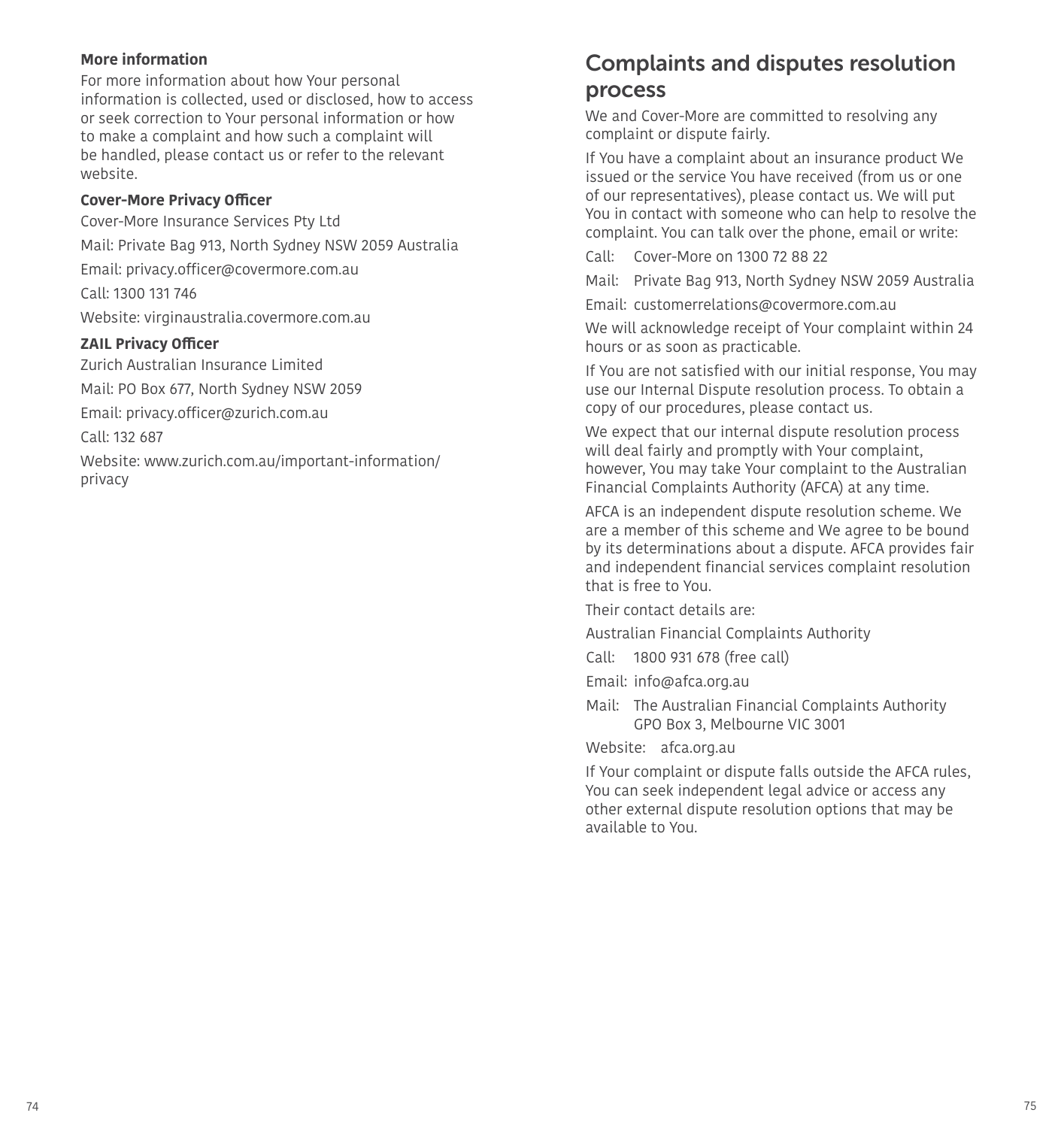## <span id="page-38-0"></span>Financial Services Guide

This Financial Services Guide (FSG) is an important document designed to help You decide whether to use the financial services offered.

It contains information about how Cover-More Insurance Services Pty Ltd ABN 95 003 114 145, AFSL 241713 (Cover-More) administers and arranges the policy either directly or through its authorised representative or distributor (Agent).

#### **What fnancial services are provided?**

Cover-More holds an Australian Financial Services Licence that allows both Cover-More and the Agent to provide You with factual information (distributors) or general financial product advice (authorised representatives) about this travel insurance product and to arrange this product for You. Cover-More is responsible for the provision of these services. The Agent is an authorised representative or distributor of Cover-More.

The Agent acts on behalf of Zurich Australian Insurance Limited (the insurer), the issuer of this product. Cover-More acts under a binder authority from the insurer. This means that Cover-More (and the Agent acting on behalf of Cover-More), can arrange this policy and Cover-More can handle or settle claims on behalf of the insurer. Cover-More and the Agent act for the insurer when providing these services. You can find full details of Cover-More and the insurer on page [24](#page-12-1) of the PDS.

Cover-More or the Agent are not authorised to give You personal advice in relation to travel insurance. Any advice given to You about travel insurance will be of a general nature only and will not take into account Your personal objectives, fnancial situation or needs. You need to determine whether this product meets Your travel needs.

#### **How are we paid?**

#### **Cover-More**

Cover-More is paid a commission by the insurer when You buy this travel insurance policy. This commission is included in the premium that You pay and is received after You have paid the premium. The commission is a percentage of the premium.

Cover-More may also receive a share of the profit earned by the insurer if the insurer makes an underwriting profit in accordance with the underwriting targets it has set. This amount is calculated and paid retrospectively only when the insurer exceeds its underwriting targets in a given year.

Cover-More employees are paid an annual salary and may be paid a bonus based on business performance.

#### **The Agent, and/or its associates**

The Agent and/or its associates are paid a fee and/ or commission by Cover-More for arranging Your travel insurance policy. This amount is paid out of the commission that Cover-More receives from the insurer.

The Agent's employees may receive salaries, bonuses and/or company dividends in their own business depending on the nature of their employment. Bonuses may be linked to general overall performance, including sales performance and may include all or part of the commission received by the Agent.

The Agent, and/or its associates, may also receive other fnancial and non-fnancial incentives from Cover-More for arranging Your travel insurance policy. Such incentives may be dependent on a number of performance related or other factors and may include, for example, a share of Cover-More's proft, bonus payments, prize pools, sponsorship of training events and conferences, marketing promotions and competitions.

#### **Further information**

For more information about remuneration or other benefits received for the financial services provided. please ask the Agent within a reasonable time of receiving this FSG and before You choose to buy this product.

#### **Complaints**

If You have a complaint about the financial services provided by Cover-More or the Agent please refer to the PDS for details of the complaint resolution process.

#### **What professional indemnity insurance arrangements do we have in place?**

Cover-More holds professional indemnity insurance covering errors and mistakes relating to the provision of fnancial services provided by Cover-More, its employees, the Agent and the Agent's employees (even after they cease to be employed). Cover-More's policy meets the requirements of the Corporations Act.

#### **Who is responsible for this document?**

The Agent is responsible for the distribution of the FSG in this document. The insurer is responsible for the PDS. Cover-More has authorised the distribution of this FSG.

<span id="page-38-1"></span>This Combined FSG and PDS was prepared 18 January 2022.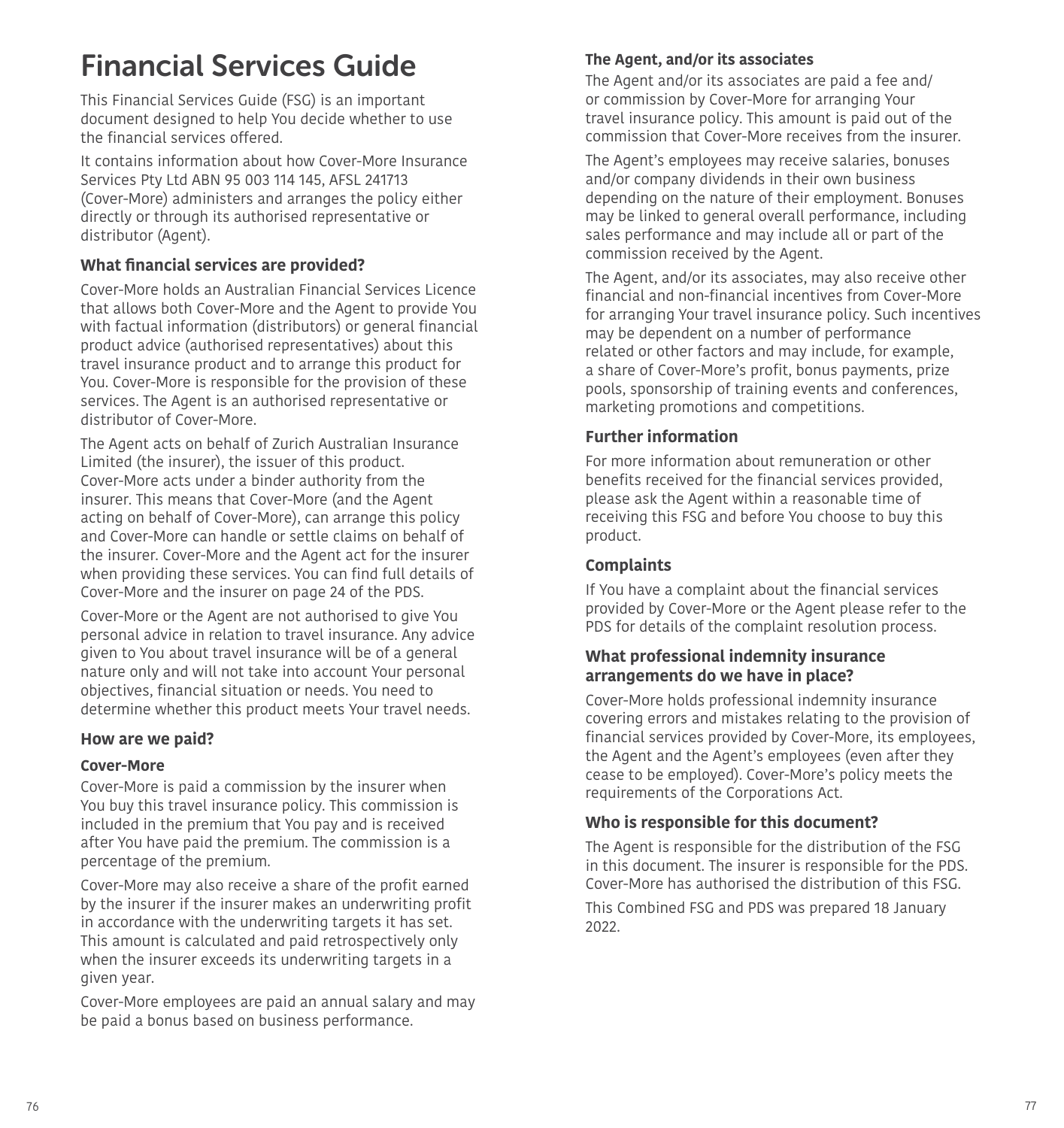# **NOTES NOTES**